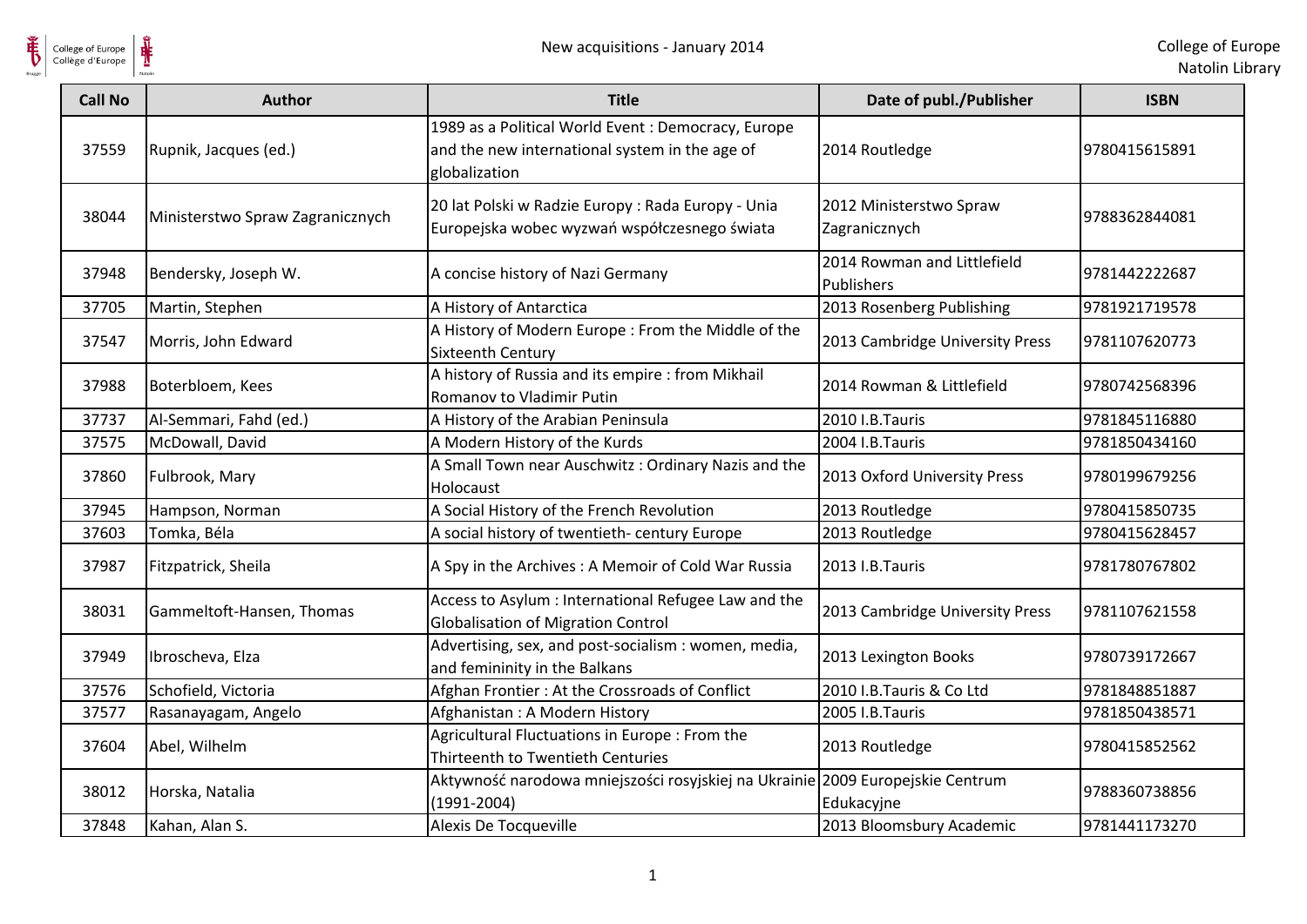| <b>Call No</b> | <b>Author</b>                                         | <b>Title</b>                                                                                                                             | Date of publ./Publisher                                   | <b>ISBN</b>   |
|----------------|-------------------------------------------------------|------------------------------------------------------------------------------------------------------------------------------------------|-----------------------------------------------------------|---------------|
| 37520          | Jardin, André                                         | Alexis de Tocqueville 1805-1859                                                                                                          | 2012 Księgarnia Akademicka                                | 9788376382852 |
| 37700          | Martiniello, Marco; Rath, Jan (ed.)                   | An Introduction to International Migration Studies :<br><b>European Perspectives</b>                                                     | 2012 Amsterdam University Press                           | 9789089644565 |
| 37778          | Jünemann, Annette; Zorob, Anja<br>(Hrsg.)             | Arabellions : zur Vielfalt von Protest und Revolte im<br>Nahen Osten und Nordafrika                                                      | 2013 Springer                                             | 9783531192727 |
| 37718          | Ben Jelloun, Tahar                                    | Arabischer Frühling: Vom Wiedererlangen der<br>arabischen Würde                                                                          | 2011 Berlin Verlag                                        | 9783827010483 |
| 37717          | Hafez, Kai (Hg.)                                      | Arabischer Frühling und deutsches Islambild :<br>Bildwandel durch ein Medienereignis?                                                    | 2013 Frank & Timme Publishers                             | 9783865964977 |
| 38343          | Paris, Roland                                         | At war's end : building peace after civil conflict                                                                                       | 2004 Cambrdige University Press                           | 9780521541978 |
| 37661          | Haddad, Slaheddine                                    | Au nom du temps je vous arrête                                                                                                           | 2012 Nirvana                                              | 9789973855411 |
| 37696          | Vandal, Gilles; Aoun, Sami                            | Barack Obama et le printemps arabe : le<br>repositionnement de la politique américaine au Moyen-2013 Editions Athéna<br>Orient           |                                                           | 9782924142073 |
| 38022          | Pogorzelski, Piotr                                    | Barszcz ukraiński                                                                                                                        | 2014 Wydawnictwo Helion                                   | 9788324675388 |
| 37605          |                                                       | Gaddy, Clifford G.; Ickes, Barry William Bear traps on Russia's road to modernization                                                    | 2013 Routledge                                            | 9780415662765 |
| 37847          | Gonser, Monika                                        | Betriebliche Arbeitsbeziehungen in Estland, Lettland<br>und Litauen: Rahmenbedingungen und Praxis                                        | 2013 Nomos                                                | 9783848705450 |
| 37738          | Zubaida, Sami                                         | Beyond Islam: A New Understanding of the Middle<br>East                                                                                  | 2011 I.B.Tauris                                           | 9781848850705 |
| 37739          | Quray', Ahmad                                         | Beyond Oslo, the struggle for Palestine : inside the<br>Middle East peace process from Rabin's death to Camp   2008 I.B. Tauris<br>David |                                                           | 9781845119461 |
| 37824          | Lach, Zbigniew (red.)                                 | Bezpieczeństwo energetyczne wyzwaniem XXI wieku :<br>praca zbiorowa                                                                      | 2013 Wydawnictwo Akademii<br>Obrony Narodowej             | 9788375232752 |
| 37521          | Osiński, Zbigniew ; Malesa, Renata<br>$(\text{red.})$ | Biblioteka, książka, informacja, Internet 2012 : praca<br>zbiorowa                                                                       | 2013 Wydawnictwo Uniwersytetu<br>Marii Curie-Skłodowskiej | 9788377843741 |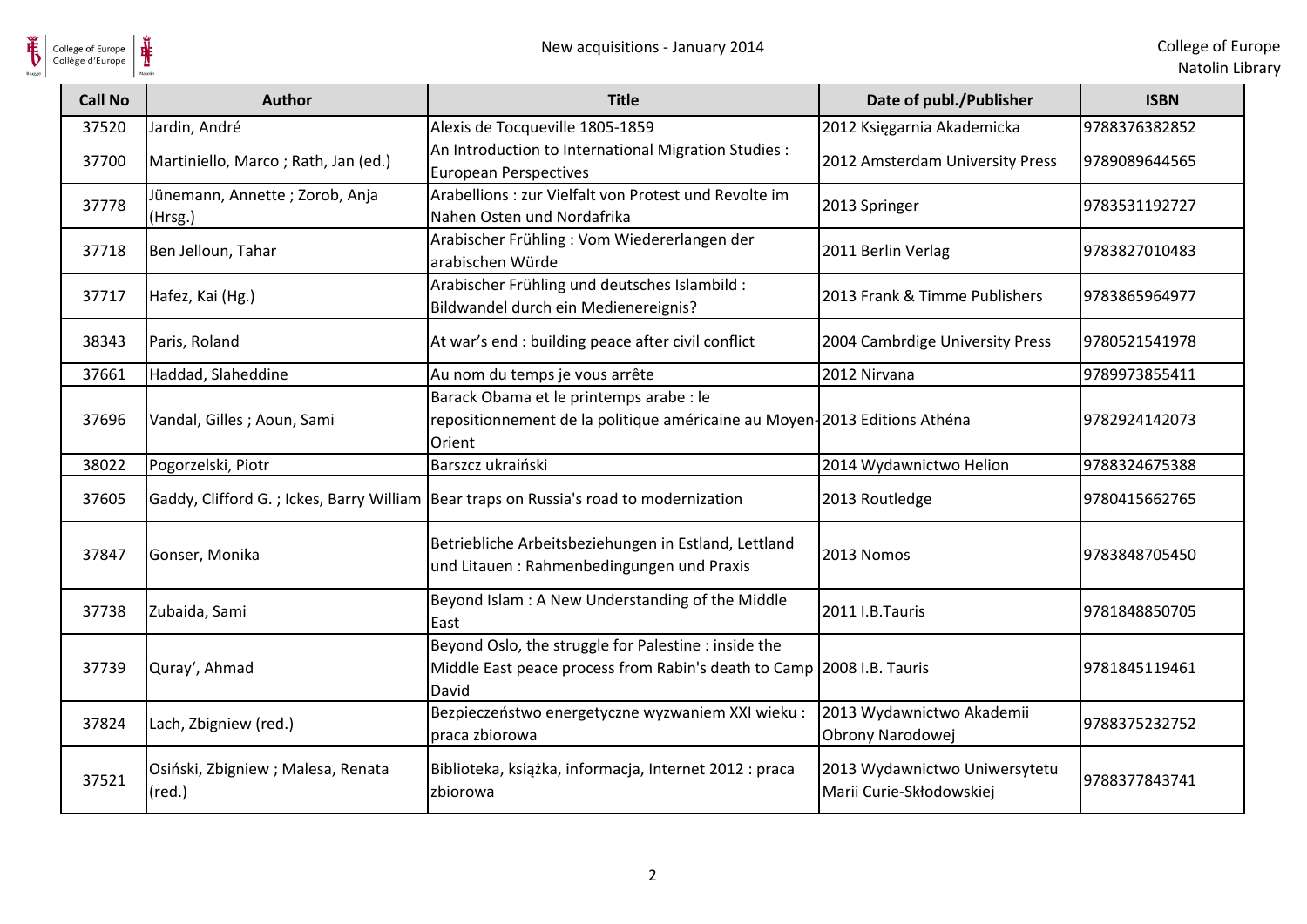

| <b>Call No</b> | <b>Author</b>                                                 | <b>Title</b>                                                                                                                                        | Date of publ./Publisher                         | <b>ISBN</b>   |
|----------------|---------------------------------------------------------------|-----------------------------------------------------------------------------------------------------------------------------------------------------|-------------------------------------------------|---------------|
| 37950          | Zbierski-Salameh, Suava                                       | Bitter harvest : antecedents and consequences of<br>property reforms in post-socialist Poland                                                       | 2013 Lexington Books                            | 9780739165140 |
| 37478          | Snyder, Timothy                                               | Bloodlands: Europa zwischen Hitler und Stalin                                                                                                       | 2013 Deutscher Taschenbuch Verlag 9783423347563 |               |
| 37740          | Hønneland, Geir                                               | Borderland Russians : Identity, Narrative and<br><b>International Relations</b>                                                                     | 2013 Palgrave Macmillan                         | 9781137297310 |
| 38068          | Himka, John-Paul; Michlic, Joanna B.<br>(ed.)                 | Bringing the dark past to light : the reception of the<br>Holocaust in postcommunist Europe                                                         | 2013 University of Nebraska Press               | 9780803225442 |
| 38069          | Tombs, Robert ; Chabal, Emile (ed.)                           | Britain and France in Two World Wars: Truth, Myth<br>and Memory                                                                                     | 2013 Bloomsbury                                 | 9781441130396 |
| 37578          | Novy, Leonard                                                 | Britain and Germany Imagining the Future of Europe :<br>National Identity, Mass Media and the Public Sphere                                         | 2013 Palgrave Macmillan                         | 9781137326065 |
| 37760          | Glachant, Jean-Michel; Hallack,<br>Michelle ; Vázquez, Miguel | Building competitive gas markets in the EU :<br>regulation, supply and demand                                                                       | 2013 Edward Elgar                               | 9781782540632 |
| 38330          | McIntosh, Colin (ed.)                                         | Cambridge Advanced Learner's Dictionary                                                                                                             | 2013 Cambridge University Press                 | 9781107619500 |
| 38331          | Downes, Colm                                                  | Cambridge English for job-hunting                                                                                                                   | 2008 Cambridge University Press                 | 9780521722155 |
| 38070          | Bello, Walden F.                                              | Capitalism's last stand? : deglobalization in the age of<br>austerity                                                                               | 2013 Zed Books                                  | 9781780320458 |
| 37806          | Hermann, Werner ; Linn, Johannes F.<br>(eds.)                 | Central Asia and the Caucasus: At the Crossroads of<br>Eurasia in the 21st Century                                                                  | 2011 SAGE Publications                          | 9788132107439 |
| 37828          | Miecznikowska, Justyna                                        | Chadecja niemiecka wobec integracji europejskiej w<br>latach 1949-1998                                                                              | 2007 Elipsa                                     | 9788371517594 |
| 37606          | Heidenreich, Martin; Zeitlin, Jonathan<br>(ed.)               | Changing European Employment and Welfare Regimes<br>: The Influence of the Open Method of Coordination on 2013 Routledge<br><b>National Reforms</b> |                                                 | 9780415846370 |
| 37579          | Haastrup, Toni                                                | Charting Transformation through Security:<br><b>Contemporary EU-Africa Relations</b>                                                                | 2013 Palgrave Macmillan                         | 9780230363908 |
| 37951          | Sutter, Robert G.                                             | Chinese foreign relations: power and policy since the<br>Cold War                                                                                   | 2012 Rowman & Littlefield<br>Publishers         | 9781442211353 |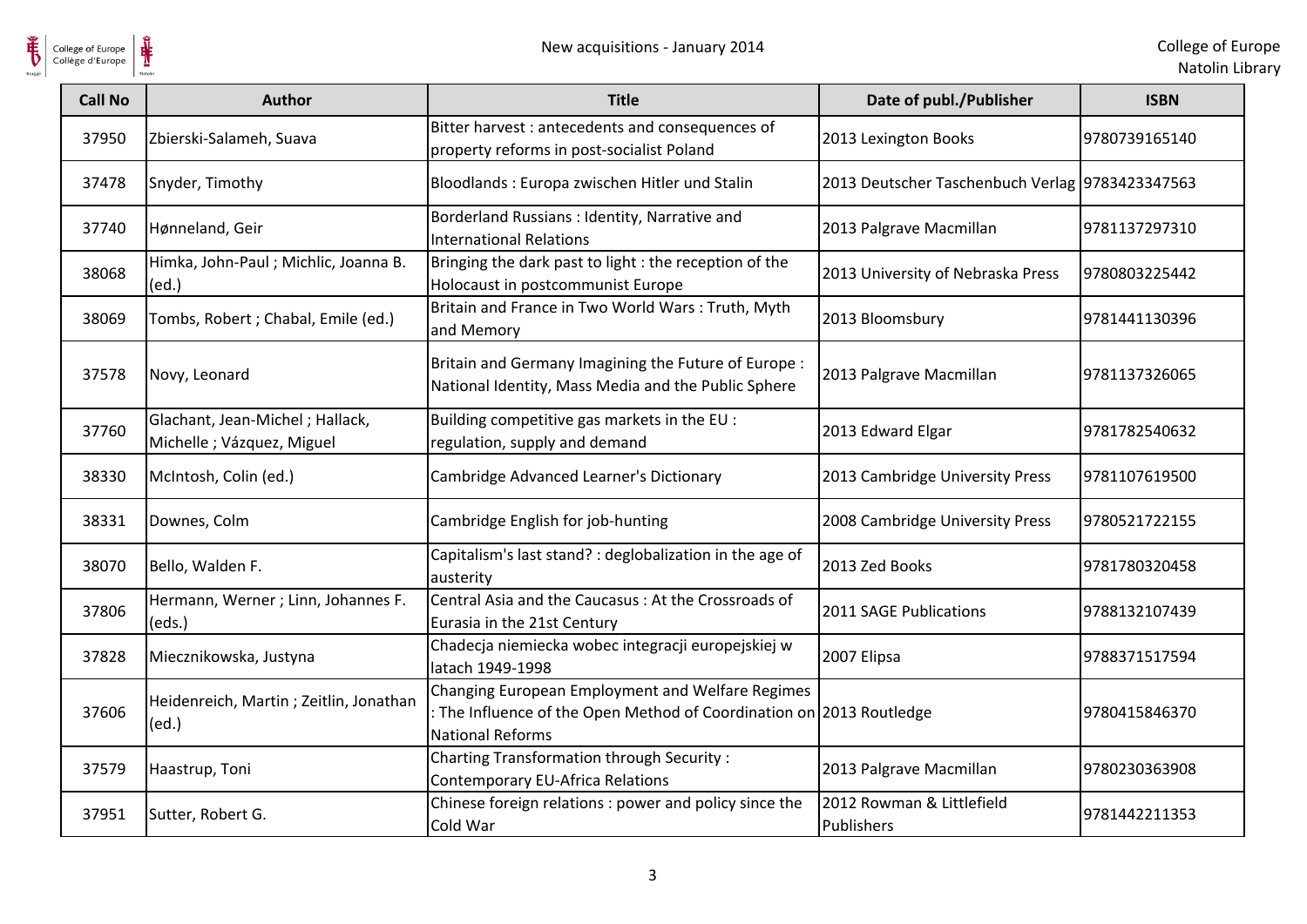

| <b>Call No</b> | <b>Author</b>                                      | <b>Title</b>                                                                                                    | Date of publ./Publisher                           | <b>ISBN</b>   |
|----------------|----------------------------------------------------|-----------------------------------------------------------------------------------------------------------------|---------------------------------------------------|---------------|
| 37660          | Oueslati, Slah                                     | Chronologie de la révolution tunisienne : Démocratie<br>ou guerre civile                                        | 2011 Nirvana                                      | 9789973855398 |
| 37952          | Gilbert, Michael B.                                | Communicating effectively : tools for educational<br>leaders                                                    | 2012 Rowman & Littlefield                         | 9781610485975 |
| 37923          | Kontiades, Xenophon I.                             | Constitutions in the global financial crisis : a<br>comparative analysis                                        | 2013 Ashgate                                      | 9781409466314 |
| 37607          | Worpole, Ken                                       | Contemporary library architecture : a planning and<br>design guide                                              | 2013 Routledge                                    | 9780415592307 |
| 37793          | García-Salmones, Mónica ; Slotte,<br>Pamela (eds.) | Cosmopolitanisms in Enlightenment Europe and<br>beyond                                                          | 2013 P.I.E. Peter Lang                            | 9782875740656 |
| 37761          | Masferrer, Aniceto; Walker, Clive (ed.)            | Counter-terrorism, human rights and the rule of law :<br>crossing legal boundaries in defence f the state       | 2013 Edward Elgar                                 | 9781781954461 |
| 37993          | Pawling, Christopher                               | Critical theory and political engagement : from May '68<br>to the Arab Spring                                   | 2013 Palgrave Macmillan                           | 9780230275652 |
| 38045          | Małczak, Leszek                                    | Croatica : literatura i kultura chorwacka w Polsce w<br>latach 1944-1989                                        | 2013 Wydawnictwo Uniwersytetu<br><b>Śląskiego</b> | 9788322621981 |
| 37953          | Harmon, Charles; Messina, Michael<br>(eds.)        | Customer service in libraries : best practices                                                                  | 2013 The Scarecrow Press                          | 9780810887480 |
| 37555          | Papavassilis, Kostas                               | Cyprus: maps, views of landscapes and cities, portraits<br>of historic persons                                  | 2007 Waxmann                                      | 9783830919346 |
| 37994          | Láníček, Jan                                       | Czechs, Slovaks and the Jews, 1938-48 : beyond<br>idealization and condemnation                                 | 2013 Palgrave Macmillan                           | 9780230368743 |
| 38008          | Ihnatowicz, Ireneusz                               | Człowiek, informacja, społeczeństwo                                                                             | 2013 Czytelnik                                    | 9788307033013 |
| 37662          | Akhdar, Latifah                                    | De quoi demain sera-t-il fait ? : Le monde arabo<br>musulman fait sa révolution                                 | 2013 Nirvana                                      | 9789973855558 |
| 37905          | Pinto, Antonio Costa; Morlino,<br>Leonardo (eds.)  | Dealing with the Legacy of Authoritarianism : The<br>"Politics of the Past" in Southern European<br>Democracies | 2013 Routledge                                    | 9780415846936 |
| 37608          | Ponzanesi, Sandra; Blaagaard, Bolette<br>(ed.)     | Deconstructing Europe: Postcolonial Perspectives                                                                | 2013 Routledge                                    | 9780415846950 |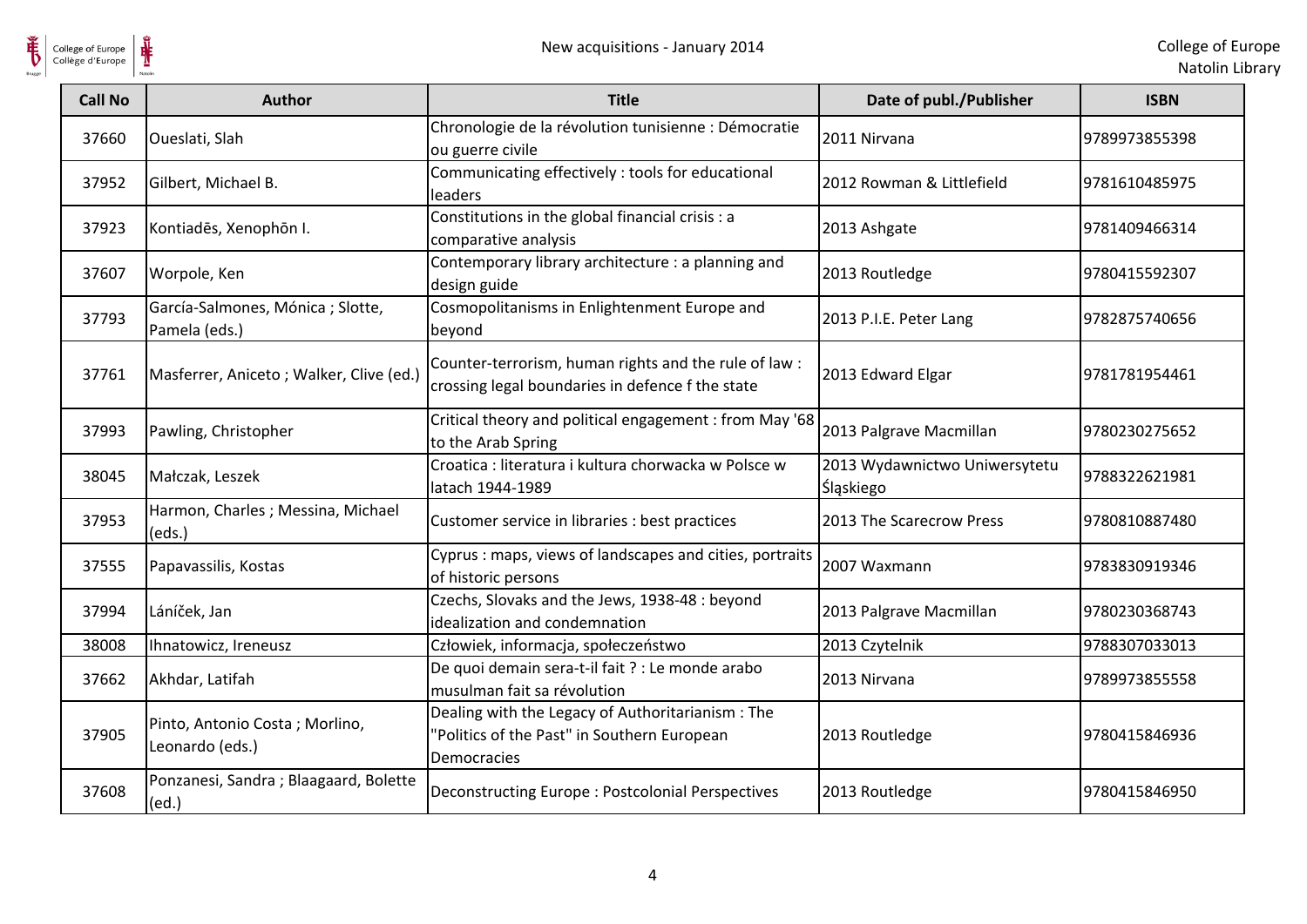

| <b>Call No</b> | <b>Author</b>                                             | <b>Title</b>                                                                                        | Date of publ./Publisher                     | <b>ISBN</b>   |
|----------------|-----------------------------------------------------------|-----------------------------------------------------------------------------------------------------|---------------------------------------------|---------------|
| 37989          | Cochran, Judith                                           | Democracy in the Middle East: The Impact of Religion<br>and Education                               | 2013 Lexington Books                        | 9780739184554 |
| 37812          | Chandler, Andrea M.                                       | Democracy, Gender, and Social Policy in Russia: A<br><b>Wayward Society</b>                         | 2013 Palgrave Macmillan                     | 9781137343208 |
| 37636          | Dolenec, Danijela                                         | Democratic Institutions and Authoritarian Rule in<br>Southeast Europe                               | 2013 ECPR Press                             | 9781907301438 |
| 37680          | Lewandowska-Malec, Izabela                                | Demokracje polskie: tradycje, współczesność,<br>oczekiwania                                         | 2013 Księgarnia Akademicka                  | 9788376382807 |
| 37720          | Krämer, Gudrun                                            | Demokratie im Islam : der Kampf für Toleranz und<br>Freiheit in der arabischen Welt                 | 2011 Verlag C.H. Beck                       | 9783406621260 |
| 37779          | Schneiders, Thorsten Gerald (Hrsg.)                       | Der Arabische Frühling: Hintergründe und Analysen                                                   | 2013 Springer                               | 9783658011734 |
| 37719          | Perthes, Volker                                           | Der Aufstand: die arabische Revolution und ihre<br>Folgen                                           | 2011 Pantheon                               | 9783570551745 |
| 37781          | Jäger, Thomas; Höse, Alexander;<br>Oppermann, Kai (Hrsg.) | Deutsche Außenpolitik : Sicherheit, Wohlfahrt,<br>Institutionen und Normen                          | 2011 VS, Verlag für<br>Sozialwissenschaften | 9783531178943 |
| 37711          | Hahn, Hans-Henning; Traba, Robert<br>(Hg.)                | Deutsch-Polnische Erinnerungsorte. Band 3, Parallelen                                               | 2012 Ferdinand Schöningh                    | 9783506773418 |
| 37712          | Hahn, Hans-Henning; Traba, Robert<br>(Hg.)                | Deutsch-Polnische Erinnerungsorte. Band 4,<br>Reflexionen                                           | 2013 Ferdinand Schöningh                    | 9783506773425 |
| 37589          | Holland, Martin; Doidge, Mathew                           | Development Policy of the European Union                                                            | 2012 Palgrave Macmillan                     | 9780230019904 |
| 37590          | Holland, Martin; Doidge, Mathew                           | Development Policy of the European Union                                                            | 2012 Palgrave Macmillan                     | 9780230019904 |
| 37716          | Nordhausen, Frank ; Schmid, Thomas<br>(Hg.)               | Die Arabische Revolution: Demokratischer Aufbruch<br>von Tunesien bis zum Golf                      | 2011 Ch. Links Verlag                       | 9783861536406 |
| 37715          | Schmid, Bernhard                                          | Die Arabische Revolution? : Soziale Elemente und<br>Jugendprotest in den nordafrikanischen Revolten | 2011 Edition Assemblage                     | 9783942885027 |
| 37780          | Kleinke, Sylvie Franziska                                 | Die Außenvertretung der Europäischen Union                                                          | 2012 Verlag Dr. Kovac                       | 9783830067887 |
| 37784          | Leisse, Olaf (Hrsg.)                                      | Die Europäische Union nach dem Vertrag von Lissabon                                                 | 2010 VS, Verlag für<br>Sozialwissenschaften | 9783531160726 |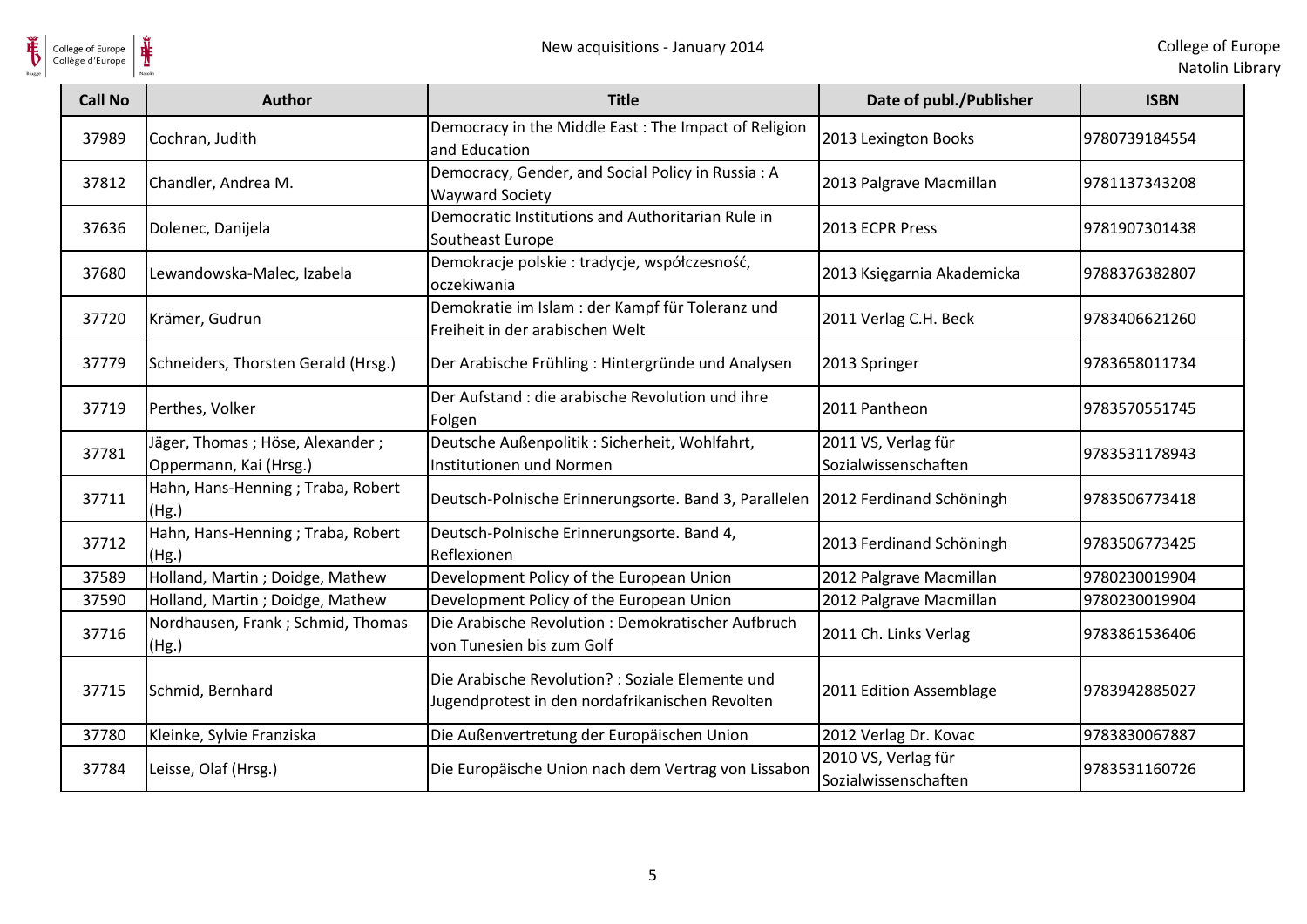College of Europe<br>Collège d'Europe

| <b>Call No</b> | <b>Author</b>                                                               | <b>Title</b>                                                                                                                                                                      | Date of publ./Publisher                                                           | <b>ISBN</b>   |
|----------------|-----------------------------------------------------------------------------|-----------------------------------------------------------------------------------------------------------------------------------------------------------------------------------|-----------------------------------------------------------------------------------|---------------|
| 37473          | Schneider-Deters, Winfried; Schulze,<br>Peter W.; Timmermann, Heinz (Hrsg.) | Die Europäische Union, Russland und Eurasien : Die<br>Rückkehr der Geopolitik                                                                                                     | 2008 Berliner Wissnschafts Verlag                                                 | 9783830514664 |
| 37722          | Felsch, Maximilian                                                          | Die Hamas : eine pragmatische soziale Bewegung? :<br>Eine transnationale empirische Fallanalyse der Hamas<br>in den besetzten Gebieten, in Jordanien, im Libanon<br>und in Syrien | 2011 Waxmann                                                                      | 9783830926115 |
| 37727          | Großbongardt, Anette; Pötzl, Norbert<br>(Hg.)                               | Die Neue arabische Welt: Geschichte und politischer<br>Aufbruch                                                                                                                   | 2011 Deutsche Verlags-Anstalt                                                     | 9783421045430 |
| 37714          | Marung, Steffi                                                              | Die wandernde Grenze : die EU, Polen und der Wandel<br>politischer Räume, 1990-2010                                                                                               | 2013 Vandenhoeck & Ruprecht                                                       | 9783525301654 |
| 37924          | Macmillan, Catherine                                                        | Discourse, identity and the question of Turkish<br>accession to the EU : through the looking glass                                                                                | 2013 Ashgate                                                                      | 9781409455592 |
| 37609          | Sargeant, Malcolm                                                           | Discrimination and the law                                                                                                                                                        | 2013 Routledge                                                                    | 9780415631945 |
| 37599          | Amar, Paul ; Prashad, Vijay (eds.)                                          | Dispatches from the Arab spring : understanding the<br>new Middle East                                                                                                            | 2013 University of Minnesota Press                                                | 9780816690121 |
| 37829          | Bednarek, Jerzy et al. (ed.)                                                | Documents from the Archives of the Secret Services                                                                                                                                | 2012 Instytut Pamięci Narodowej<br>Komisja Ścigania Zbrodni przeciwko<br>Narodowi | 9788363695019 |
| 38032          | Bauman, Zygmunt                                                             | Does the Richness of the Few Benefit Us All?                                                                                                                                      | 2013 Polity Press                                                                 | 9780745671093 |
| 37758          | Tanzi, Vito                                                                 | Dollars, euros and debt : how we got into the fiscal<br>crisis and how we get out of it                                                                                           | 2013 Palgrave Macmillan                                                           | 9781137346469 |
| 37503          | Arceline-Lécuyer, Linda                                                     | Droit de la concurrence : Les pratiques<br>anticoncurrentielles en droit interne et européen                                                                                      | 2013 Presses Universitarire de<br>Rennes                                          | 9782753527539 |
| 38023          | Sznajderman, Monika; Žadan, Sergìj<br>$(\text{red.})$                       | Dryblując przez granicę: polsko-ukraińskie Euro 2012                                                                                                                              | 2012 Wydawnictwo Czarne                                                           | 9788375363579 |
| 37741          | Al-Rasheed, Madawi; Shterin, Marat<br>(ed.)                                 | Dying for faith : religiously motivated violence in the<br>contemporary world                                                                                                     | 2009 I.B. Tauris                                                                  | 9781845116873 |
| 37876          | Ehteshami, Anoushiravan                                                     | Dynamics of Change in the Persian Gulf : Political<br>Economy, War and Revolution                                                                                                 | 2013 Taylor & Francis                                                             | 9780415657587 |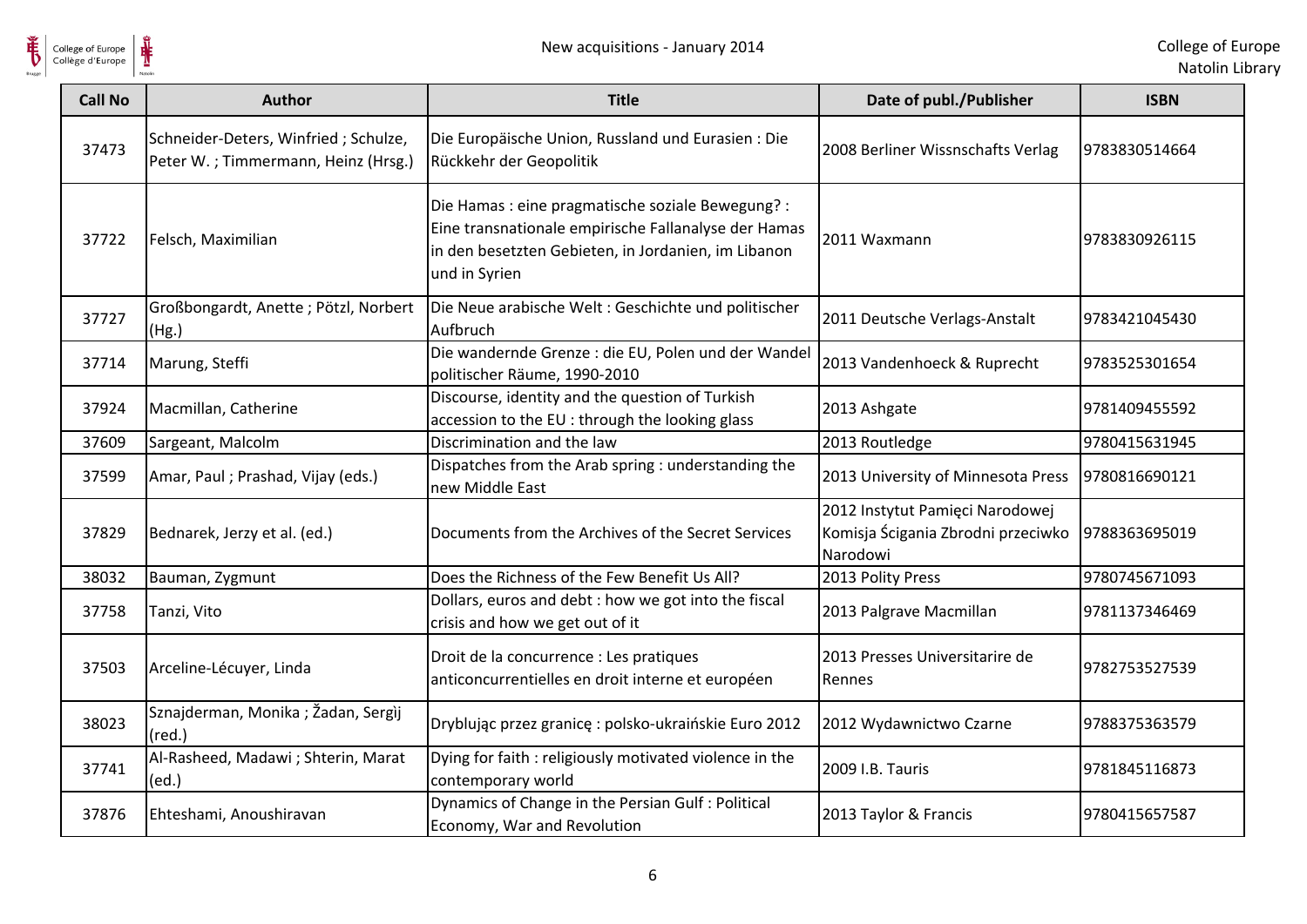$\frac{1}{\frac{1}{\sqrt{2}}\sum_{\text{Matrices}}^{\infty}$ 

| <b>Call No</b> | Author                                                               | <b>Title</b>                                                                              | Date of publ./Publisher         | <b>ISBN</b>   |
|----------------|----------------------------------------------------------------------|-------------------------------------------------------------------------------------------|---------------------------------|---------------|
| 37917          | Langenbacher, Eric ; Niven, William<br>John; Wittlinger, Ruth (eds.) | Dynamics of memory and identity in contemporary<br>Europe                                 | 2012 Berghahn Books             | 9780857455772 |
| 37815          | Rakowski, Mieczysław Franciszek                                      | Dzienniki polityczne: 1976-1978                                                           | 2002 Iskry                      | 8320717027    |
| 37816          | Rakowski, Mieczysław Franciszek                                      | Dzienniki polityczne: 1981-1983                                                           | 2004 Iskry                      | 8320717728    |
| 37817          | Rakowski, Mieczysław Franciszek                                      | Dzienniki polityczne: 1984-1986                                                           | 2005 Iskry                      | 8320717752    |
| 37818          | Rakowski, Mieczysław Franciszek                                      | Dzienniki polityczne: 1987-1990                                                           | 2005 Iskry                      | 8320717884    |
| 37564          | O'Mahony, Anthony; Loosley, Emma<br>(ed.)                            | Eastern Christianity in the Modern Middle East                                            | 2013 Routledge                  | 9780415846516 |
| 37794          | Grudzińska-Gross, Irena; Tymowski,<br>Andrzej (eds.)                 | Eastern Europe : women in transition                                                      | 2013 Peter Lang                 | 9783631628652 |
| 37925          | Roth, Ralf; Jacolin, Henry (eds.)                                    | Eastern European railways in transition : nineteenth to<br>twenty-first centuries         | 2013 Ashgate                    | 9781409427827 |
| 37992          | Bergbauer, Harald; Park, Young-Ryeol<br>(eds.)                       | Economic and Political Cooperation between Asia and<br>Europe in the Age of Globalisation | 2013 Nomos                      | 9783848701155 |
| 37610          | Hess, Peter N.                                                       | Economic growth and sustainable development                                               | 2013 Routledge                  | 9780415679497 |
| 37906          | Winiecki, Jan                                                        | Economic Prospects - East and West : A View from the<br>East                              | 2012 Routledge                  | 9780415519991 |
| 37907          | Lane, David (ed.)                                                    | Elites and Identities in Post-Soviet Space                                                | 2012 Routledge                  | 9780415500227 |
| 37124          | Talus, Kim                                                           | Energy and policy                                                                         | 2013 Oxford University Press    | 9780199686391 |
| 38332          | O'Dell, Felicity ; McCarthy, Michael                                 | English Idioms in Use : Advanced                                                          | 2010 Cambridge University Press | 9780521744294 |
| 38319          | Trim, John; drawings by Kneebone,<br>Peter                           | <b>English Pronunciation Illustrated</b>                                                  | 1965 Cambridge University Press | 9780521206341 |
| 38334          | Hancock, Mark                                                        | English pronunciation in use : Intermediate : Self-study<br>and classroom use             | 2012 Cambridge University Press | 9780521185141 |
| 38321          | Hancock, Mark                                                        | English pronunciation in use : Intermediate : Self-study<br>and classroom use             | 2012 Cambridge University Press | 9780521185141 |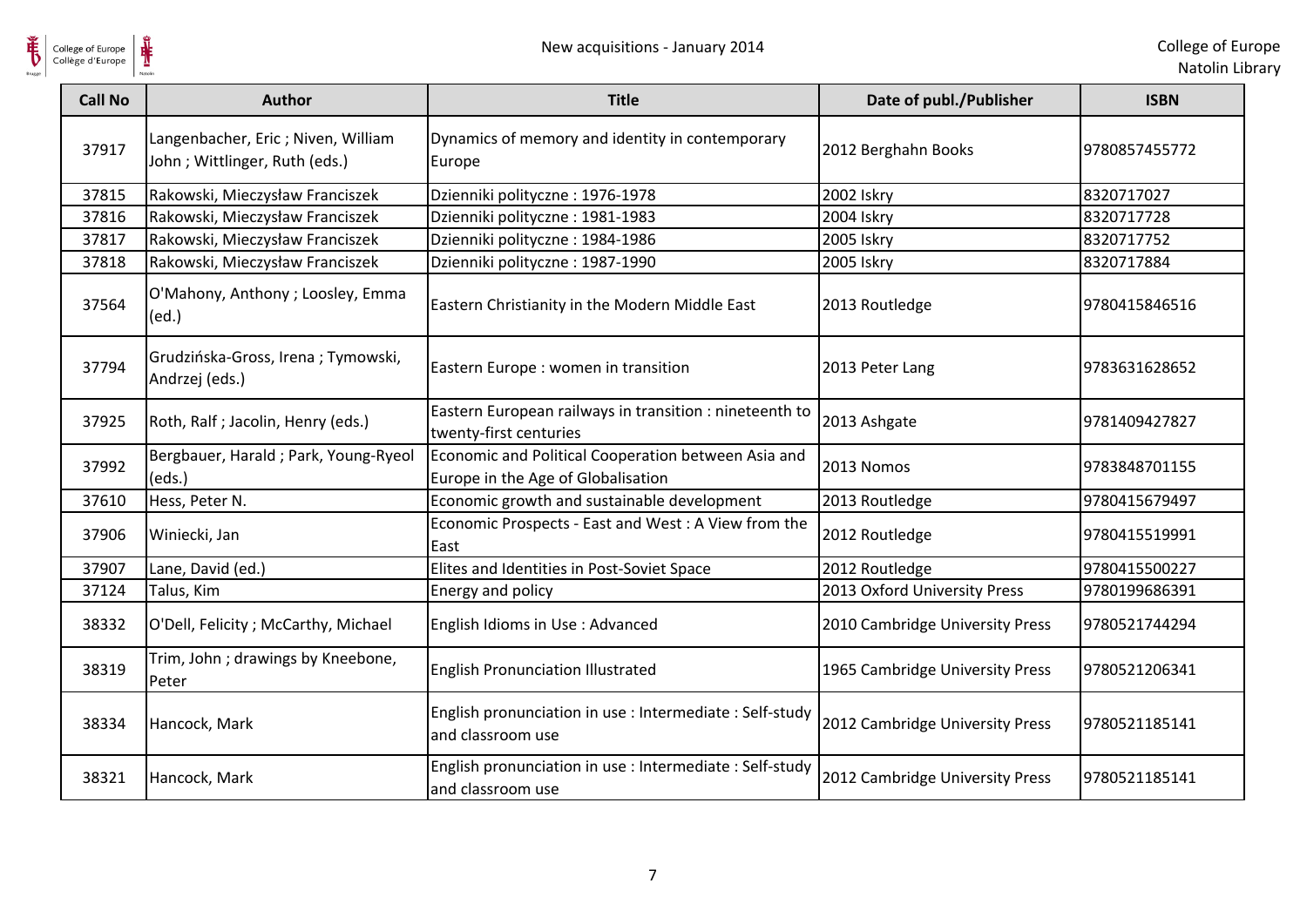

| <b>Call No</b> | <b>Author</b>                                        | <b>Title</b>                                                                                          | Date of publ./Publisher                      | <b>ISBN</b>   |
|----------------|------------------------------------------------------|-------------------------------------------------------------------------------------------------------|----------------------------------------------|---------------|
| 38333          | Hewings, Martin                                      | English Pronunciation in Use Advanced with Answers                                                    | 2007 Cambridge University Press              | 9780521619561 |
| 38320          | Hewings, Martin                                      | English Pronunciation in Use Advanced with Answers                                                    | 2007 Cambridge University Press              | 9780521619561 |
| 37721          | Neudeck, Rupert                                      | Es gibt ein Leben nach Assad : Syrisches Tagebuch                                                     | 2013 C.H.Beck                                | 9783406654442 |
| 37632          | Rousseau, Jean-Jacques                               | <b>Essential Writings of Rousseau</b>                                                                 | 2013 Modern Library                          | 9780812980387 |
| 37707          | Krugman, Paul; Wells, Robin; Graddy,<br>Kathryn Jo   | <b>Essentials of economics</b>                                                                        | 2014 Worth Publishers                        | 9781429278508 |
| 38039          | Müller, Olaf; Vincken, Bernd (Hrsg.)                 | EU - quo vadis? : Verleihung des Internationalen<br>Karlspreises zu Aachen 2013 an Dalia Grybauskaite | 2013 Einhard Verlag                          | 9783943748154 |
| 37638          | Graham, Cosmo                                        | <b>EU and UK Competition Law</b>                                                                      | 2013 Pearson Education Limited               | 9781447904441 |
| 37795          | Laursen, Finn (ed.)                                  | EU enlargement : current challenges and strategic<br>choices                                          | 2013 P.I.E. Peter Lang                       | 9782875740670 |
| 37898          | Falkner, Gerda; Müller, Patrick (ed.)                | EU Policies in a Global Perspective : Shaping or Taking<br>International Regimes?                     | 2014 Routledge                               | 9780415711494 |
| 37782          | Demmelhuber, Thomas                                  | EU-Mittelmeerpolitik und der Reformprozess in<br>Ägypten: von der Partnerschaft zur Nachbarschaft     | 2009 Nomos                                   | 9783832944605 |
| 37839          | Martens, Wilfried                                    | Europa : Nikt nie mówił, że będzie łatwo                                                              | 2013 Centre For European Studies;<br>Unicorn | 9781870886178 |
| 37685          | Sarrazin, Thilo                                      | Europa nie potrzebuje euro : Jak polityczne myślenie<br>życzeniowe doprowadziło nas do kryzysu        | 2013 Studio EMKA                             | 9788363773410 |
| 37783          | Hentges, Gudrun ; Platzer, Hans-<br>Wolfgang (Hrsg.) | Europa, quo vadis? : ausgewählte Problemfelder der<br>europäischen Integrationspolitik                | 2011 VS, Verlag für<br>Sozialwissenschaften  | 9783531173818 |
| 37998          | Schmidt, Siegmar ; Schünemann, Wolf                  | Europäische Union : Eine Einführung                                                                   | 2013 Nomos                                   | 9783825239442 |
| 37698          | Lommers, Suzanne                                     | Europe - On Air: Interwar Projects for Radio<br><b>Broadcasting</b>                                   | 2012 Amsterdam University Press              | 9789089644350 |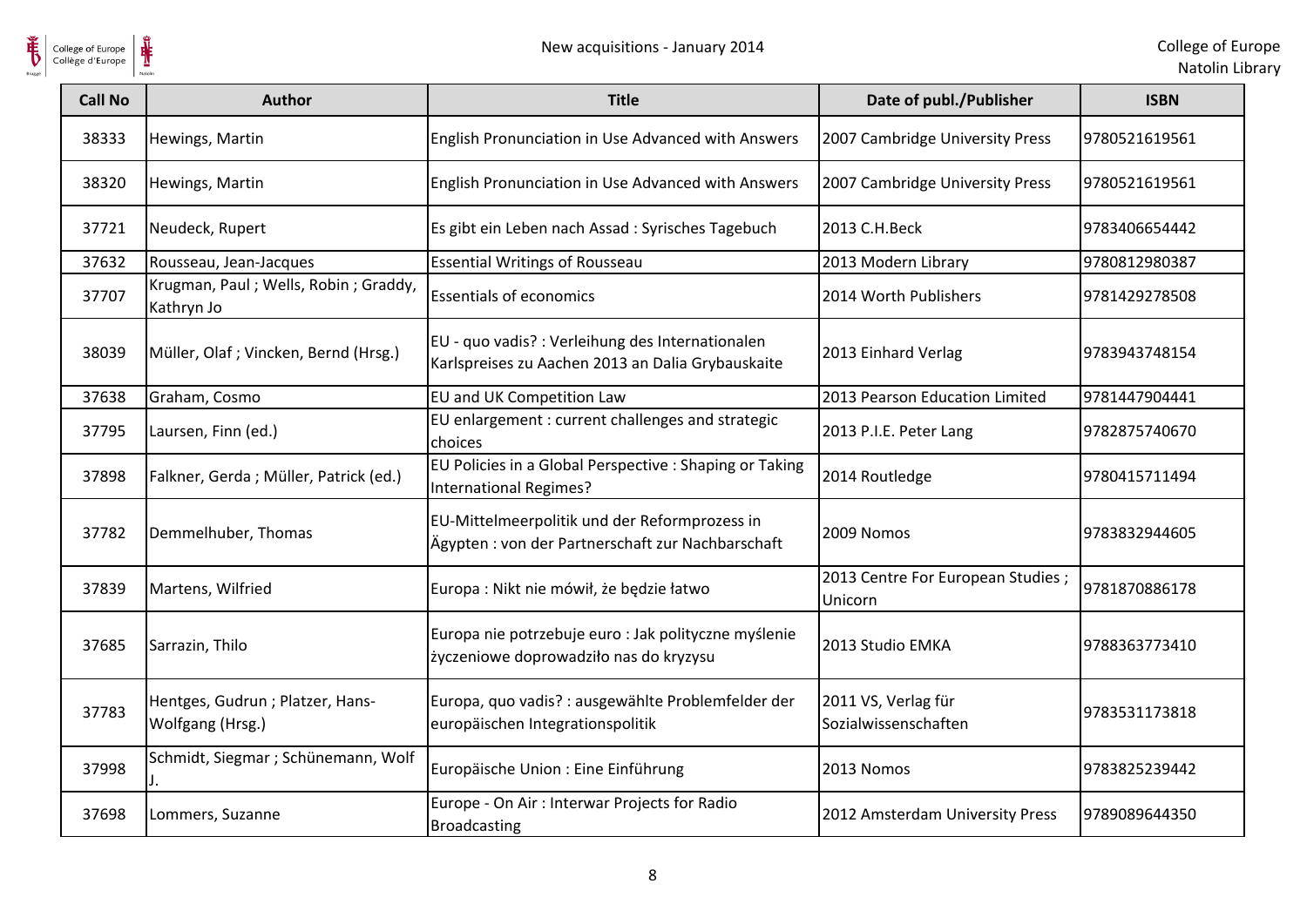

| <b>Call No</b> | <b>Author</b>                                          | <b>Title</b>                                                                                                                                 | Date of publ./Publisher                                                                         | <b>ISBN</b>   |
|----------------|--------------------------------------------------------|----------------------------------------------------------------------------------------------------------------------------------------------|-------------------------------------------------------------------------------------------------|---------------|
| 37954          | Bashir, Hassan                                         | Europe and the Eastern other: comparative<br>perspectives on politics, religion and culture before the 2013 Lexington Books<br>Enlightenment |                                                                                                 | 9780739138038 |
| 37708          | Drace-Francis, Alex (ed.)                              | European Identity: A Historical Reader                                                                                                       | 2013 Palgrave Macmillan                                                                         | 9780230243293 |
| 37562          | Triandafyllidou, Anna; Gropas, Ruby<br>(ed.)           | European Immigration: A Sourcebook                                                                                                           | 2007 Ashgate                                                                                    | 9780754648949 |
| 37868          | (eds.)                                                 | Weisbrode, Kenneth; Patel, Kiran Klaus European Integration and the Atlantic Community in<br>the 1980s                                       | 2013 Cambridge University Press                                                                 | 9781107031562 |
| 37986          | Davis Cross, Mai'a K.; Melissen, Jan<br>(eds.)         | European public diplomacy : soft power at work                                                                                               | 2013 Palgrave                                                                                   | 9781137343307 |
| 37802          | Morganti, Luciano; Bekemans, Léonce<br>(eds.)          | European public sphere : from critical thinking to<br>responsible action                                                                     | 2012 P.I.E. Peter Lang                                                                          | 9789052012544 |
| 37955          | Smaldone, William                                      | European socialism : a concise history with documents                                                                                        | 2014 Rowman & Littlefield<br>Publishers                                                         | 9781442209084 |
| 37821          | Wawrzyk, Piotr (ed.)                                   | European Studies : selected research problems                                                                                                | 2009 Dom Wydawniczy ELIPSA                                                                      | 9788371518294 |
| 37768          | Guth, Jessica; Connor, Timothy                         | European Union Law                                                                                                                           | 2014 Pearson Education Limited                                                                  | 9780273784180 |
| 37580          | Matlary, Janne Haaland                                 | European Union Security Dynamics : In the New<br><b>National Interest</b>                                                                    | 2013 Palgrave Macmillan                                                                         | 9781137307620 |
| 37673          | Napierała, Jacek                                       | Europejskie prawo spółek : prawo spółek Unii<br>Europejskiej z perspektywy prawa polskiego                                                   | 2013 Wydawnictwo C.H.Beck                                                                       | 9788325554477 |
| 37837          | Nowak, Celina (ed.)                                    | Evidence in EU fraud cases                                                                                                                   | 2013 Lex a Wolters Kluwer business                                                              | 9788326444470 |
| 37919          | Haddock, Bruce; Roberts, Peri; Sutch,<br>Peter (eds.)  | Evil in Contemporary Political Theory                                                                                                        | 2013 Edinburgh University Press                                                                 | 9780748668595 |
| 37833          | Paździor, Mariusz; Szmulik, Bogumił<br>$(\text{red.})$ | Ewolucja demokracji przedstawicielskiej w krajach<br>Europy Środkowej i Wschodniej                                                           | 2013 Innovatio Press Wydawnictwo<br>Naukowe Wyższej Szkoły Ekonomii i 9788362074846<br>Innowacj |               |
| 38315          | Tarone, Elaine; Swierzbin, Bonnie                      | <b>Exploring Learner Language</b>                                                                                                            | 2009 Oxford University Press                                                                    | 9780194422918 |
| 37774          | Jünemann, Annette; Knodt, Michèle                      | Externe Demokratieförderung durch die Europäische<br>Union = European external democracy promotion                                           | 2007 Nomos                                                                                      | 9783832927943 |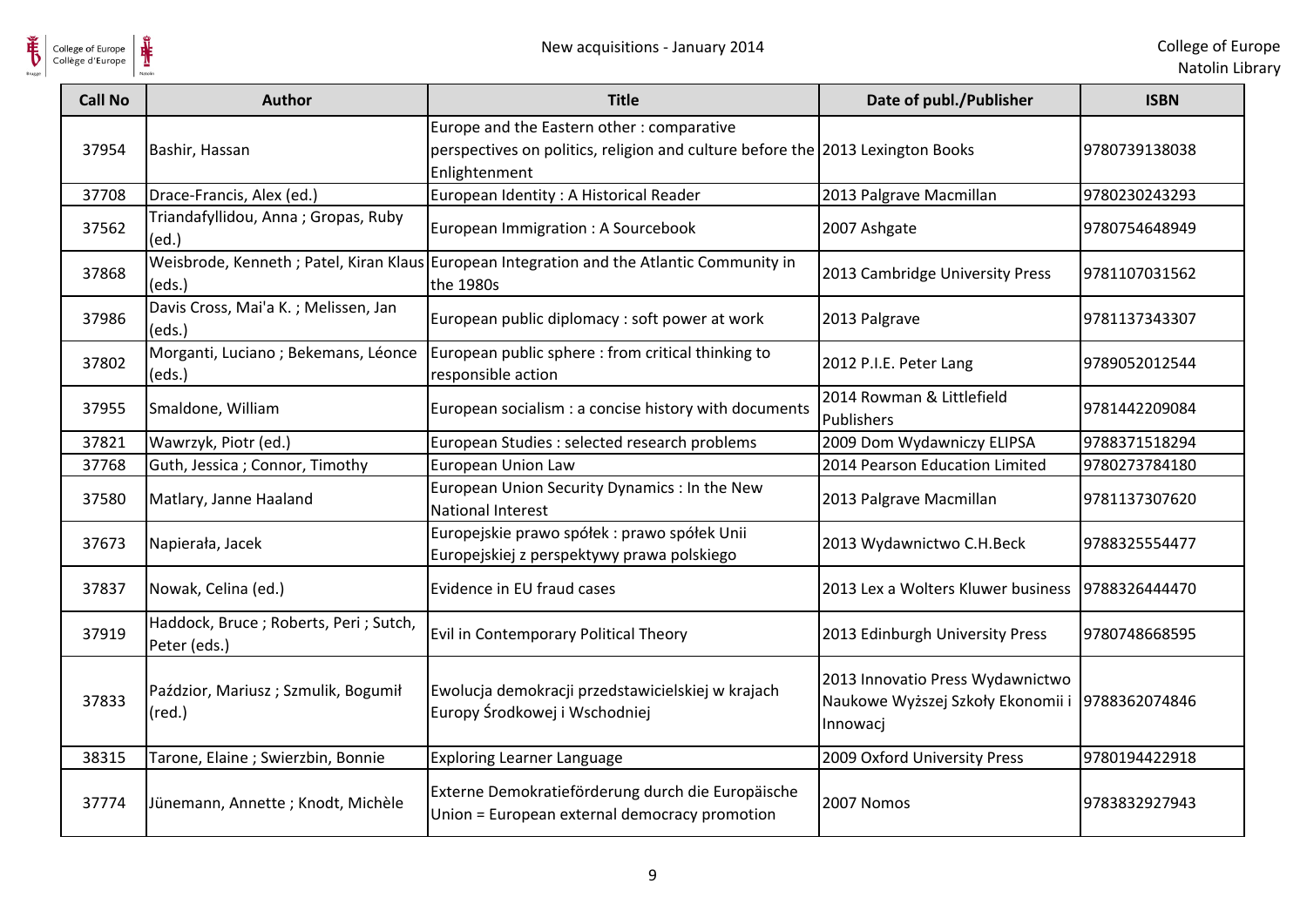



| <b>Call No</b> | <b>Author</b>                                                   | <b>Title</b>                                                                                                | Date of publ./Publisher                        | <b>ISBN</b>                    |
|----------------|-----------------------------------------------------------------|-------------------------------------------------------------------------------------------------------------|------------------------------------------------|--------------------------------|
| 37785          | Simonis, George; Elbers, Helmut<br>(Hrsg.)                      | <b>Externe EU-Governance</b>                                                                                | 2011 VS Verlag für<br>Sozialwissenschaften     | 9783531179414                  |
| 37639          | Taylor, Max; Holbrook, Donald;<br>Currie, P. M.                 | Extreme right wing political violence and terrorism                                                         | 2013 Bloomsbury                                | 9781441151629                  |
| 37772          | Oskanian, Kevork                                                | Fear, Weakness and Power in the Post-Soviet South<br>Caucasus: A Theoretical and Empirical Analysis         | 2013 Palgrave Macmillan                        | 9781137026750                  |
| 38013          | Stępniewski, Tomasz (red.)                                      | Federacja Rosyjska - Wspólnota Niepodległych Państw.<br>T.2                                                 | 2011 Instytut Europy Środkowo-<br>Wschodniej   | 9788360695531<br>9788377022030 |
| 37683          | Bieniada, Rafał M.                                              | Federalizm kooperatywny jako czynnik regionalizacji<br>substruktur państwa: casus Austrii, RFN i Szwajcarii | 2013 Oficyna Wydawnicza ASPRA-JR 9788375454291 |                                |
| 38003          | Głowiński, Tomasz (red.)                                        | Festung Breslau 1945 : nieznany obraz                                                                       | 2013 Wydawnictwo Gajt 1991                     | 9788362584314                  |
| 37922          | Hackett, Sarah                                                  | Foreigners, Minorities and Integration: The Muslim<br>Immigrant Experience in Britain and Germany           | 2013 Manchester University Press               | 9780719083174                  |
| 37640          | Lane, Philippe                                                  | French Scientific and Cultural Diplomacy                                                                    | 2013 Liverpool University Press                | 9781846318658                  |
| 37556          | Schihalejev, Olga                                               | From Indifference to Dialogue? : Estonian Young<br>People, the School and Religious Diversity               | 2010 Waxmann                                   | 9783830922889                  |
| 37742          | Quray', Ahmad                                                   | From Oslo to Jerusalem : the Palestinian story of the<br>secret negotiations                                | 2006 I.B. Tauris                               | 9781845111328                  |
| 37611          | Apsel, Joyce Freedman; Verdeja,<br>Ernesto (ed.)                | Genocide matters : ongoing issues and emerging<br>perspectives                                              | 2013 Routledge                                 | 9780415814966                  |
| 38091          | Steinberg, Guido                                                | German jihad : on the internationalization of Islamist<br>terrorism                                         | 2013 Columbia University Press                 | 9780231159920                  |
| 37581          | Bolgherini, Silvia ; Grotz, Florian (ed.)                       | Germany after the Grand Coalition : Governance and<br>Politics in a Turbulent Environment                   | 2010 Palgrave Macmillan                        | 9780230622852                  |
| 37672          | Hejduk, Irena; Bakalarczyk, Sebastian<br>(ed.)                  | Global Economics: Past, Present & Future                                                                    | 2013 Difin,                                    | 9788379300303                  |
| 37956          | Wilson, Mark I.; Kellerman, Aharon;<br>Corey, Kenneth E. (eds.) | Global information society: technology, knowledge,<br>and mobility                                          | 2013 Rowman & Littlefield<br>Publishers        | 9780742556942                  |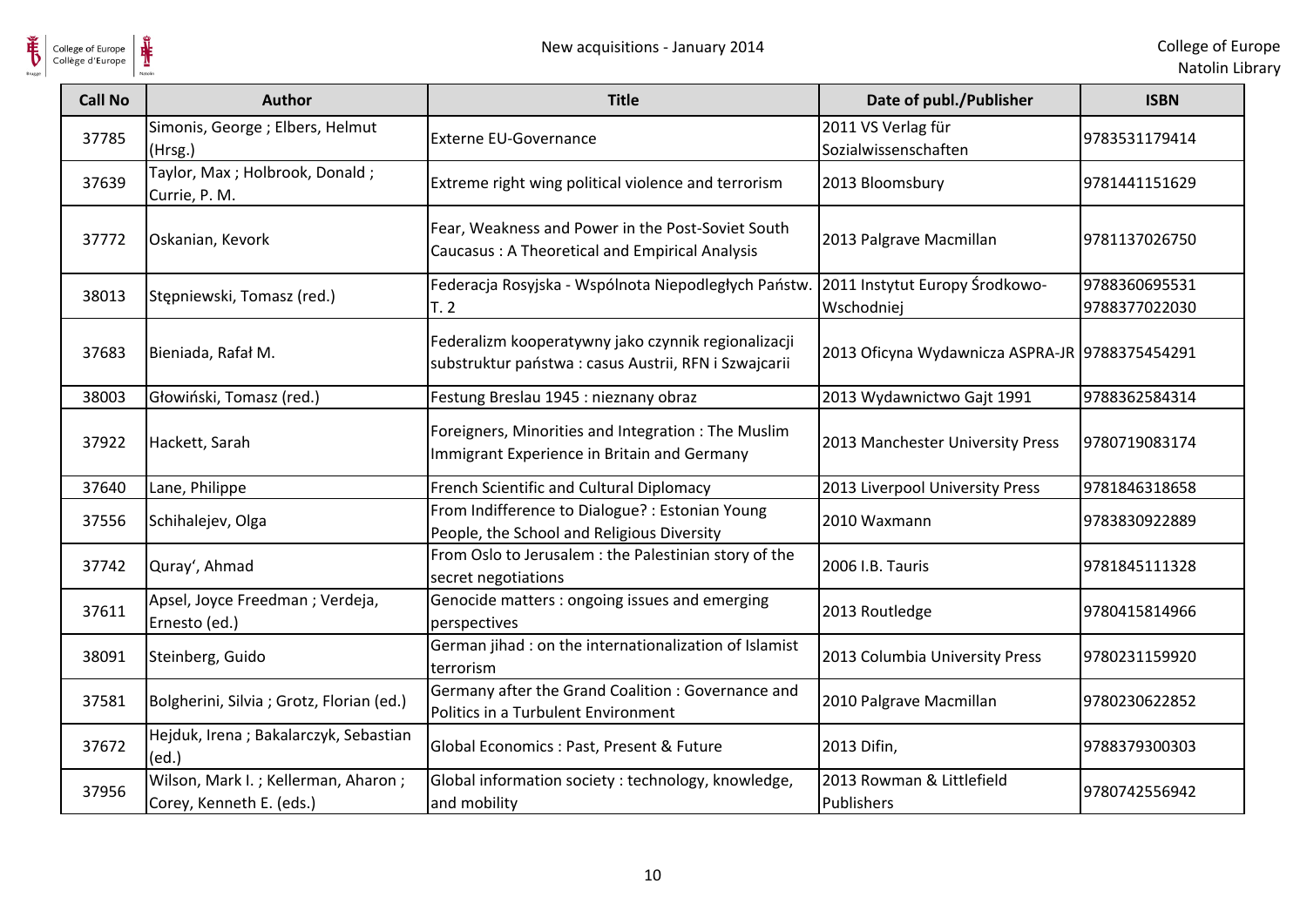

College of Europe

| <b>Call No</b> | <b>Author</b>                                                  | <b>Title</b>                                                                                           | Date of publ./Publisher                 | <b>ISBN</b>   |
|----------------|----------------------------------------------------------------|--------------------------------------------------------------------------------------------------------|-----------------------------------------|---------------|
| 37796          | Bekemans, Léonce                                               | Globalisation vs Europeanisation : a human-centric<br>interaction                                      | 2013 P.I.E. Peter Lang                  | 9782875740809 |
| 37899          |                                                                | Aydin, Umut; Thomas, Kenneth P. (ed.) Globalization and EU Competition Policy                          | 2014 Routledge                          | 9780415711173 |
| 37757          | Moghadam, Valentine M.                                         | Globalization and social movements : Islamism,<br>feminism, and the global justice movement            | 2013 Rowman & Littlefield               | 9781442214194 |
| 37957          | Christoff, Peter; Eckersley, Robyn                             | Globalization and the environment                                                                      | 2013 Rowman & Littlefield               | 9780742556591 |
| 37775          | Sklias, Pantelis ; Tzifakis, Nikolaos (ed.)                    | Greece's horizons : reflecting on the country's assets<br>and capabilities                             | 2013 Springer                           | 9783642345333 |
| 37710          | Stratenschulte, Eckart D. (Hrsg.)                              | Grenzen der Integration : Europas strategische Ansätze<br>für die Nachbarregionen                      | 2013 Nomos                              | 9783848705108 |
| 37642          | Lipsey, Roger                                                  | Hammarskjold: A Life                                                                                   | 2013 University of Michigan Press       | 9780472118908 |
| 37612          | Hare, Paul; Turley, Gerard (ed.)                               | Handbook of the economics and political economy of<br>transition                                       | 2013 Routledge                          | 9780415591126 |
| 37567          | Kemper, Michael; Conermann,<br>Stephan (ed.)                   | Heritage of Soviet Oriental Studies                                                                    | 2013 Routledge                          | 9780415838207 |
| 37494          | Jacob, Antoine                                                 | Histoire du prix Nobel                                                                                 | 2012 François Biurin Editeur            | 9782849413388 |
| 37686          | Gałganek, Andrzej                                              | Historia stosunków międzynarodowych : nierówny i<br>połączony rozwój. T. 1, Idee                       | 2013 Dom Wydawniczy Elipsa              | 9788371513923 |
| 37687          | Gałganek, Andrzej                                              | Historia stosunków międzynarodowych: Nierówny i<br>połączony rozwój. T. 2, Rzeczy i praktyki           | 2013 Dom Wydawniczy Elipsa              | 9788371513930 |
| 37826          | Osterhammel, Jürgen                                            | Historia XIX wieku: Przeobrażenie świata                                                               | 2013 Wydawnictwo Poznańskie             | 9788371779398 |
| 37958          | Gozdecka-Sanford, Adriana                                      | Historical dictionary of Warsaw                                                                        | 1997 Scarecrow Press                    | 0810832992    |
| 37773          | Crowhurst, Patrick                                             | Hitler and Czechoslovakia in World War II: Domination<br>and Retaliation                               | 2013 I.B. Tauris & Co                   | 9781780761107 |
| 37959          | Mitcham, Samuel W.; Mueller, Gene                              | Hitler's commanders : officers of the Wehrmacht, the<br>Luftwaffe, the Kriegsmarine, and the Waffen-SS | 2012 Rowman & Littlefield<br>Publishers | 9781442211537 |
| 37878          | Breger, Marshall J.; Reiter, Yitzhak;<br>Hammer, Leonard (ed.) | Holy Places in the Israeli-Palestinian Conflict :<br><b>Confrontation and Co-existence</b>             | 2010 Routledge                          | 9780415848220 |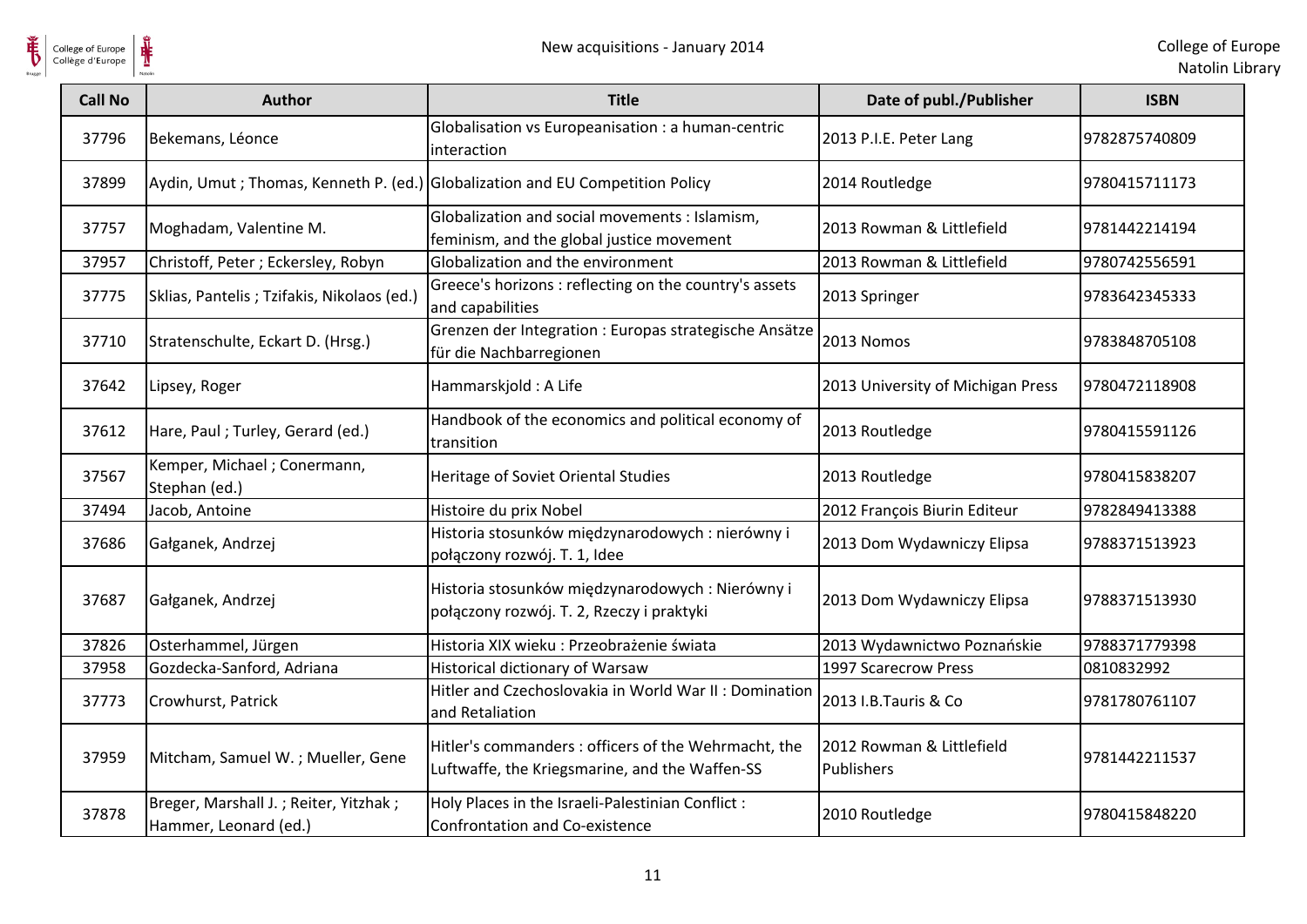

| <b>Call No</b> | <b>Author</b>                                  | <b>Title</b>                                                                                              | Date of publ./Publisher                                       | <b>ISBN</b>   |
|----------------|------------------------------------------------|-----------------------------------------------------------------------------------------------------------|---------------------------------------------------------------|---------------|
| 38051          | Dujardin, Vincent; Tilly, Pierre (dir.)        | Hommes et réseaux : Belgique, Europe et Outre-Mers :<br>liber amicorum Michel Dumoulin                    | 2013 P.I.E. Peter Lang                                        | 9782875740946 |
| 37960          | Ginsberg, Benjamin                             | How the Jews defeated Hitler : exploding the myth of<br>Jewish passivity in the face of Nazism            | 2013 Rowman & Littlefield                                     | 9781442222380 |
| 37961          | Grant, Cynthia ; Tomal, Daniel R.              | How to finish and defend your dissertation : strategies<br>to complete the professional practice doctrine | 2013 Rowman & Littlefield                                     | 9781475804010 |
| 38029          | Greetham, Bryan                                | How to write your undergraduate dissertation                                                              | 2009 Palgrave Macmillan                                       | 9780230218758 |
| 38095          | Åslund, Anders                                 | How Ukraine became a market economy and<br>democracy                                                      | 2009 Peterson Institute for<br><b>International Economics</b> | 9780881324273 |
| 38024          | Winnicki, Zdzisław Julian                      | Ideologia państwowa Republiki Białoruś - teoria i<br>praktyka projektu: analiza politologiczna            | 2013 Oficyna Wydawnicza<br>Arboretum                          | 9788362563258 |
| 37723          | al-Aswani, Alla                                | Im Land Ägypten: Am Vorabend der Revolution                                                               | 2012 Fischer Taschenbuch Verlag                               | 9783596194094 |
| 37927          | Petras, James F.; Veltmeyer, Henry             | Imperialism and capitalism in the twenty-first century<br>a system in crisis                              | 2013 Ashgate                                                  | 9781409467328 |
| 37840          | Ferguson, Niall                                | Imperium : jak Wielka Brytania zbudowała nowoczesny<br>świat                                              | 2013 Wydawnictwo Literackie                                   | 9788308048610 |
| 38046          | Kukliński, Antoni                              | In search of new paradigms : (selected papers 2001-<br>2011)                                              | 2013 Polish Economic Society                                  | 9788388700668 |
| 37600          | Kleine, Mareike                                | Informal Governance in the European Union: How<br>Governments Make International Organizations Work       | 2013 Cornell Cornell University<br>Press                      | 9780801452116 |
| 38053          | Giordano, Christian ; Hayoz, Nicolas<br>(eds.) | Informality in Eastern Europe : structures, political<br>cultures and social practices                    | 2013 Peter Lang                                               | 9783034314558 |
| 37835          | Lesińska, Magdalena                            | Inkluzja polityczna imigrantów we współczesnej<br>Europie                                                 | 2013 Wydawnictwo Naukowe<br>Scholar                           | 9788373836747 |
| 37699          | Antholis, William                              | Inside out, India and China : local politics go global                                                    | 2013 Brookings Institution Press                              | 9780815725107 |
| 37582          | Piran, Leila                                   | Institutional Change in Turkey: The Impact of<br>European Union Reforms on Human Rights and<br>Policing   | 2013 Palgrave Macmillan                                       | 9781137298096 |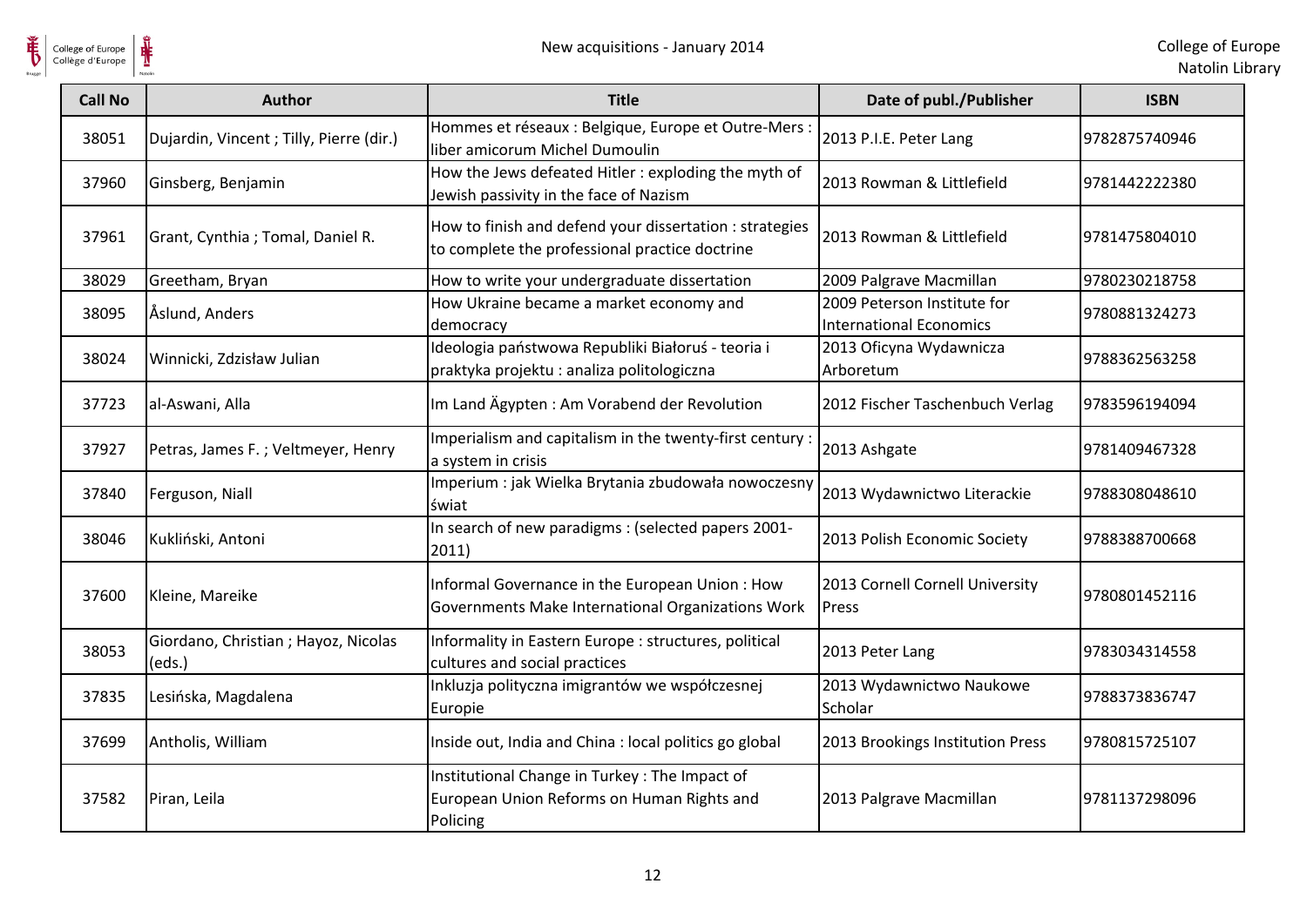

| <b>Call No</b> | <b>Author</b>                                                    | <b>Title</b>                                                                                                     | Date of publ./Publisher                                               | <b>ISBN</b>   |
|----------------|------------------------------------------------------------------|------------------------------------------------------------------------------------------------------------------|-----------------------------------------------------------------------|---------------|
| 38036          | Wiśniewska, Iwona                                                | Integracja euroazjatycka: Rosyjska próba<br>ekonomicznego scalenia obszaru poradzieckiego                        | 2013 Ośrodek Studiów Wschodnich<br>im. Marka Karpia                   | 9788362936267 |
| 37613          | Murray, John; Smyth, Sarah                                       | Intermediate Russian : a grammar and workbook                                                                    | 2013 Routledge                                                        | 9780415698245 |
| 37990          | Vanderhill, Rachel; Aleprete, Michael<br>E. (eds.)               | International dimensions of authoritarian persistence :<br>lessons from post-Soviet states                       | 2013 Lexington Books                                                  | 9780739181584 |
| 38135          | Hunter, David; Salzman, James;<br>Zaelke, Durwood                | International environmental law and policy                                                                       | 2011 Foundation Press;<br>Thomson/West                                | 9781599415383 |
| 38438          | Guillaume, Xavier                                                | International relations and identity : a dialogical<br>approach                                                  | 2011 Routledge                                                        | 9780415564069 |
| 37962          | Kaufman, Joyce P.                                                | Introduction to international relations : theory and<br>practice                                                 | 2013 Rowman & Littlefield                                             | 9781442221192 |
| 37652          | Akenson, Donald H.                                               | Ireland, Sweden and the Great European Migration:<br>1815-1914                                                   | 2012 Liverpool University Press                                       | 9781846317507 |
| 37743          | (ed.)                                                            | Akbarzadeh, Shahram; Mansouri, Fethi Islam and Political Violence: Muslim Diaspora and<br>Radicalism in the West | 2010 I.B.Tauris                                                       | 9781848851979 |
| 37570          | Durham, W. Cole; Kirkham, David M.;<br>Lindholm, Tore (ed.)      | Islam and political-cultural Europe                                                                              | 2013 Ashgate                                                          | 9781409452997 |
| 38080          | Heper, Metin; Israeli, Raphael (ed.)                             | Islam and Politics in the Modern Middle East. Vol 2                                                              | 2013 Routledge                                                        | 9780415830744 |
| 38081          | Cudsi, Alexander S.; Dessouki, Ali E.<br>Hillal (ed.)            | <b>Islam and Power</b>                                                                                           | 2013 Routledge                                                        | 9780415830751 |
| 38082          | Johnson, Nels                                                    | Islam and the Politics of Meaning in Palestinian<br>Nationalism. Vol. 4                                          | 2013 Routledge                                                        | 9780415830768 |
| 37744          | The Emirates Centre for Strategic<br><b>Studies and Research</b> | Islam and the West: A Civilized Dialogue                                                                         | 2012 The Emirates Centre for<br><b>Strategic Studies and Research</b> | 9789948145301 |
| 38083          | Bannerman, Patrick                                               | Islam in Perspective : A Guide to Islamic Society,<br>Politics and Law. Vol. 6                                   | 2013 Routledge                                                        | 9780415830775 |
| 37745          | Zubaida, Sami                                                    | Islam, the people and the state : political ideas and<br>movements in the Middle East                            | 2009 I.B. Tauris                                                      | 9781845118235 |
| 37688          | Juchnowski, Jerzy                                                | Istota państwa w zachodnioeuropejskiej myśli<br>politycznej : Od polis do państwa narodowego                     | 2013 Dom Wydawniczy Elipsa                                            | 9788371516856 |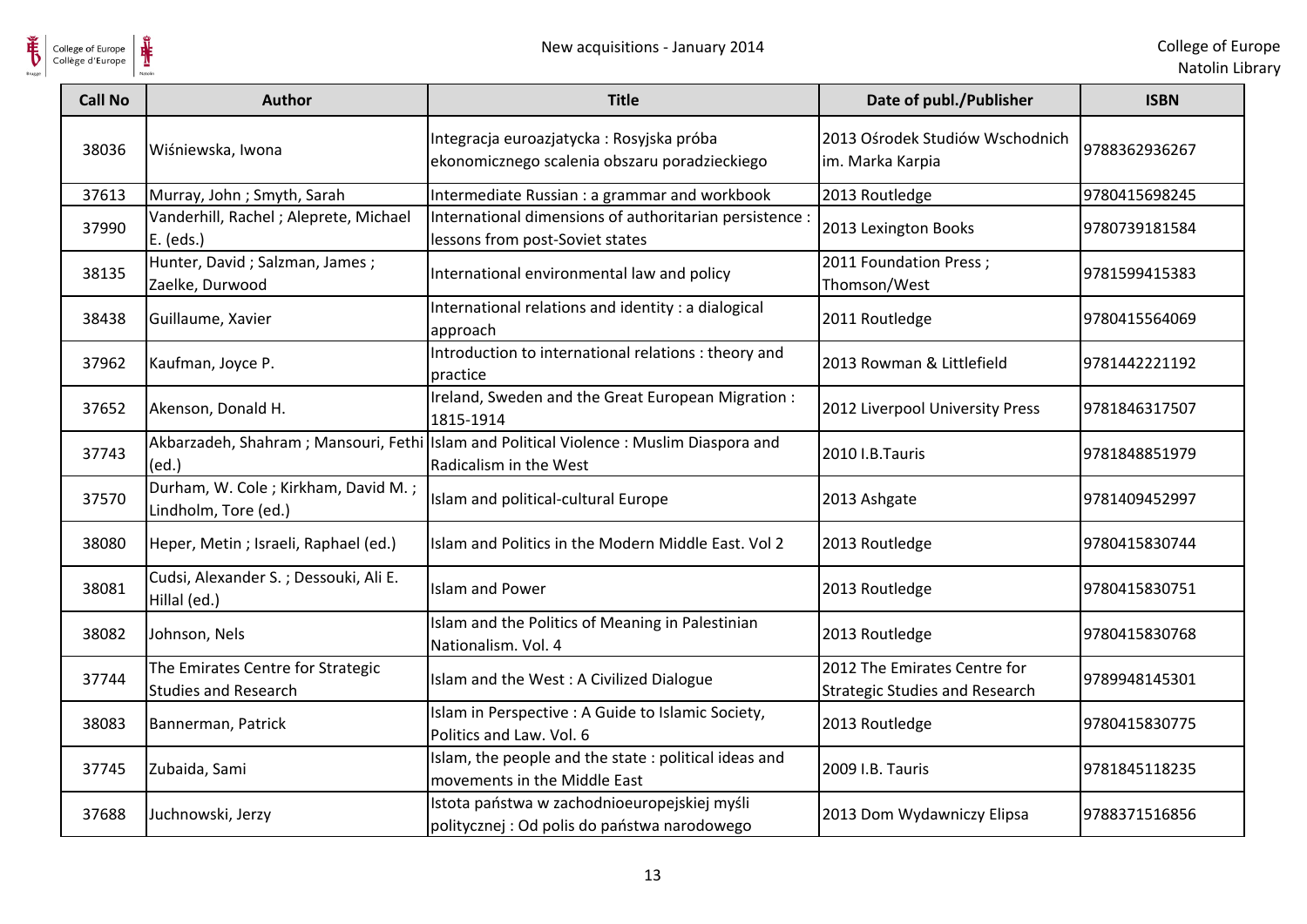| <b>Call No</b> | Author                                                           | <b>Title</b>                                                                                                | Date of publ./Publisher                                | <b>ISBN</b>   |
|----------------|------------------------------------------------------------------|-------------------------------------------------------------------------------------------------------------|--------------------------------------------------------|---------------|
| 37789          | Frydman, Régine                                                  | J'avais huit ans dans le ghetto de Varsovie                                                                 | 2011 Tallandier                                        | 9782847348101 |
| 37869          | Mazza, Roberto                                                   | Jerusalem : From the Ottomans to the British                                                                | 2014 I.B.Tauris                                        | 9781780767086 |
| 37831          | Korkuć, Maciej                                                   | Józef Kuraś "Ogień": podhalańska wojna 1939-1945                                                            | 2012 Wydawnictwo Attyka: Instytut<br>Pamięci Narodowej | 9788362139361 |
| 38427          | Turner, Chris                                                    | Key facts key cases : EU law                                                                                | 2014 Routledge                                         | 9780415833288 |
| 37569          | Smith, Jeremy; Ilic, Melanie (eds.)                              | Khrushchev in the Kremlin: Policy and Government in<br>the Soviet Union, 1953-64                            | 2013 Routledge                                         | 9780415838160 |
| 37841          | Klenk, Florian                                                   | Kiedyś był tu koniec świata                                                                                 | 2013 Wydawnictwo Czarne                                | 9788375365481 |
| 37724          | Robert, Rüdiger ; Schlicht, Daniela ;<br>Saleem, Shazia (Hrsg.)  | Kollektive Identitäten im Nahen und Mittleren Osten:<br>Studien zum Verhältnis von Staat und Religion       | 2010 Waxmann                                           | 9783830923947 |
| 37522          | Schilling, Heinz                                                 | Konfesjonalizacja: Kościół i państwo w Europie doby<br>przednowoczesnej                                     | 2010 Wydawnictwo Poznańskie                            | 9788371777684 |
| 37827          | Kosta, Raul Andrzej                                              | Konflikty - kolonializm - fundamentalizm w przestrzeni<br>bliskowschodniej                                  | 2013 Europejskie Centrum<br>Edukacyjne                 | 9788362363667 |
| 37842          | Wielgosz, Przemysław (red.)                                      | Koniec Europy jaką znamy                                                                                    | 2013 Instytut Wydawniczy Książka i<br>Prasa            | 9788362744060 |
| 38027          | Brown, Kate                                                      | Kresy : biografia krainy, której nie ma : jak zniszczono<br>wielokulturowe pogranicze                       | 2013 Wydawnictwo Uniwersytetu<br>Jagiellońskiego       | 9788323335719 |
| 38026          | Koprowski, Marek A.; Dylewski, Adam                              | Kresy: Historia, ludzie, tradycje                                                                           | 2013 Wydawnictwo SBM                                   | 9788378453512 |
| 38025          | Poddębski, Henryk; (koncepcja) Dulik,<br>Leszek, Golec, Waldemar | Kresy w fotografii Henryka Poddębskiego = The Eastern<br>Borderlands in the photographs by Henryk Poddębski | 2010 Ad Rem                                            | 9788393087907 |
| 37725          | Abdel-Samad, Hamed                                               | Krieg oder Frieden : die arabische Revolution und die<br>Zukunft des Westens                                | 2011 Droemer                                           | 9783426275580 |
| 37280          | Saint Périer, Amaury de                                          | La France, l'Allemagne et l'Europe monétaire de 1974 à<br>1981 : La persévérance récompensée                | 2013 Les Presses de Sciences Po                        | 9782724613254 |
| 37797          | Goddeeris, Idesbald                                              | La Grande Emigration polonaise en Belgique (1831-<br>1870) : Elites et masses en exil à l'époque romantique | 2013 Peter Lang                                        | 9783631633915 |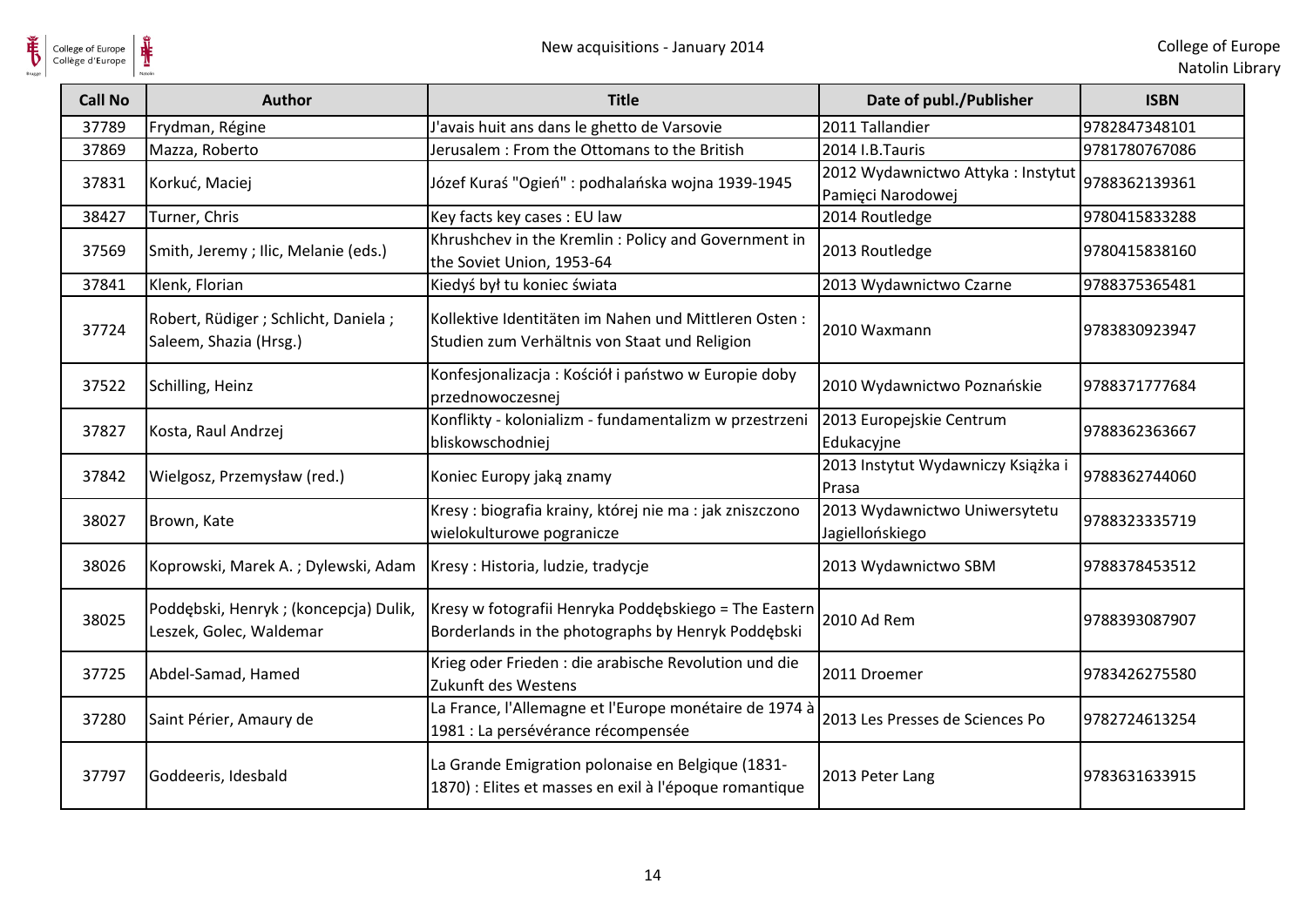

| <b>Call No</b> | <b>Author</b>                                           | <b>Title</b>                                                                                       | Date of publ./Publisher            | <b>ISBN</b>   |
|----------------|---------------------------------------------------------|----------------------------------------------------------------------------------------------------|------------------------------------|---------------|
| 37502          | Prémont, Karine (dir.)                                  | La politique étrangère des grandes puissances :<br>L'impossible convergence des intérêts           | 2011 Presses de l'Université Laval | 9782763795249 |
| 37798          | Araszkiewicz, Agata                                     | La révolution oubliée : L'émergence d'une écriture<br>féminine polonaise dans l'entre-deux-guerres | 2013 Peter Lang                    | 9783631634479 |
| 37659          | Khelifa, Kamel                                          | La rue arabe sonne l'heure de la liberté : Autopsie d'un<br>complot de la géopolitique occidentale | 2011 Nirvana                       | 9789973855374 |
| 37498          | Nève, Alain de                                          | L'Agence européenne de défense et la coopération<br>dans le domaine capacitaire                    | 2010 Harmattan                     | 9782296129429 |
| 38322          | Espinosa, Tamsin; Henstock, Claire;<br>Walsh, Clare     | Language for Study: Level 1                                                                        | 2012 Cambridge University Press    | 9781107689190 |
| 38323          | Espinosa, Tamsin; Walsh, Clare;<br>McNair, Alistair     | Language for Study : Level 2                                                                       | 2012 Cambridge University Press    | 9781107694668 |
| 38324          | McNair, Alistair ; Smallwood, Ian                       | Language for Study: Level 3                                                                        | 2013 Cambridge University Press    | 9781107681101 |
| 37928          | Williams, Christopher ; Tessuto,<br>Girolamo (ed.)      | Language in the negotiation of justice : contexts, issues<br>and applications                      | 2013 Ashgate Publishing Company    | 9781409438397 |
| 37929          | Cianitto, Cristiana et al. (ed.)                        | Law, Religion, Constitution : Freedom of Religion, Equal<br>Treatment, and the Law                 | 2013 Ashgate                       | 9781472416131 |
| 38426          | Vauchez, Antoine ; De Witte, Bruno<br>(eds.)            | Lawyering Europe : European Law as a Transnational<br>Social Field                                 | 2013 Hart Publishing               | 9781849463782 |
| 37496          | Lamblin-Gourdin, Anne-Sophie;<br>Mondielli, Éric (dir.) | Le droit des relations extérieures de l'Union<br>européenne après le traité de Lisbonne            | 2013 Bruylant                      | 9782802740902 |
| 37248          | Dahan, Paul; Lausberg, Sylvie (dir.)                    | Le Maroc et L'Europe : Six siècles dans le regard de<br>l'autre                                    | 2010 Somogy                        | 9782757204023 |
| 37554          | Mangilli, Fabien                                        | Le partenariat de l'Union européenne avec les Etats et<br>groupements régionaux d'Amérique latine  | 2010 Helbing & Lichtenhahn         | 9783719028343 |
| 37614          | Webley, Lisa                                            | Legal writing                                                                                      | 2013 Routledge                     | 9780415538909 |
| 37499          | Jacob, Antoine                                          | Les pays baltes : un voyage découverte                                                             | 2009 Lignes de repères             | 9782915752434 |
| 37497          | Buchet de Neuilly, Yves                                 | L'Europe de la politique étrangère                                                                 | 2005 Economica                     | 2717850082    |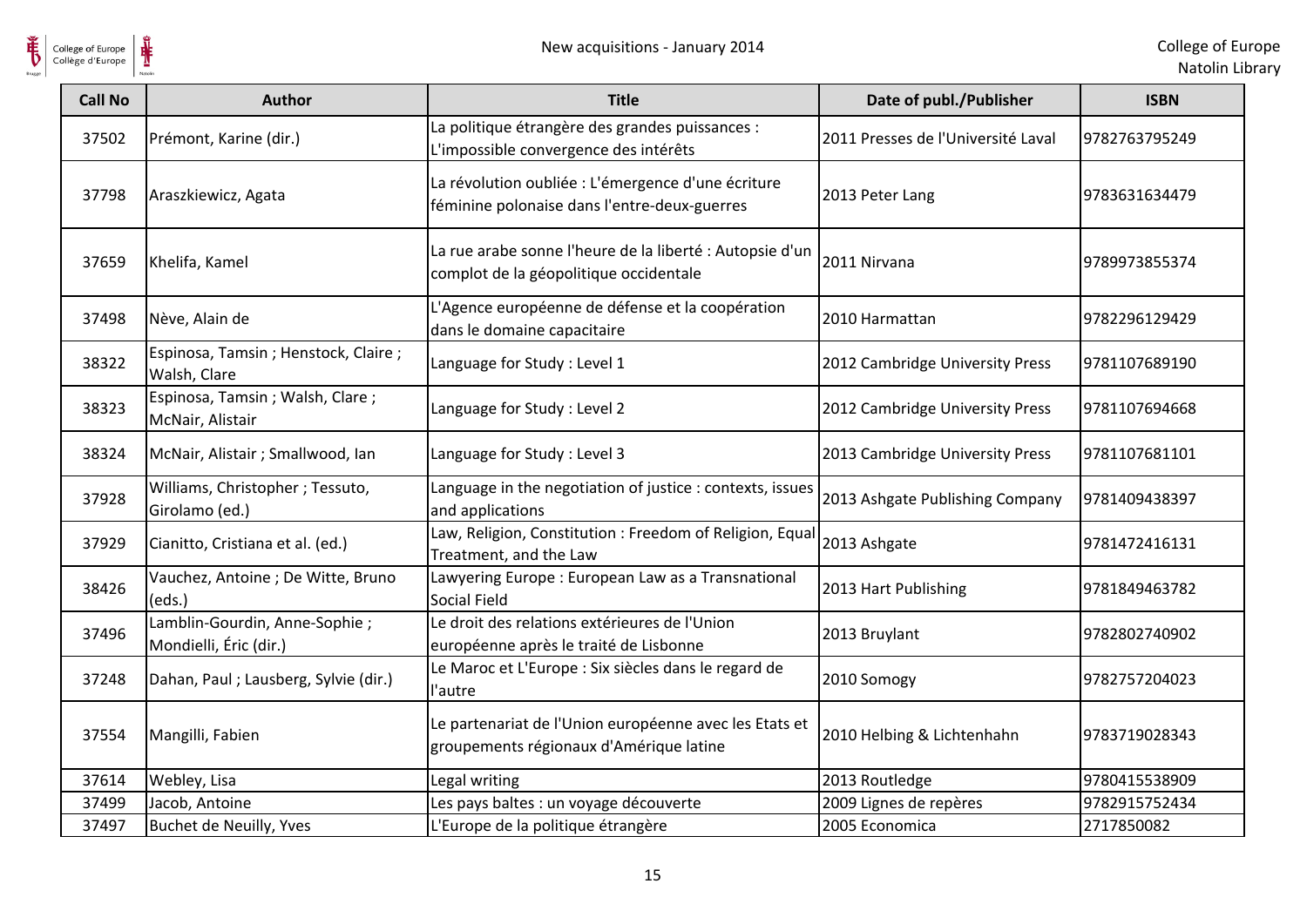

| <b>Call No</b> | <b>Author</b>                                        | <b>Title</b>                                                                                    | Date of publ./Publisher                               | <b>ISBN</b>   |
|----------------|------------------------------------------------------|-------------------------------------------------------------------------------------------------|-------------------------------------------------------|---------------|
| 37763          | Saar, Ellu ; Ure, Odd Bjørn ; Holford,<br>John (ed.) | Lifelong learning in Europe : national patterns and<br>challenges                               | 2013 Edward Elgar                                     | 9780857937353 |
| 37701          | Pinto, Pedro Ramos                                   | Lisbon Rising: Urban Social Movements in the<br>Portuguese Revolution, 1974-75                  | 2013 Manchester University Press                      | 9780719085444 |
| 37656          | Mameri-Chaambi, Dorra                                | L'Islam et la France : Chronique d'une histoire<br>commune                                      | 2012 Chronique Éditions                               | 9791090871519 |
| 37663          | Martinez-Gros, Gabriel; Valensi,<br>Lucette          | L'Islam, l'islamisme et l'occident : Genèse d'un<br>affrontement                                | 2013 Points                                           | 9782757835708 |
| 37807          | Ghannam, Farha                                       | Live and die like a man : gender dynamics in urban<br>Egypt                                     | 2013 Stanford University Press                        | 9780804783293 |
| 37558          | Panara, Carlo; Varney, Michael (eds.)                | Local Government in Europe : The 'Fourth Level' in the<br>EU Multi-layered System of Governance | 2013 Routledge                                        | 9780415580007 |
| 37643          | Kidner, Frank L. et al.                              | Making Europe: The Story of the West                                                            | 2014 Wadsworth                                        | 9781111841317 |
| 37963          | Adams, Geoff W.                                      | Marcus Aurelius in the Historia Augusta and beyond                                              | 2013 Lexington Books                                  | 9780739176382 |
| 37644          | Moore, Charles                                       | Margaret Thatcher: The authorized Biography: From<br>Grantham to the Falklands                  | 2013 Knopf                                            | 9780307958945 |
| 37491          | Bockman, Johanna                                     | Markets in the Name of Socialism : The Left-Wing<br><b>Origins of Neoliberalism</b>             | 2011 Stanford University Press                        | 9780804788595 |
| 37964          | Ziolkowska-Boehm, Aleksandra                         | Melchior Wankowicz: Poland's master of the written<br>word                                      | 2013 Lexington Books                                  | 9780739175903 |
| 37633          | Rotem, Kazik Simha                                   | Memoirs of a Warsaw Ghetto Fighter                                                              | 1994 Yale University Press                            | 0300093764    |
| 37563          | Kattago, Siobhan                                     | Memory and Representation in Contemporary Europe<br>The Persistence of the Past                 | 2012 Ashgate                                          | 9781409436379 |
| 37747          | Khalil, Karima (ed.)                                 | Messages from Tahrir: Signs from Egypt's Revolution                                             | 2011 The American University in<br><b>Cairo Press</b> | 9789774165122 |
| 37691          | Niewalda, Marcin                                     | Metody manipulacji XXI wieku                                                                    | 2013 Fronda                                           | 9788362268795 |
| 37565          | King, Diane E. (ed.)                                 | Middle Eastern Belongings                                                                       | 2013 Routledge                                        | 9780415848961 |
| 37693          | Grosse, Tomasz Grzegorz (red.)                       | Między polityką a rynkiem : kryzys Unii Eurepejskiej w<br>analizie ekonomistów i politologów    | 2013 Uczelnia Łazarskiego                             | 9788364054204 |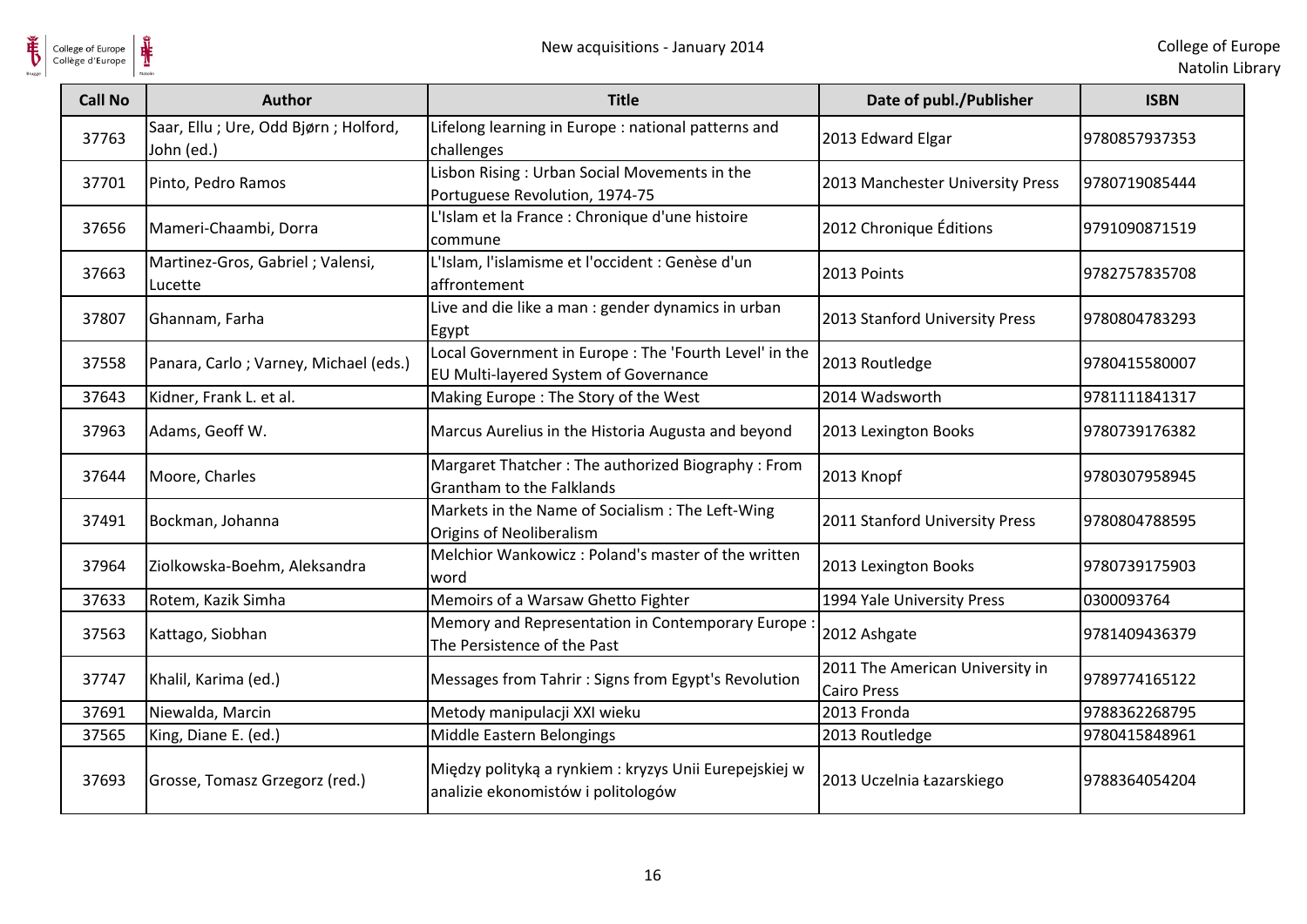

| College of Europe<br>Collège d'Europe | ⋕                                                                           | New acquisitions - January 2014                                                                                                               |                                                            | College of Eu<br>Natolin Lib |
|---------------------------------------|-----------------------------------------------------------------------------|-----------------------------------------------------------------------------------------------------------------------------------------------|------------------------------------------------------------|------------------------------|
| <b>Call No</b>                        | <b>Author</b>                                                               | <b>Title</b>                                                                                                                                  | Date of publ./Publisher                                    | <b>ISBN</b>                  |
| 37545                                 | Seeberg, Peter; Eyadat, Zaid (eds.)                                         | Migration, Security, and Citizenship in the Middle East:<br><b>New Perspectives</b>                                                           | 2013 Palgrave Macmillan                                    | 9781137345400                |
| 37671                                 | Varian, Hal R.                                                              | Mikroekonomia : kurs średni - ujęcie nowoczesne                                                                                               | 2013 Wydawnictwo Naukowe PWN                               | 9788301174033                |
| 37703                                 | Blair, Dennis C. (ed.)                                                      | Military Engagement : Influencing Armed Forces<br>Worldwide to Support Democratic Transitions. Vol. 2,<br><b>Regional and Country Studies</b> | 2013 Brookings Institution Press                           | 9780815724780                |
| 37702                                 | Blair, Dennis C.                                                            | Military Engagement: Influencing Armed Forces<br>Worldwide to Support Democratic Transitions. Vol.1,<br>Overview and Action Plan              | 2013 Brookings Institution Press                           | 9780815725053                |
| 37571                                 | Bayir, Derya                                                                | Minorities and nationalism in Turkish law                                                                                                     | 2013 Ashgate                                               | 9781409420071                |
| 37726                                 | Ramsauer, Petra                                                             | Mit Allah an die Macht : So verändern Arabiens<br>Revolutionen unsere Welt                                                                    | 2012 Ueberreuter                                           | 9783800075409                |
| 37585                                 | Saikal, Amin                                                                | Modern Afghanistan: A History of Struggle and<br>Survival                                                                                     | 2012 I.B.Tauris                                            | 9781780761220                |
| 37880                                 | Jebnoun, Noureddine; Kia, Mehrdad;<br>Kirk, Mimi (ed.)                      | Modern Middle East Authoritarianism : Roots,<br><b>Ramifications and Crisis</b>                                                               | 2014 Routledge                                             | 9780415845007                |
| 37764                                 | Rochon, Louis-Philippe; Seccareccia,<br>Mario (ed.)                         | Monetary economies of production : banking and<br>financial circuits and the role of the state                                                | 2013 Edward Elgar                                          | 9781781003947                |
| 38037                                 | Hill, Fiona ; Gaddy, Clifford G.                                            | Mr. Putin: Operative in the Kremlin                                                                                                           | 2013 Brookings Institution Press                           | 9780815723769                |
| 38312                                 | Foley, Mark ; Hall, Diane                                                   | MyGrammarLab Advanced with Key                                                                                                                | 2012 Pearson Education                                     | 9781408299111                |
| 37776                                 | Hufeld, Ulrich ; Müller-Graff, Peter-<br>Christian ; Okruch, Stefan (Hrsg.) | Nachbarschaften innerhalb der Europäischen Union                                                                                              | 2007 Nomos                                                 | 9783832929947                |
| 37668                                 | Kierończyk, Przemysław                                                      | Nadrzędność parlamentu - mit czy realna alternatywa<br>ustrojowa? : analiza wybranych przykładów                                              | 2009 Wydawnictwo Gdańskiej<br>Wyższej Szkoły Administracji | 9788389762221                |
| 37682                                 | Myślak, Ewa                                                                 | Narodowy Bank Polski w systemie ustrojowym<br>Rzeczypospolitej Polskiej                                                                       | 2013 Wydawnictwo Uniwersytetu<br>Jagiellońskiego           | 9788323335634                |
| 38001                                 | Miś, Lucjan; Nóżka, Marcjanna;<br>Smagacz-Poziemska, Marta                  | Nasze problemy : bieda i bezrobocie we współczesnym<br>społeczeństwie polskim                                                                 | 2011 Universitas                                           | 9788324212385                |
| 37615                                 | Bouchard, Gérard (ed.)                                                      | National myths: constructed pasts, contested presents 2013 Routledge                                                                          |                                                            | 9780415631129                |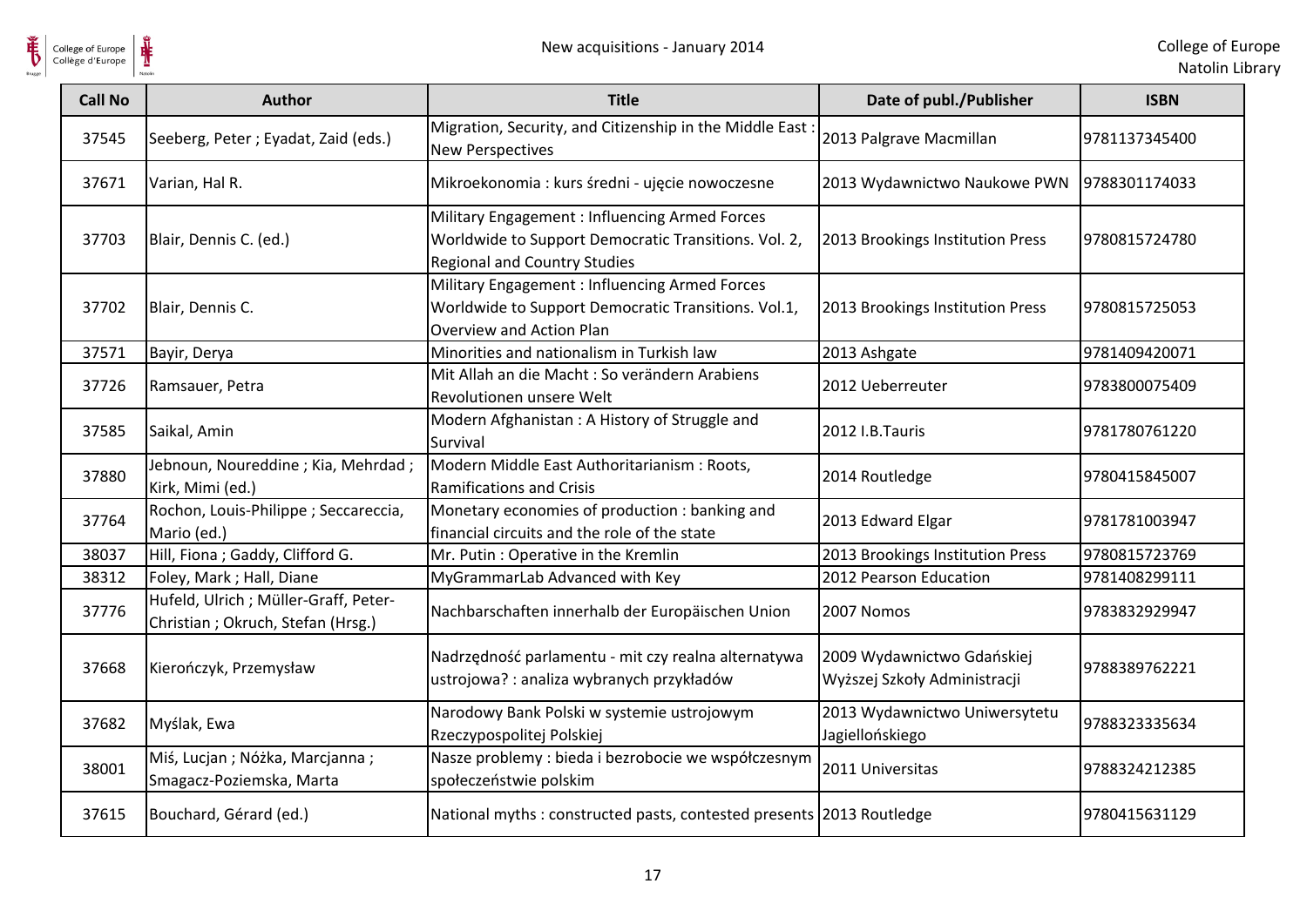

| <b>Call No</b> | <b>Author</b>                                                      | <b>Title</b>                                                                                                                       | Date of publ./Publisher                                   | <b>ISBN</b>   |
|----------------|--------------------------------------------------------------------|------------------------------------------------------------------------------------------------------------------------------------|-----------------------------------------------------------|---------------|
| 37908          | Mosk, Carl                                                         | Nationalism and economic development in modern<br>Eurasia                                                                          | 2013 Routledge                                            | 9780415605182 |
| 37759          | Edström, Håkan; Matlary, Janne<br>Haaland; Petersson, Magnus (ed.) | NATO: The Power of Partnerships                                                                                                    | 2011 Palgrave Macmillan                                   | 9780230273771 |
| 37748          | Jones, Jeremy                                                      | Negotiating Change: The New Politics of the Middle<br>East                                                                         | 2007 I.B.Tauris                                           | 9781845112707 |
| 37728          | Herbert Quandt-Stiftung (Hg.)                                      | Neue Autoritäten in der arabischen Welt? : Politik und<br>Medien nach den revolutionären Aufbrüchen                                | 2012 Verlag Herder                                        | 9783451306617 |
| 37944          | Blokker, Paul                                                      | New Democraties in Crisis? : a comparative<br>constitutional study of the Czech Republic, Hungary,<br>Poland, Romania and Slovakia | 2014 Routledge                                            | 9780415695862 |
| 37810          | Cohn, Willy; Conrads, Norbert (ed.)                                | No justice in Germany : the Breslau diaries, 1933-1941                                                                             | 2012 Stanford University Press                            | 9780804773249 |
| 37791          | Rogerson, Barnaby                                                  | North Africa: A History from the Mediterranean Shore<br>to the Sahara                                                              | 2012 Duckworth Overlook                                   | 9780715643068 |
| 37645          | Cochrane, Feargal                                                  | Northern Ireland: The Reluctant Peace                                                                                              | 2013 Yale University Press                                | 9780300178708 |
| 37469          | Dahl, Ann-Sofie ; Järvenpää, Pauli (ed.)                           | Northern security and global politics : Nordic-Baltic<br>strategic influence in a post-unipolar world                              | 2014 Routledge                                            | 9780415836579 |
| 38014          | Gardocki, Sylwester (red.)                                         | Obszar byłego ZSRR : klęska demokracji czy<br>transformacja?                                                                       | 2013 Wydawnictwo Adam<br>Marszałek                        | 9788377808139 |
| 38015          | Bojarczyk, Bartosz; Stępniewski,<br>Tomasz (red.)                  | Obszar czarnomorsko-kaspijski w stosunkach<br>międzynarodowych                                                                     | 2011 Wydawnictwo Uniwersytetu<br>Marii Curie-Skłodowskiej | 9788377840412 |
| 37749          | Gorenberg, Gershom                                                 | Occupied Territories : The Untold Story of Israel's<br>Settlements                                                                 | 2007 I.B.Tauris                                           | 9781845114305 |
| 37991          | Graney, Katherine E.                                               | Of Khans and Kremlins: Tatarstan and the Future of<br>Ethno-federalism in Russia                                                   | 2010 Lexington Books                                      | 9780739126363 |
| 37967          | Chakarova, Vessela                                                 | Oil supply crisis: cooperation and discord in the West                                                                             | 2013 Lexington Books                                      | 9780739169759 |
| 37654          | Ryan, Alan                                                         | On Politics                                                                                                                        | 2013 Penguin Books                                        | 9780140285185 |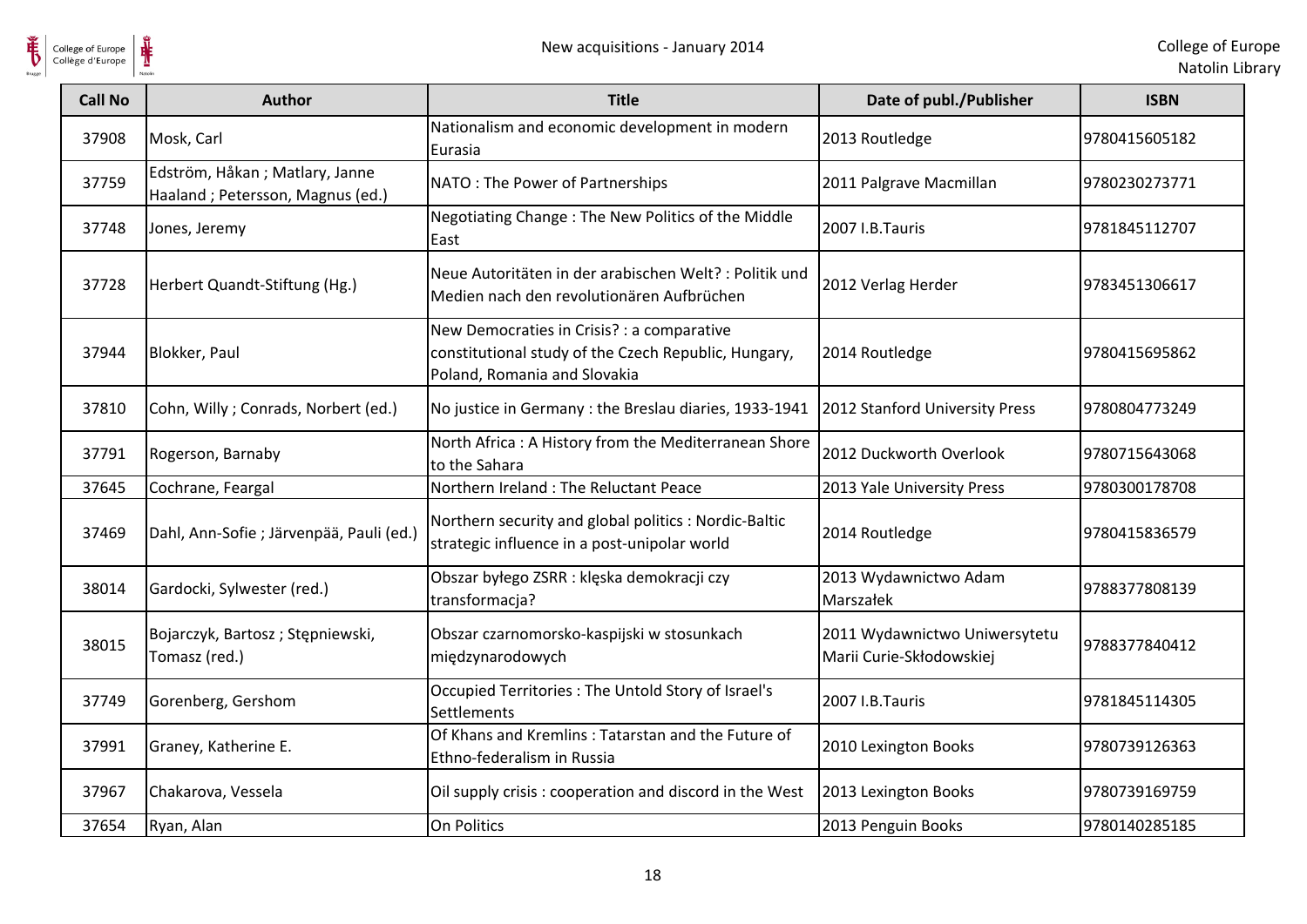

| <b>Call No</b> | <b>Author</b>                                                             | <b>Title</b>                                                                                           | Date of publ./Publisher                                       | <b>ISBN</b>   |
|----------------|---------------------------------------------------------------------------|--------------------------------------------------------------------------------------------------------|---------------------------------------------------------------|---------------|
| 37830          | Kochanski, Halik                                                          | Orzeł Niezłomny: Polska i Polacy podczas II Wojny<br>Światowej                                         | 2013 Dom Wydawniczy Rebis                                     | 9788375108125 |
| 37786          | Lankosz, Kazimierz; Müller-Graff, Peter-<br>Christian ; Fink, Udo (Hrsg.) | Osteuropäische Nachbarschaft der Europäischen Union 2009 Nomos                                         |                                                               | 9783832947910 |
| 37853          | Priestley, Julian ; Ford, Glyn (ed.)                                      | Our Europe, Not Theirs                                                                                 | 2013 Lawrence and Wishart                                     | 9781907103889 |
| 38316          | De Chazal, Edward ; McCarter, Sam                                         | Oxford EAP : A course in English for Academic Purposes<br>: Upper-intermediate/B2 : Teacher's Handbook | 2012 Oxford University Press                                  | 9780194001809 |
| 38317          | Swan, Michael; Walter, Catherine                                          | Oxford English grammar course : Advanced                                                               | 2011 Oxford University Press                                  | 9780194312509 |
| 38318          | Swan, Michael ; Walter, Catherine                                         | Oxford English Grammar Course : Intermediate                                                           | 2011 Oxford University Press                                  | 9780194420822 |
| 38043          | Kierończyk, Przemysław                                                    | Państwo łotewskie: geneza i ustrój konstytucyjny                                                       | 2008 Wydawnictwo Gdańskiej<br>Wyższej Szkoły Administracji    | 9788389762177 |
| 37655          | Celt, Marek                                                               | Parachuting into Poland, 1944 : Memoir of a Secret<br>Mission with Josef Retinger                      | 2013 McFarland                                                | 9780786474608 |
| 37819          | Barański, Marek Janusz; Glajcar, Rafał<br>Kubas, Sebastian (red.)         | Parlament w państwach Grupy Wyszehradzkiej:<br>problemy metodologiczno-teoretyczne : praca<br>zbiorowa | 2012 Uniwersytet Śląski; REMAR                                | 9788361975014 |
| 38113          | Semenova, Elena ; Edinger, Michael ;<br>Best, Heinrich (eds.)             | Parliamentary Elites in Central and Eastern Europe :<br>Recruitment and Representation                 | 2014 Routledge                                                | 9780415843461 |
| 38090          | Conti, Nicolò (ed.)                                                       | Party Attitudes towards the EU in the Member States :<br>Parties for Europe, Parties against Europe    | 2014 Routledge                                                | 9780415622318 |
| 37930          | Wheatley, Jonathan; Mendez,<br>Fernando (ed.)                             | Patterns of constitutional design : the role of citizens<br>and elites in constitution-making          | 2013 Ashgate                                                  | 9781409460886 |
| 37968          | Jacoby, Tim; Özerdem, Alpaslan                                            | Peace in Turkey 2023 : the question of human security<br>and conflict transformation                   | 2013 Lexington Books                                          | 9780739143414 |
| 37616          | Mokrzycki, Edmund                                                         | Philosophy of Science and Sociology: From the<br>Methodological Doctrine to Research Practice          | 2013 Routledge                                                | 9780415849920 |
| 37666          | Krawczyk, Rafał                                                           | Podstawy cywilizacji europejskiej                                                                      | 2004 Wyższa Szkoła Handlu i Prawa<br>im. Ryszarda Łazarskiego | 8388690728    |
| 37586          | Buonanno, Laurie ; Nugent, Neill                                          | Policies and Policy Processes of the European Union                                                    | 2013 Palgrave Macmillan                                       | 9781403915146 |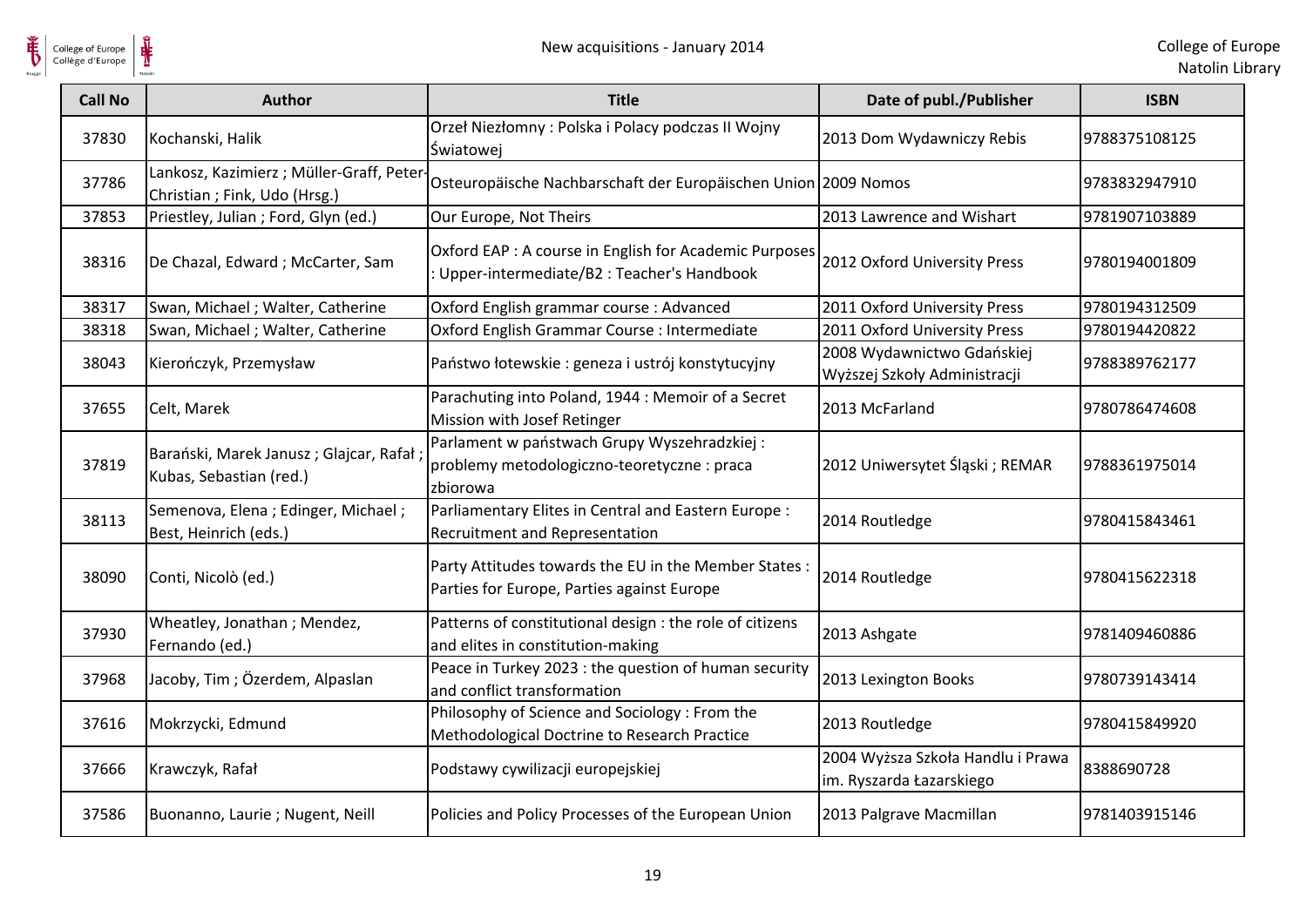

| <b>Call No</b> | <b>Author</b>                                         | <b>Title</b>                                                                                                                       | Date of publ./Publisher                                                | <b>ISBN</b>   |
|----------------|-------------------------------------------------------|------------------------------------------------------------------------------------------------------------------------------------|------------------------------------------------------------------------|---------------|
| 37587          | Buonanno, Laurie ; Nugent, Neill                      | Policies and Policy Processes of the European Union                                                                                | 2013 Palgrave Macmillan                                                | 9781403915146 |
| 37995          | Seoane Pérez, Francisco                               | Political communication in Europe : the cultural and<br>structural limits of the European public sphere                            | 2013 Palgrave Macmillan                                                | 9781137305121 |
| 37881          | Billingsley, Anthony                                  | Political Succession in the Arab World: Constitutions,<br>Family Loyalties and Islam                                               | 2013 Routledge                                                         | 9780415850018 |
| 37969          | Parmelee, John H.; Bichard, Shannon L.                | Politics and the Twitter Revolution: How Tweets<br>Influence the Relationship between Political Leaders<br>and the Public          | 2013 Lexington Books                                                   | 9780739165010 |
| 37882          | Rosenberger, Sieglinde; Sauer, Birgit<br>(ed.)        | Politics, Religion and Gender: Framing and Regulating<br>the Veil                                                                  | 2013 Routledge                                                         | 9780415705134 |
| 37787          | Jahn, Egbert                                          | Politische Streitfragen                                                                                                            | 2008 VS-Verlag für<br>Sozialwissenschaften                             | 9783531158334 |
| 37921          | Kelpanides, Michael                                   | Politische Union ohne europäischen Demos? : Die<br>fehlende Gemeinschaft der Europäer als Hindernis der<br>politischen Integration | 2013 Nomos                                                             | 9783848703098 |
| 37834          | Kuczyński, Ernest; Tomczyk, Michał<br>$(\text{red.})$ | Polityka - kultura - społeczeństwo : Niemcy, Austria,<br>Szwajcaria w pierwszej dekadzie XXI wieku                                 | 2013 Wydawnictwo Uniwersytetu<br>Łódzkiego                             | 9788375259582 |
| 37689          | Kis, János                                            | Polityka jako problem moralny                                                                                                      | 2013 Towarzystwo Autorów i<br>Wydawców Prac Naukowych<br>"Universitas" | 9788324222858 |
| 38009          | Zięba, Ryszard                                        | Polityka zagraniczna Polski w strefie euroatlantyckiej                                                                             | 2013 Wydawnictwo Uniwersytetu<br>Warszawskiego                         | 9788323512240 |
| 38004          | Karolewski, Ireneusz Paweł (red.)                     | Polityka zagraniczna zjednoczonych Niemiec:<br>kontynuacja czy zmiana?                                                             | 2011 Gajt Wydawnictwo 1991                                             | 9788362584079 |
| 37670          | Krzyżowski, Łukasz                                    | Polscy migranci i ich starzejący się rodzice :<br>transnarodowy system opieki międzygeneracyjnej                                   | 2013 Wydawnictwo Naukowe<br><b>SCHOLAR</b>                             | 9788373836839 |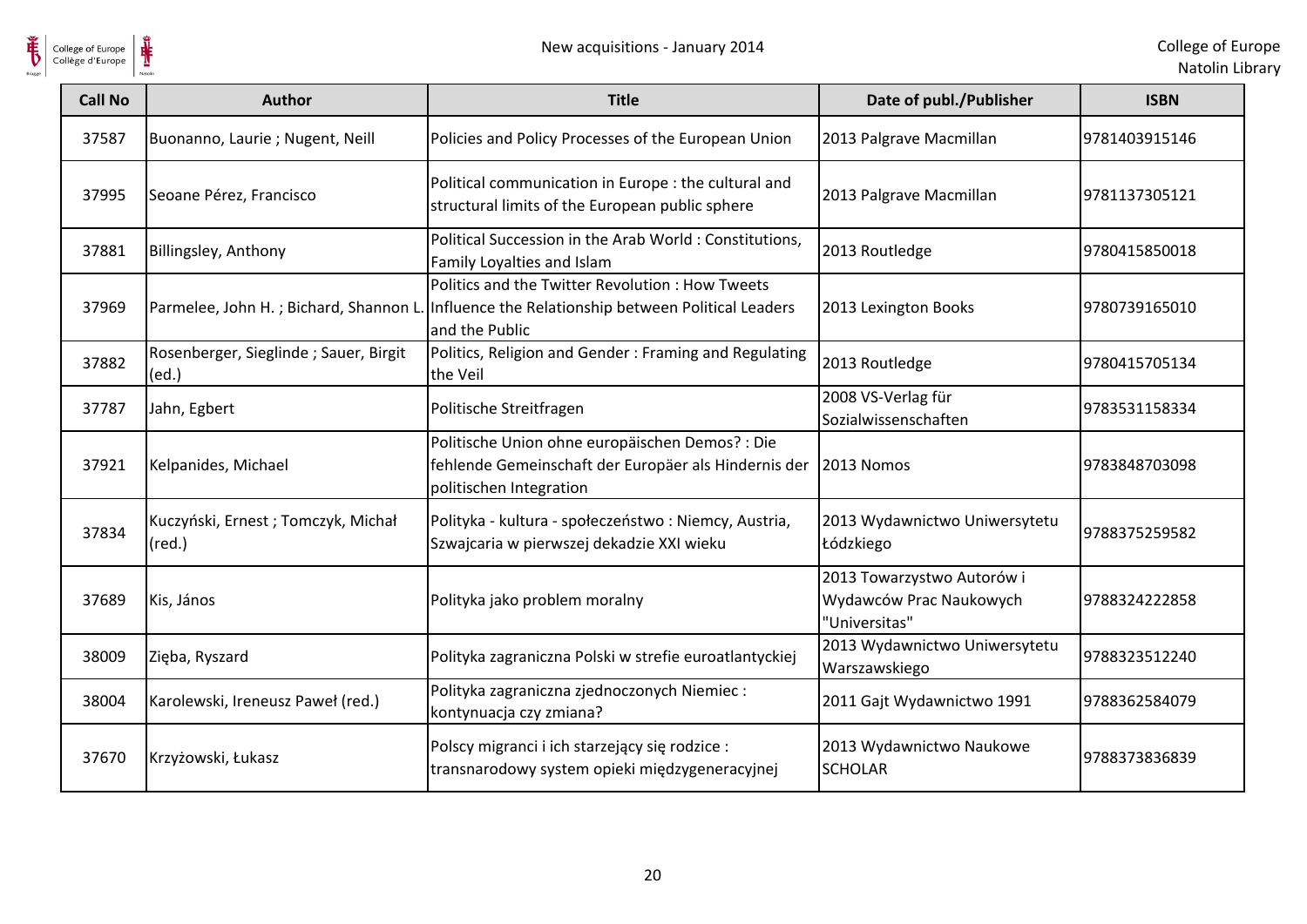

| <b>Call No</b> | <b>Author</b>                                            | <b>Title</b>                                                                                                                                    | Date of publ./Publisher                                                                          | <b>ISBN</b>   |
|----------------|----------------------------------------------------------|-------------------------------------------------------------------------------------------------------------------------------------------------|--------------------------------------------------------------------------------------------------|---------------|
| 38010          | Mojak, Jan; Żywko, Zbigniew                              | Polskie i europejskie prawo bankowe w zarysie                                                                                                   | 2013 Innovatio Press Wydawnictwo<br>Naukowe Wyższej Szkoly Ekonomii i 9788362074822<br>Innowacji |               |
| 37823          | Burszta, Wojciech J.; Nowak, Joanna<br>$(\text{red.})$   | Polskie widzenie Europy : historia i współczesność                                                                                              | 2012 Slawistyczny Ośrodek<br>Wydawniczy                                                          | 9788389191151 |
| 37669          | Traba, Robert; Hahn, Hans Henning<br>$(\text{red.})$     | Polsko-niemieckie miejsca pamięci. T. 4, Refleksje<br>metodologiczne                                                                            | 2013 Wydawnictwo Naukowe<br>Scholar                                                              | 9788373854996 |
| 38005          | Kurcz, Zbigniew ; Opiłowska, Elżbieta<br>$(\text{red.})$ | Polsko-niemieckie transgranicza - rozmyte konfiguracje<br>tożsamości                                                                            | 2011 Gajt Wydawnictwo 1991                                                                       | 9788362584093 |
| 37770          | Goddard, Peter (ed.)                                     | Popular Television in Authoritarian Europe                                                                                                      | 2013 Manchester University Press                                                                 | 9780719082399 |
| 37883          | Sajed, Alina                                             | Postcolonial Encounters in International Relations: The<br>Politics of Transgression in the Maghreb                                             | 2013 Routledge                                                                                   | 9780415781725 |
| 37884          | Ashcroft, Bill; Griffiths, Gareth; Tiffin,<br>Helen      | Post-colonial Studies: The Key Concepts                                                                                                         | 2013 Routledge                                                                                   | 9780415661911 |
| 37935          | McMahon, Richard (ed.)                                   | Post-identity? : culture and European integration                                                                                               | 2013 Routledge                                                                                   | 9780415643764 |
| 37504          | Schuman, Robert                                          | Pour l'Europe                                                                                                                                   | 2010 Fondation Robert Schuman                                                                    | 9782917433072 |
| 37527          | Szczerba-Zawada, Aleksandra                              | Pozycja ustrojowa Rady Europejskiej w systemie<br>instytucjonalnym Unii Europejskiej                                                            | 2013 Instytut Wydawniczy<br>EuroPrawo                                                            | 9788376270876 |
| 37822          | Sulkowski, Mariusz                                       | Pół wieku diaspory tureckiej w Niemczech:<br>społeczność turecka w Republice Federalnej Niemiec :<br>procesy migracji i integracji po 1961 roku | 2012 Dom Wydawniczy Elipsa                                                                       | 9788371519253 |
| 37832          | Karpiuk, Mirosław ; Walczuk, Konrad<br>$(\text{red.})$   | Prawo bezpieczeństwa publicznego                                                                                                                | 2013 Wydawnictwo Wyższej Szkoły<br>Menadzerskiej                                                 | 9788375201444 |
| 37885          | Leonard, Carol Scott; Pitt-Watson,<br>David              | Privatization and Transition in Russia in the Early 1990s 2013 Routledge                                                                        |                                                                                                  | 9780415556088 |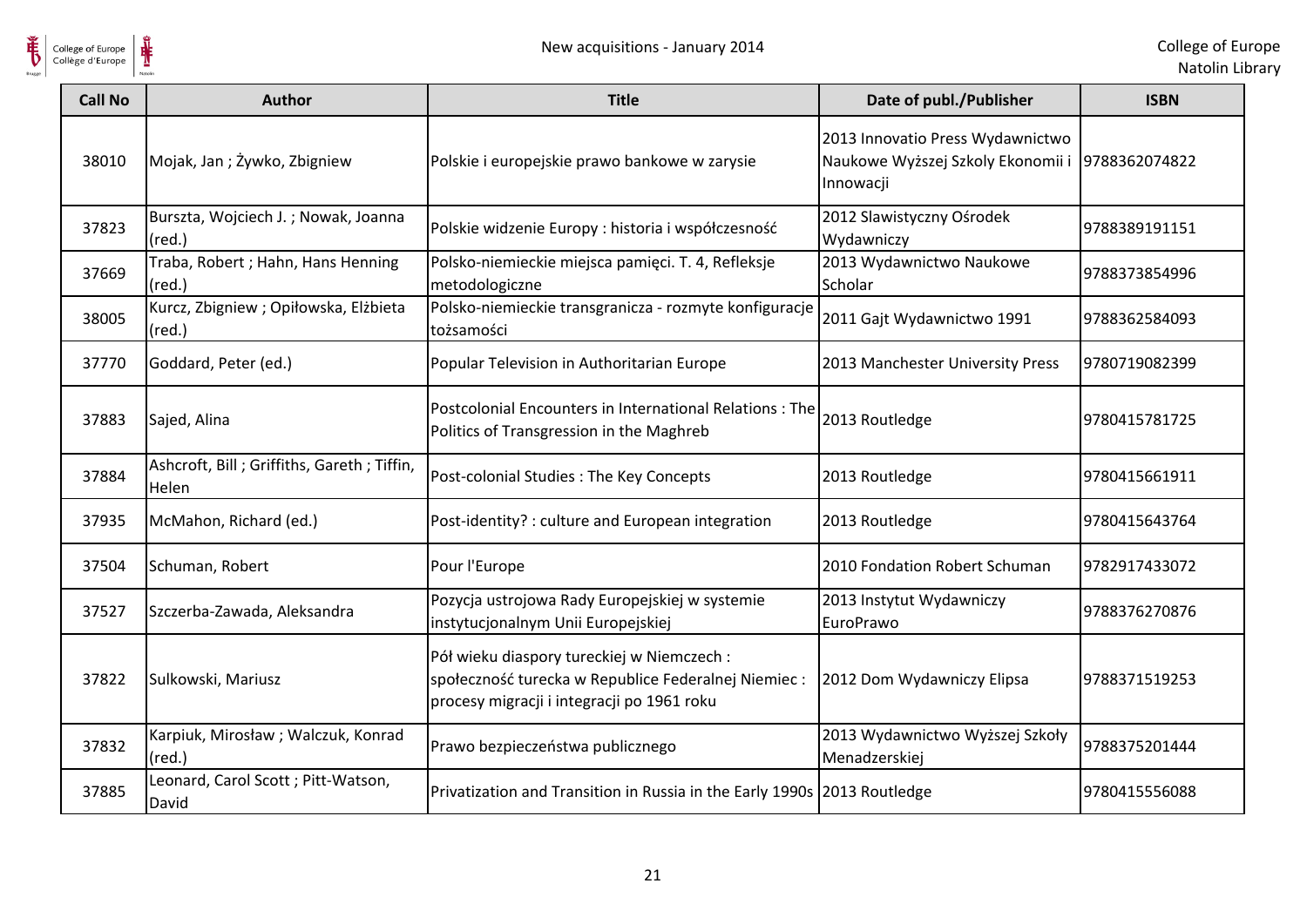

| <b>Call No</b> | <b>Author</b>                                        | <b>Title</b>                                                                                                                                 | Date of publ./Publisher                                   | <b>ISBN</b>   |
|----------------|------------------------------------------------------|----------------------------------------------------------------------------------------------------------------------------------------------|-----------------------------------------------------------|---------------|
| 37838          | Guziejowska, Beata (red.)                            | Problemy i wyzwania finansów publicznych u progu<br>dekady członkostwa Polski w Unii Europejskiej                                            | 2013 Uniwersytet Łódzki                                   |               |
| 37936          | Gow, James; Kerr, Rachel; Pajič, Zoran<br>(eds.)     | Prosecuting war crimes : lessons and legacies of the<br>International Criminal Tribunal for the Former<br>Yugoslavia                         | 2013 Routledge                                            | 9780415827997 |
| 37681          | Wiszniowski, Robert                                  | Przełomy państwa współczesnego: Przypadek Szkocji i<br>Katalonii                                                                             | 2013 Dom Wydawniczy Elipsa                                | 9788371514715 |
| 37679          | Żukiewicz, Przemysław                                | Przywództwo prezydenckie w państwach Europy<br>Środkowej i Wschodniej po 1989 roku : analiza<br>porównawcza                                  | 2013 Wydawnictwo Adam<br>Marszałek                        | 9788377808030 |
| 37658          | Remili, Boujemaa                                     | Quand le peuple réussit là où toute la société a échoué<br>ou Eléments de compréhension politique pour une<br>révolution sans les politiques | 2011 Nirvana                                              | 9789973855343 |
| 37996          | Earenfight, Theresa                                  | Queenship in medieval Europe                                                                                                                 | 2013 Palgrave Macmillan                                   | 9780230276468 |
| 37617          | Carolan, Michael S.                                  | Reclaiming food security                                                                                                                     | 2013 Routledge                                            | 9780415816960 |
| 37746          | Gilsenan, Michael                                    | Recognizing Islam: Religion and Society in the Modern<br><b>Middle East</b>                                                                  | 2000 I.B.Tauris                                           | 9781860644092 |
| 37799          | Forecki, Piotr                                       | Reconstructing memory : the Holocaust in Polish public<br>debates                                                                            | 2013 Peter Lang                                           | 9783631623657 |
| 37690          | Barcz, Jan (red.)                                    | Reforma strefy euro Unii Europejskiej : Na drodze do<br>sanacji i konsolidacji. Wybór dokumentów                                             | 2013 Elipsa                                               | 9788371519390 |
| 38016          | Iwańczuk, Krzysztof; Stępniewski,<br>Tomasz (red.)   | Region Kaukazu w stosunkach międzynarodowych                                                                                                 | 2008 Wydawnictwo Uniwersytetu<br>Marii Curie-Skłodowskiej | 9788322728437 |
| 37855          | Lombaerde, Philippe de ; Söderbaum,<br>Fredrik (ed.) | Regionalism. Vol. 1, Classical regional integration (1945-<br>1970)                                                                          | <b>2013 SAGE</b>                                          | 9781446257180 |
| 37856          | Lombaerde, Philippe de ; Söderbaum,<br>Fredrik (ed.) | Regionalism. Vol. 2, Revisions of classical regional<br>integration (1970-1990)                                                              | 2013 SAGE                                                 | 9781446257180 |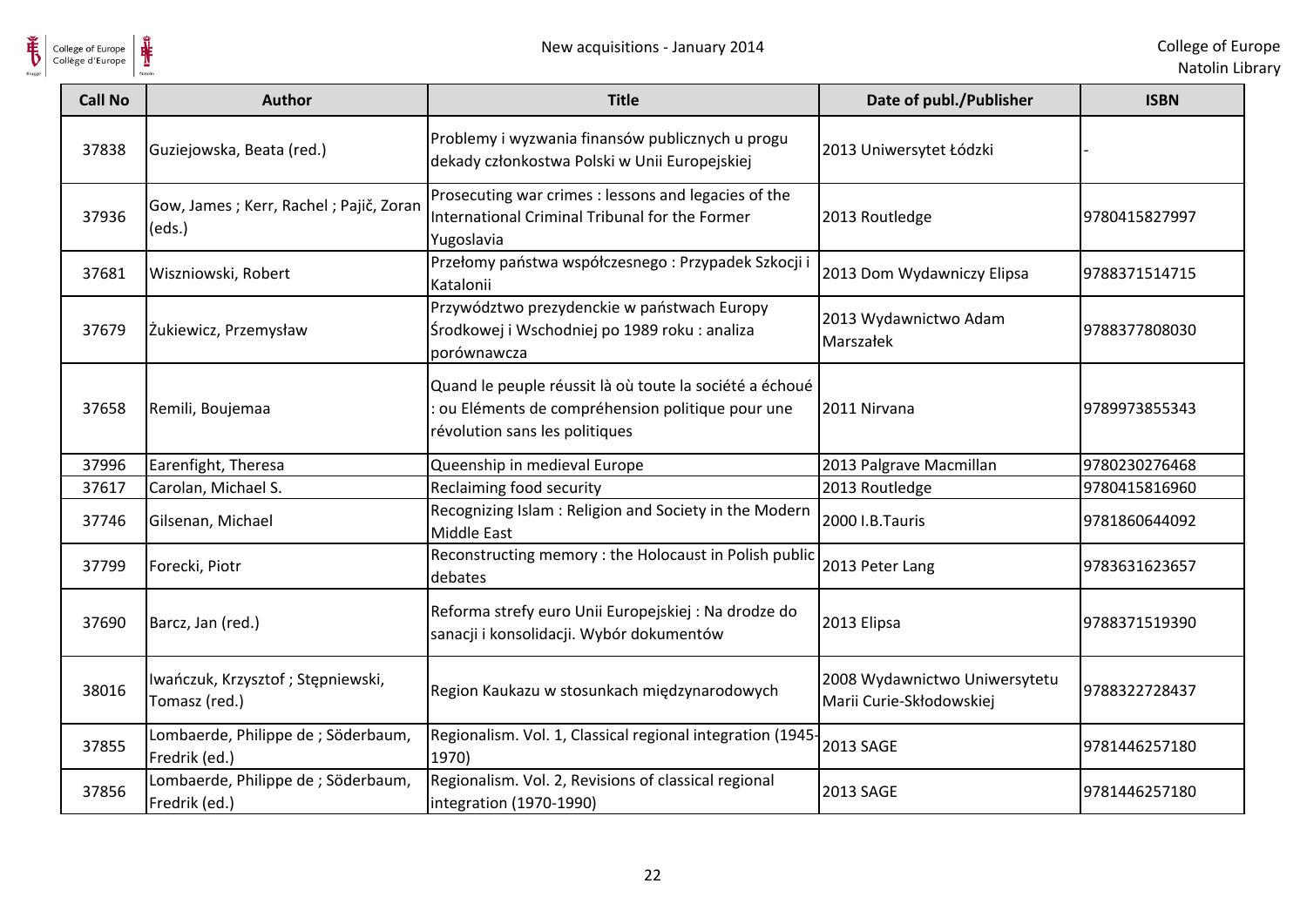$\frac{1}{\frac{1}{\sqrt{2}}}}$ 

| <b>Call No</b> | Author                                                      | <b>Title</b>                                                                                    | Date of publ./Publisher    | <b>ISBN</b>   |
|----------------|-------------------------------------------------------------|-------------------------------------------------------------------------------------------------|----------------------------|---------------|
| 37857          | Lombaerde, Philippe de ; Söderbaum,<br>Fredrik (ed.)        | Regionalism. Vol. 3, The new regionalism (1990-2000)                                            | 2013 SAGE                  | 9781446257180 |
| 37858          | Lombaerde, Philippe de ; Söderbaum,<br>Fredrik (ed.)        | Regionalism. Vol. 4, Comparative regionalism (2000-<br>2010)                                    | 2013 SAGE                  | 9781446257180 |
| 37765          | Finger, Matthias ; Holvad, Torben (ed.)                     | Regulating transport in Europe                                                                  | 2013 Edward Elgar          | 9781781004821 |
| 37572          | Krishna-Hensel, Sai Felicia (ed.)                           | Religion, education, and governance in the Middle East<br>: between tradition and modernity     | 2012 Ashgate               | 9781409439868 |
| 37595          | Gülalp, Haldun; Seufert, Günter (ed.)                       | Religion, identity and politics : Germany and Turkey in<br>interaction                          | 2013 Routledge             | 9780415521383 |
| 37470          | Watkins, Dawn; Burton, Mandy (ed.)                          | Research methods in law                                                                         | 2013 Routledge             | 9780415672153 |
| 37573          | Salmenniemi, Suvi (ed.)                                     | Rethinking class in Russia                                                                      | 2012 Ashgate               | 9781409421375 |
| 37750          | Desai, Meghnad                                              | Rethinking Islamism : The Ideology of the New Terror                                            | 2007 I.B.Tauris            | 9781845112677 |
| 37729          | Ghonim, Wael                                                | Revolution 2.0 : Wie wir mit der ägyptischen<br>Revolution die Welt verändern                   | 2012 Econ                  | 9783430201360 |
| 37751          | Tazmini, Ghoncheh                                           | Revolution and reform in Russia and Iran:<br>modernisation and politics in revolutionary states | 2012 I.B. Tauris           | 9781848855540 |
| 37618          | Von Mering, Sabine; McCarty, Timothy<br>Wyman (eds.)        | Right-wing radicalism today : perspectives from Europe<br>and the US                            | 2013 Routledge             | 9780415627283 |
| 37549          | Knox, James                                                 | Robert Byron                                                                                    | 2004 John Murray           | 0719561744    |
| 37970          | Anghel, Remus Gabriel                                       | Romanians in Western Europe : migration, status<br>dilemmas, and transnational connections      | 2013 Lexington Books       | 9780739178881 |
| 37512          | Jach, Anna (red.)                                           | Rosyjskie siły zbrojne : aspekty wewnętrzne i kontekst<br>polski                                | 2013 Księgarnia Akademicka | 9788376383675 |
| 37620          | Loughlin, John ; Kincaid, John ;<br>Swenden, Wilfried (ed.) | Routledge handbook of regionalism and federalism                                                | 2013 Routledge             | 9780415566216 |
| 37825          | Kornat, Marek (red.)                                        | Ruch prometejski i walka o przebudowę Europy<br>Wschodniej: (1918-1940): studia i szkice        | 2012 Instytut Historii PAN | 9788363352103 |
| 37887          | Wegren, Stephen K.                                          | Rural Inequality in Divided Russia                                                              | 2014 Routledge             | 9780415825870 |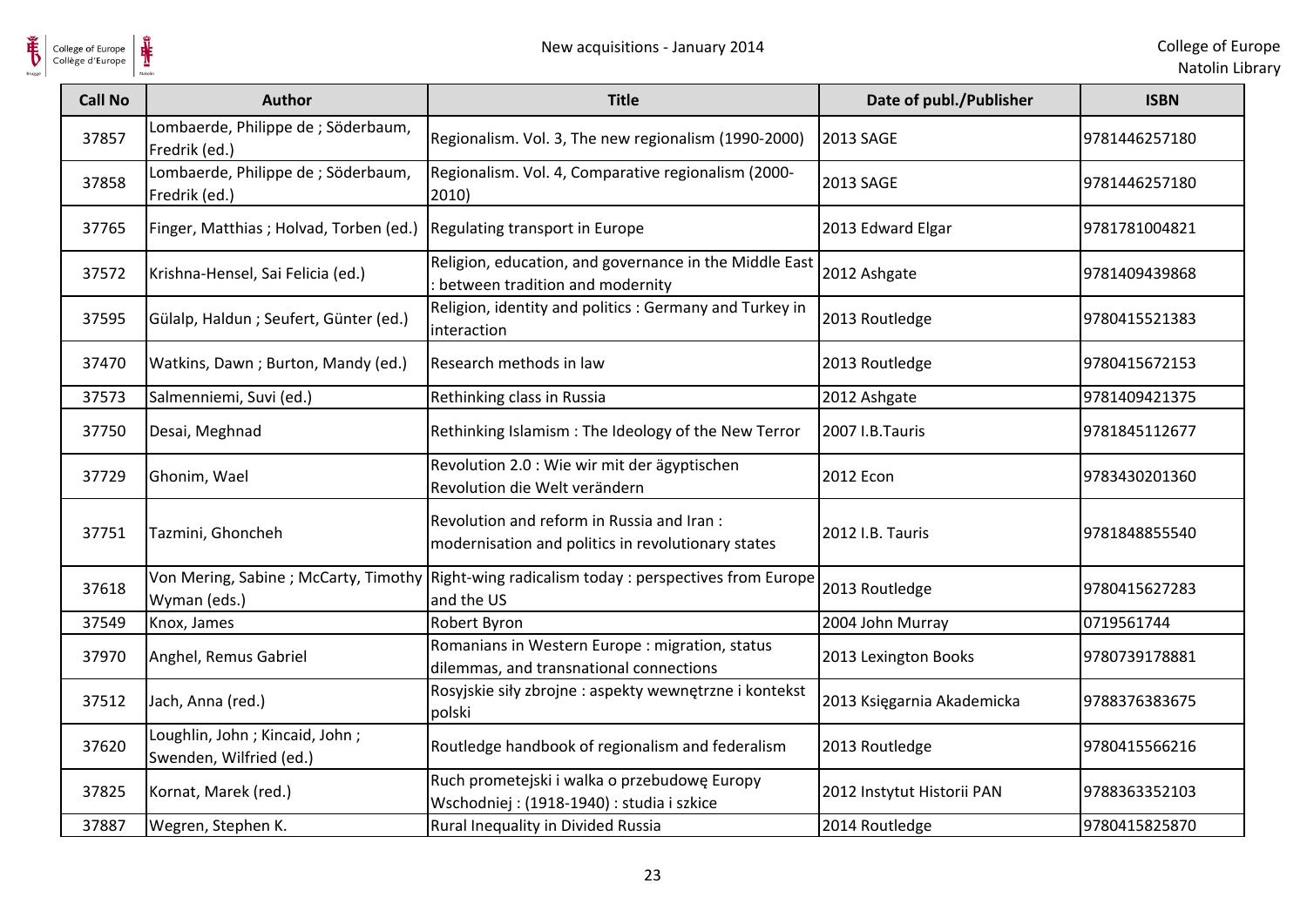

| <b>Call No</b> | <b>Author</b>                                     | <b>Title</b>                                                                                                                       | Date of publ./Publisher                                 | <b>ISBN</b>   |
|----------------|---------------------------------------------------|------------------------------------------------------------------------------------------------------------------------------------|---------------------------------------------------------|---------------|
| 38093          | Kanet, Roger E.; Freire, Maria Raquel<br>(eds.)   | Russia and European security                                                                                                       | 2012 Republic of Letters Publishing                     | 9789089791009 |
| 37752          | Kononenko, Vadim; Moshes, Arkadiĭ<br>(ed.)        | Russia as a network state: what works in Russia when<br>state institutions do not?                                                 | 2011 Palgrave Macmillan;<br>Ulkopoliittinen Instituutti | 9780230249646 |
| 37814          | Kanet, Roger E. (ed.)                             | Russian foreign policy in the 21st century                                                                                         | 2011 Palgrave Macmillan                                 | 9780230271678 |
| 37888          | Ross, Cameron (ed.)                               | Russian Regional Politics under Putin and Medvedev                                                                                 | 2012 Routledge                                          | 9780415688901 |
| 37889          | White, Stephen  et al.                            | <b>Russia's Authoritarian Elections</b>                                                                                            | 2012 Routledge                                          | 9780415696715 |
| 37676          | Szaban, Jolanta                                   | Rynek pracy w Polsce i w Unii Europejskiej                                                                                         | 2013 Difin                                              | 9788379300310 |
| 37675          | Piecuch, Jakub                                    | Rynek pracy w regionie Morza Śródziemnego: Grecja,<br>Hiszpania i Portugalia w Unii Europejskiej w okresie<br>prosperity i kryzysu | 2013 Wydawnictwo Naukowe PWN                            | 9788301171933 |
| 37647          | Kovács-Kind, Friederike ; Labov, Jessie<br>(eds.) | Samizdat, Tamizdat, and beyond: Transnational Media<br>during and after Socialism                                                  | 2013 Berghahn Books                                     | 9780857455857 |
| 37665          | Wróbel, Sylwester (red.)                          | Samorząd terytorialny państw europejskich                                                                                          | 2012 Śląsk                                              | 9788371647550 |
| 37637          | Reilly, Diana Howansky                            | Scattered : the forced relocation of Poland's Ukrainians 2013 The University of Wisconsin<br>after World War II                    | Press                                                   | 9780299293406 |
| 37931          | Sörlin, Sverker (ed.)                             | Science, geopolitics and culture in the polar region :<br>Norden beyond borders                                                    | 2013 Ashgate                                            | 9781472409690 |
| 37932          | Roca, Zoran (ed.)                                 | Second home tourism in Europe : lifestyle issues and<br>policy responses                                                           | 2013 Ashgate                                            | 9781409450719 |
| 37891          | Legrenzi, Matteo (ed.)                            | Security in the Gulf : Historical Legacies and Future<br>Prospects                                                                 | 2013 Routledge                                          | 9780415850520 |
| 37997          | Gow, James; Zverzhanovski, Ivan                   | Security, Democracy and War Crimes : Security Sector<br><b>Transformation in Serbia</b>                                            | 2013 Palgrave Macmillan                                 | 9781137276131 |
| 37800          | Michel, Quentin (ed.)                             | Sensitive trade: the perspective of European states                                                                                | 2011 P.I.E. Peter Lang                                  | 9789052017754 |
| 37588          | Pries, Ludger (ed.)                               | Shifting Boundaries of Belonging and New Migration<br>Dynamics in Europe and China                                                 | 2013 Palgrave Macmillan                                 | 9780230369719 |
| 38325          | Fletcher, Craig ; Matthews, Blair                 | Skills for Study : Level 1                                                                                                         | 2012 Cambridge University Press                         | 9781107635449 |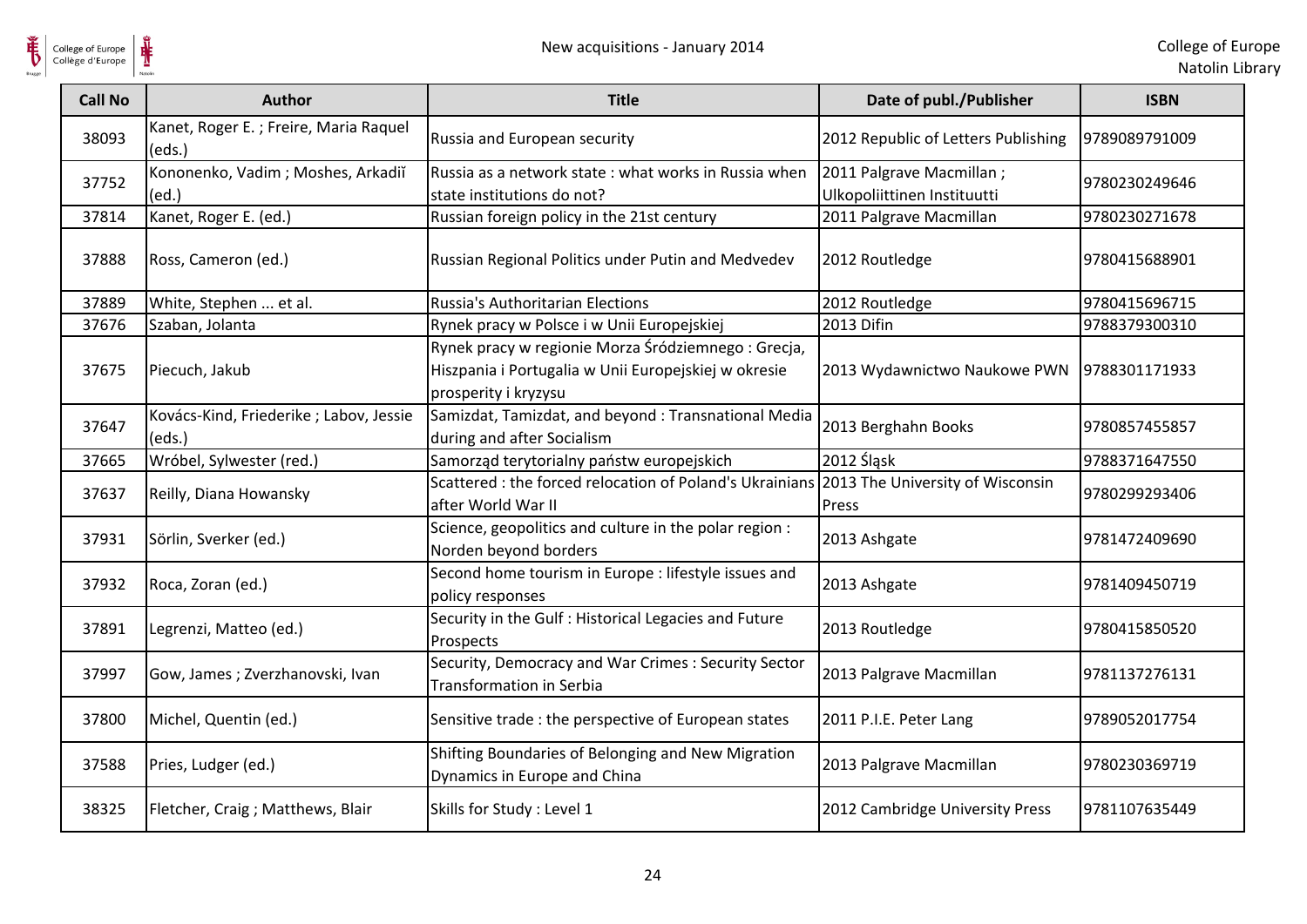

| <b>Call No</b> | <b>Author</b>                                                 | <b>Title</b>                                                                                           | Date of publ./Publisher            | <b>ISBN</b>   |
|----------------|---------------------------------------------------------------|--------------------------------------------------------------------------------------------------------|------------------------------------|---------------|
| 38326          | Fletcher, Craig                                               | Skills for Study : Level 2                                                                             | 2012 Cambridge University Press    | 9781107611290 |
| 38327          | Fletcher, Craig                                               | Skills for Study: Level 3                                                                              | 2013 Cambridge University Press    | 9781107686144 |
| 37892          | Naor, Moshe                                                   | Social Mobilization in the Arab/Israeli War of 1948 : On<br>the Israeli Home Front                     | 2013 Routledge                     | 9780415633062 |
| 37971          | Goddeeris, Idesbald (ed.)                                     | Solidarity with Solidarity: Western European Trade<br>Unions and the Polish Crisis, 1980-1982          | 2013 Lexington Books               | 9780739150719 |
| 37937          | Chernyshova, Natalya                                          | Soviet consumer culture in the Brezhnev era                                                            | 2013 Routledge                     | 9780415687546 |
| 37938          | Kibita, Nataliya                                              | Soviet economic management under Khrushchev : the<br>Sovnarkhoz reform                                 | 2013 Routledge                     | 9780415605687 |
| 38329          | Ladousse, Gillian Porter                                      | Speaking Personally: Quizzes and Questionnaires for<br><b>Fluency Practice</b>                         | 1983 Cambridge University Press    | 9780521288699 |
| 38006          | Sakson, Andrzej (red.)                                        | Społeczeństwo wielokulturowe w Niemczech                                                               | 2012 Gajt Wydawnictwo 1991         | 9788362584130 |
| 37820          | Kaute, Wojciech; Słupik, Tomasz;<br>Turoń, Agnieszka (red.)   | Sprawiedliwość w kulturze europejskiej                                                                 | 2011 Remar                         | 9788361975366 |
| 37753          | Selvik, Kjetil ; Stenslie, Stig                               | Stability and change in the modern Middle East                                                         | 2011 I.B. Tauris                   | 9781848855892 |
| 38054          | Gordon, Claire E., Kmezic, Marko,<br>Opardija, Jasmina (eds.) | Stagnation and drift in the Western Balkans: he<br>challenges of political, economic and social change | 2013 Peter Lang                    | 9783034311526 |
| 37972          | Hasanli, Jamil                                                | Stalin and the Turkish Crisis of the Cold War, 1945-<br>1953                                           | 2013 Lexington Books               | 9780739184608 |
| 38030          | Sisk, Timothy D.                                              | Statebuilding: consolidating peace after civil war                                                     | 2013 Polity Press                  | 9780745661599 |
| 38017          | Marszałek-Kawa, Joanna; Karpus,<br>Zbigniew (red.)            | Stosunki polsko-ukraińskie: wojna i współczesność                                                      | 2008 Wydawnictwo Adam<br>Marszałek | 9788374418805 |
| 37678          | Gryz, Jarosław (red.)                                         | Strategia bezpieczeństwa narodowego Polski                                                             | 2013 Wydawnictwo Naukowe PWN       | 9788301172848 |
| 38328          | Glendinning, Eric H.; Holmström,<br><b>Beverly</b>            | Study Reading : a course in reading skills for akademic<br>purposes                                    | 2004 Cambridge University Press    | 9780521547765 |
| 37766          | Moubayed, Sami M.                                             | Syria and the USA: Washington's Relations with<br>Damascus from Wilson to Eisenhower                   | 2013 I.B.Tauris                    | 9781780767680 |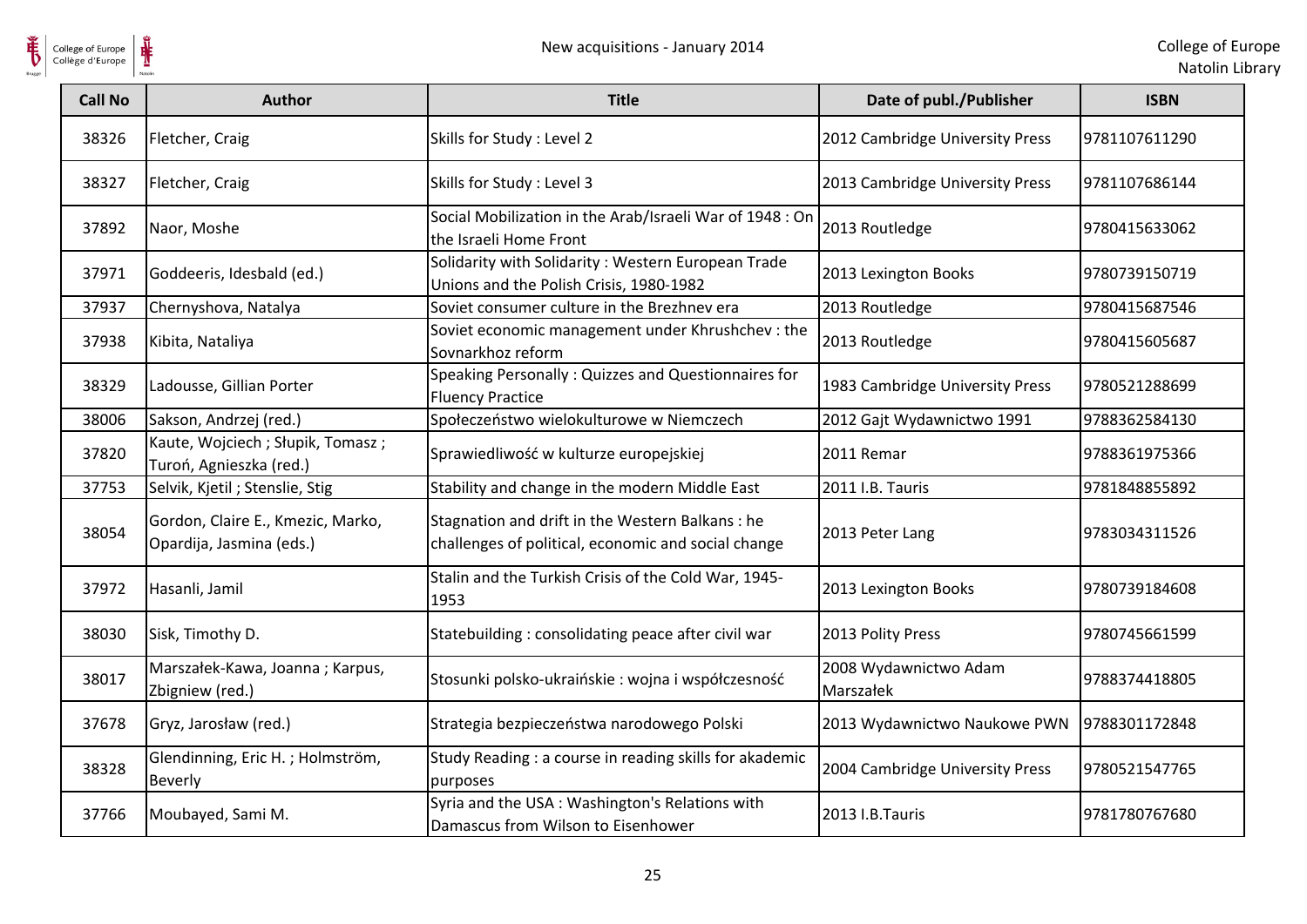| <b>Call No</b> | <b>Author</b>                                                    | <b>Title</b>                                                                                                                       | Date of publ./Publisher                                    | <b>ISBN</b>   |
|----------------|------------------------------------------------------------------|------------------------------------------------------------------------------------------------------------------------------------|------------------------------------------------------------|---------------|
| 37731          | Bender, Larissa (Hg.)                                            | Syrien : Der schwierige Weg in die Freiheit                                                                                        | 2012 Dietz                                                 | 9783801204334 |
| 37730          | Eckelt, Marcus                                                   | Syrien im internationalen System : die politische<br>Ökonomie des syrischen Ba'th-Regimes vor und nach<br>der doppelten Zäsur 1990 | 2011 Lit                                                   | 9783643114778 |
| 38049          | Kierończyk, Przemysław                                           | System konstytucyjny państwa litewskiego (1922-<br>1940)                                                                           | 2008 Wydawnictwo Gdańskiej<br>Wyższej Szkoły Administracji | 9788389762160 |
| 37674          | Płachecki, Jarosław                                              | System polityczny Irlandii : ewolucja i współczesne<br>wyzwania                                                                    | 2010 Dom Wydawniczy Elipsa                                 | 9788371518720 |
| 37694          | Barska, Anna                                                     | Świat kobiet w krajach Maghrebu: wokół tradycji i<br>nowoczesności                                                                 | 2012 Wydawnictwo Uniwersytetu<br>Opolskiego                | 9788373955127 |
| 37732          | El-Gawhary, Karim                                                | Tagebuch der arabischen Revolution                                                                                                 | 2011 Kremayr & Scheriau                                    | 9783218008297 |
| 37733          | Schumacher, Juliane; Osman, Gaby                                 | Tahrir und kein Zurück: Ägypten, die Bewegung und<br>der Kampf um die Revolution                                                   | 2012 Unrast                                                | 9783897710450 |
| 37734          | Bergmann, Kristina                                               | Tausendundeine Revolution: Ägypten im Umbruch                                                                                      | 2012 Lenos                                                 | 9783857874208 |
| 37777          | Baroncelli, Stefania et al. (eds.)                               | Teaching and Learning the European Union:<br><b>Traditional and Innovative Methods</b>                                             | 2014 Springer                                              | 9789400770423 |
| 38313          | Aspinall, Tricia                                                 | <b>Test Your Listening</b>                                                                                                         | 2002 Longman Pearson                                       | 9780582469105 |
| 38314          | Watcyn-Jones, Peter; Allsop, Jake                                | <b>Test Your Prepositions</b>                                                                                                      | 2001 Pearson Education with<br>Penguin English             | 9780582451728 |
| 37973          | Singer, Barnett                                                  | The Americanization of France: Searching for<br>Happiness after the Algerian War                                                   | 2013 Rowman & Littlefield                                  | 9781442221659 |
| 38094          | Isakhan, Benjamin; Mansouri, Fethi;<br>Akbarzadeh, Shahram (ed.) | The Arab Revolutions in Context: Civil Society and<br>Democracy in a Changing Middle East                                          | 2012 Melbourne University Press                            | 9780522861600 |
| 37709          | Henry, Clement M.; Ji-Hyang, Jang<br>(ed.)                       | The Arab Spring: Will It Lead to Democratic Transition? 2013 Palgrave Macmillan                                                    |                                                            | 9781137344038 |
| 37913          | Davis, John (ed.)                                                | The Arab Spring and Arab thaw : unfinished revolutions<br>and the quest for democracy                                              | 2013 Ashgate                                               | 9781409468752 |
| 37704          | Bersick, Sebastian ; Velde, Paul van der<br>(ed.)                | The Asia-Europe Meeting: contributing to a new global<br>governance architecture : the eighth ASEM Summit in<br>Brussels: 2010     | 2011 Amsterdam University Press                            | 9789089643438 |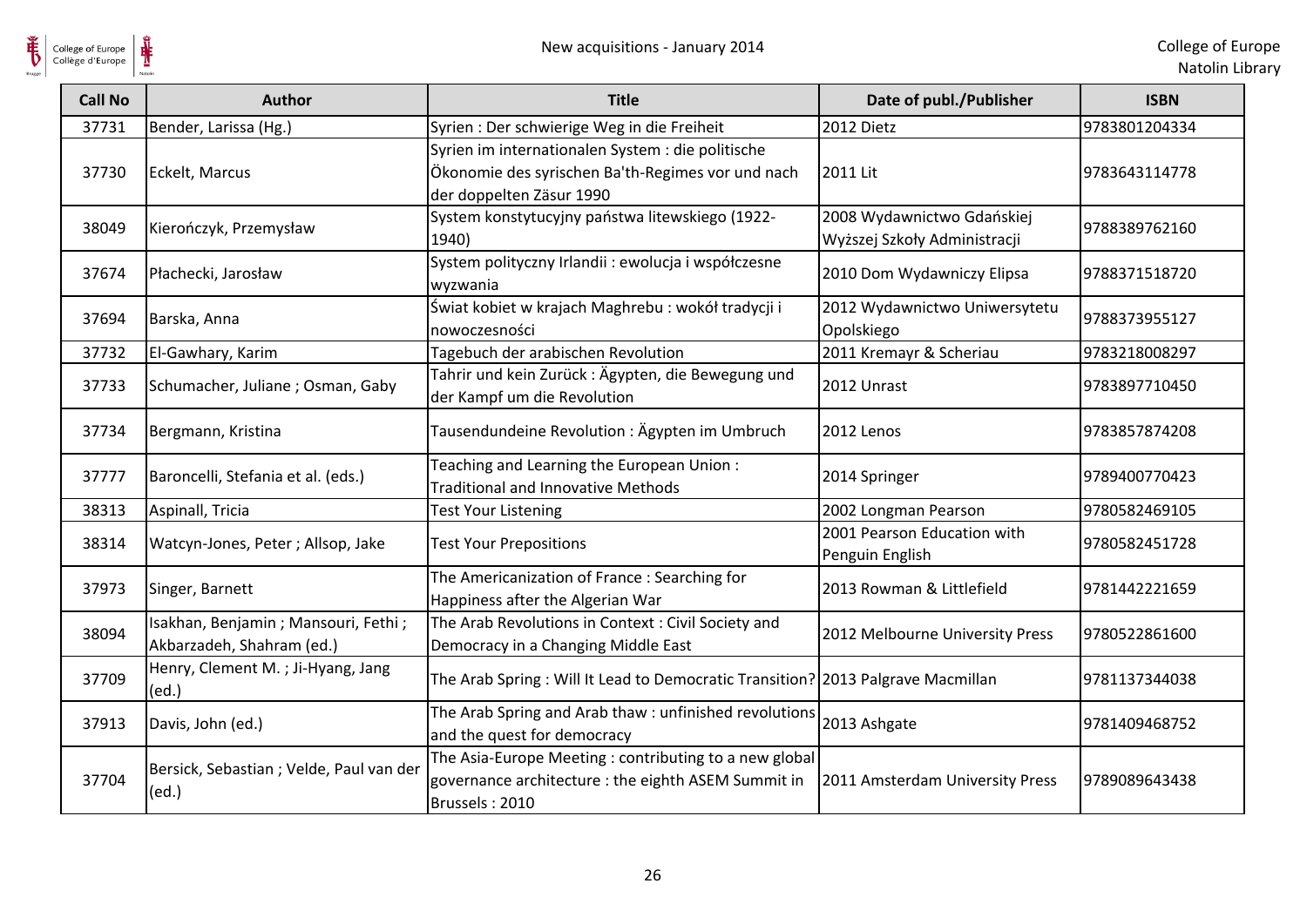

| <b>Call No</b> | <b>Author</b>                                                | <b>Title</b>                                                                                                                                 | Date of publ./Publisher         | <b>ISBN</b>   |
|----------------|--------------------------------------------------------------|----------------------------------------------------------------------------------------------------------------------------------------------|---------------------------------|---------------|
| 37602          | McCook, Brian Joseph                                         | The borders of integration: Polish migrants in<br>Germany and the United States, 1870-1924                                                   | 2011 Ohio University Press      | 9780821419267 |
| 37634          | Owen, David (ed.)                                            | The Bosnia-Herzegovina: The Vance/Owen Peace Plan                                                                                            | 2013 Liverpool University Press | 9781846318245 |
| 37621          | Levine, Philippa                                             | The British Empire : sunrise to sunset                                                                                                       | 2013 Pearson                    | 9781408269206 |
| 37900          | Peled, Yoav                                                  | The challenge of ethnic democracy : the state and<br>minority groups in Israel, Poland and Northern Ireland                                  | 2014 Routledge                  | 9780415664219 |
| 37801          | Nimni, Ephraim; Osipov, Alexander;<br>Smith, David J. (eds.) | The challenge of non-territorial autonomy: theory and<br>practice                                                                            | 2013 Peter Lang                 | 9783034317146 |
| 37622          | Mevius, Martin (ed.)                                         | The Communist Quest for National Legitimacy in<br>Europe, 1918-1989                                                                          | 2013 Routledge                  | 9780415851008 |
| 37916          | Keating, Michael ; McCrone, David<br>(eds.)                  | The crisis of social democracy in Europe                                                                                                     | 2013 Edinburgh University Press | 9780748665822 |
| 37849          | Hazard, Paul                                                 | The crisis of the European mind, 1680-1715                                                                                                   | 2013 New York Review Books      | 9781590176191 |
| 37623          | George, Alice L.                                             | The Cuban missile crisis: the threshold of nuclear war                                                                                       | 2013 Routledge                  | 9780415899727 |
| 37904          | Childe, Gordon V.                                            | The Dawn of European Civilization                                                                                                            | 2013 Routledge                  | 9780415846929 |
| 37894          | Ragnedda, Massimo; Muschert, Glenn<br>W. (ed.)               | The Digital Divide: The Internet and Social Inequality in<br><b>International Perspective</b>                                                | 2013 Routledge                  | 9780415525442 |
| 37901          | Bilbao Ubillos, Javier (ed.)                                 | The economic crisis and governance in the European<br>Union : a critical assessment                                                          | 2014 Routledge                  | 9780415858908 |
| 37591          | Gül, Murat                                                   | The Emergence of Modern Istanbul: Transformation<br>and Modernisation of a City                                                              | 2012 I.B. Tauris                | 9781780763743 |
| 38073          | Spysz, Anna; Turek, Marta                                    | The essential guide to being Polish                                                                                                          | 2013 New Europe Books           | 9780985062309 |
| 37902          | Engberg, Katarina                                            | The EU and military operations : a comparative analysis 2014 Routledge                                                                       |                                 | 9780415821360 |
| 37706          | Serdarevic, Asja                                             | The EU as a Collective Actor in the WTO: An Analysis<br>Based on the Principles of Transparency,<br>Accountability, Legitimacy and Democracy | 2013 CMP Publishing             | 9781907174162 |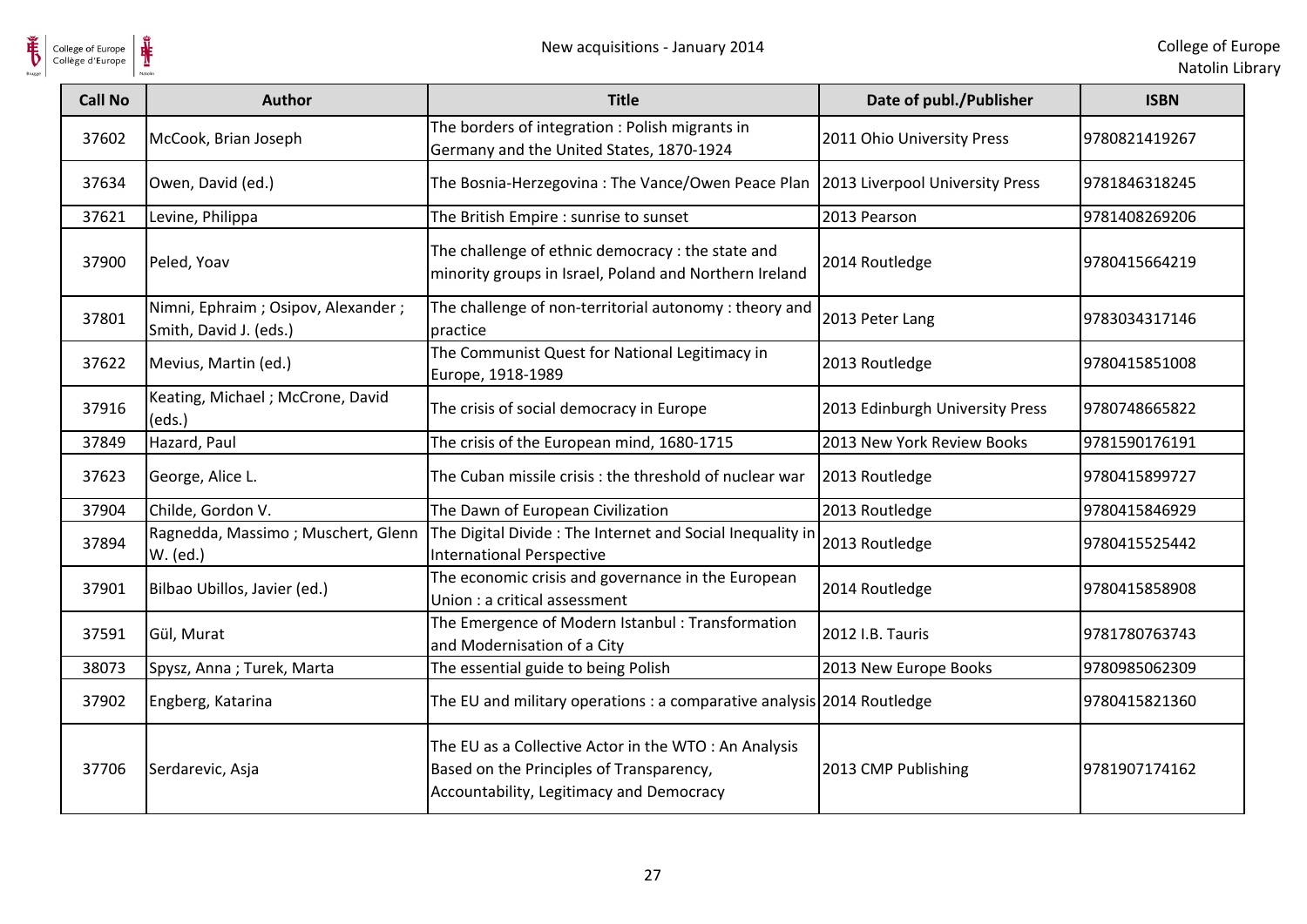

| <b>Call No</b> | <b>Author</b>                                   | <b>Title</b>                                                                                    | Date of publ./Publisher                             | <b>ISBN</b>   |
|----------------|-------------------------------------------------|-------------------------------------------------------------------------------------------------|-----------------------------------------------------|---------------|
| 37918          | Anagnostou, Dia (ed.)                           | The European Court of Human Rights : implementing<br>Strasbourg's judgements on domestic policy | 2013 Edinburgh University Press                     | 9780748670574 |
| 38092          | Made, Vahur ; Sekarev, Alexei (ed.)             | The European Neighbourhood after August 2008                                                    | 2011 Republic of Letters                            | 9789089790613 |
| 37767          | McCormick, John; Olsen, Jonathan                | The European Union : politics and policies                                                      | 2014 Westview Press                                 | 9780813348988 |
| 38425          | Bouris, Dimitris                                | The European Union and Occupied Palestinian<br>Territories: State-building without a State      | 2014 Routledge                                      | 9780415837095 |
| 37574          | Cierco, Teresa (ed.)                            | The European Union neighbourhood: challenges and<br>opportunities                               | 2013 Ashgate                                        | 9781409457237 |
| 37561          | Chiva, Cristina ; Phinnemore, David<br>(ed.)    | The European Union's 2007 Enlargement                                                           | 2012 Routledge                                      | 9780415689656 |
| 38055          | Kochenov, Dimitry; Amtenbrink,<br>Fabian (ed.)  | The European Union's shaping of the international<br>legal order                                | 2014 Cambridge University Press                     | 9781107033337 |
| 37872          | Jaroszyńska-Kirchmann, Anna D.                  | The Exile Mission: The Polish Political Diaspora and<br>Polish Americans, 1939-1956             | 2009 Ohio University Press                          | 9780821415276 |
| 37933          | Oddy, Derek J.; Drouard, Alain (eds.)           | The food industries of Europe in the nineteenth and<br>twentieth centuries                      | 2013 Ashgate                                        | 9781409454397 |
| 37903          | Aras, Ramazan                                   | The formation of Kurdishness in Turkey : political<br>violence, fear and pain                   | 2014 Routledge                                      | 9780415824187 |
| 37943          | Shusterman, Noah                                | The French Revolution: faith, desire, and politics                                              | 2014 Routledge                                      | 9780415660211 |
| 38035          | Ascari, Sergio                                  | The Gas Target Model for the Visegrad 4 Region:<br><b>Conceptual Analysis</b>                   | 2013 Ośrodek Studiów Wschodnich<br>im. Marka Karpia | 9788362936298 |
| 37939          | Pilkington, Marc                                | The global financial crisis and the new monetary<br>consensus                                   | 2014 Routledge                                      | 9780415524056 |
| 37624          | Medema, Steven G.; Samuels, Warren<br>J. (eds.) | The history of economic thought : A reader                                                      | 2013 Routledge                                      | 9780415568685 |
| 38074          | Arad, Yitzhak                                   | The Holocaust in the Soviet Union                                                               | 2013 University of Nebraska Press                   | 9780803245198 |
| 37808          | Williams, Michelle Hale                         | The Impact of Radical Right-Wing Parties in West<br><b>European Democracies</b>                 | 2006 Palgrave Macmillan                             | 9781403974150 |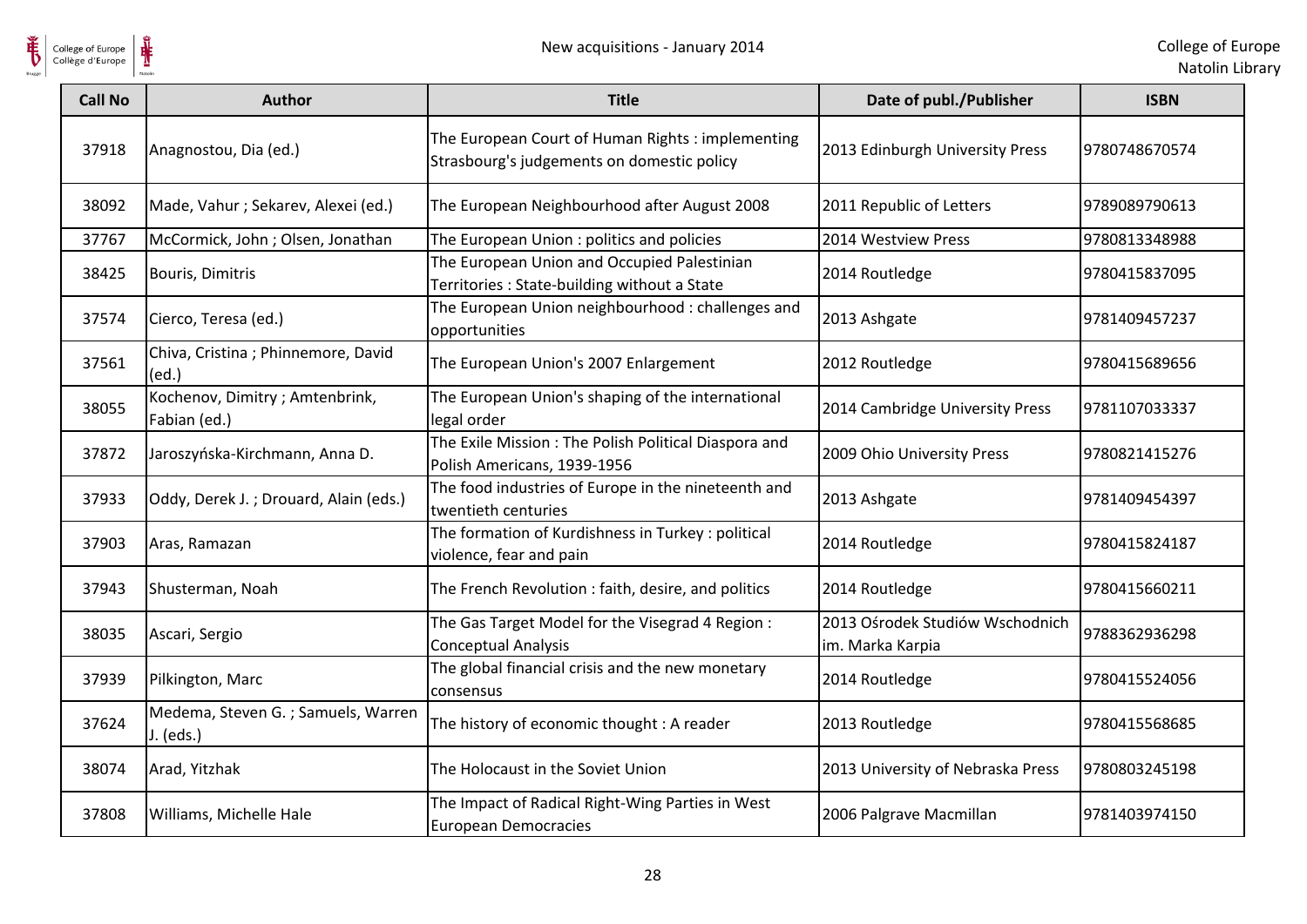

| <b>Call No</b> | <b>Author</b>                                                   | <b>Title</b>                                                                                                              | Date of publ./Publisher                      | <b>ISBN</b>   |
|----------------|-----------------------------------------------------------------|---------------------------------------------------------------------------------------------------------------------------|----------------------------------------------|---------------|
| 37597          | Gunes, Cengiz; Zeydanlioğlu, Welat<br>(ed.)                     | The Kurdish question in Turkey : new perspectives on<br>violence, representation, and reconciliation                      | 2014 Routledge                               | 9780415830157 |
| 37803          | Luthar, Oto (ed.)                                               | The land between : a history of Slovenia                                                                                  | 2013 Peter Lang                              | 9783631628775 |
| 37947          | O'Donoghue, Robert ; Padilla, Jorge                             | The Law and Economics of Article 102 TFEU                                                                                 | 2013 Hart Publishing                         | 9781849461399 |
| 38060          | Sivakumaran, Sandesh                                            | The Law of Non-international Armed Conflict                                                                               | 2012 Oxford Univeristy Press                 | 9780199239795 |
| 37941          | Ball, Richard                                                   | The Legitimacy of the European Union through Legal<br>Rationality: Free Movement of Third Country<br><b>Nationals</b>     | 2014 Routledge                               | 9780415505314 |
| 37653          | Raska, Francis D.                                               | The long road to victory : a history of Czechoslovak<br>exile organizations                                               | 2012 East European Monographs                | 9780880337069 |
| 37544          | Munro, George E.                                                | The Most Intentional City : St. Petersburg in the Reign<br>of Catherine the Great                                         | 2012 Fairleigh Dickinson University<br>Press | 9781611475845 |
| 37754          | Zahid, Mohammed                                                 | The Muslim Brotherhood and Egypt's succession crisis :<br>the politics of liberalisation and reform in the Middle<br>East | 2010 I.B. Tauris                             | 9781780762173 |
| 37568          | Tadros, Mariz                                                   | The Muslim Brotherhood in Contemporary Egypt:<br>Democracy Redefined or Confined?                                         | 2012 Routledge                               | 9780415465960 |
| 37804          | Górny, Maciej                                                   | The nation should come first: Marxism and<br>historiography in East Central Europe                                        | 2013 Peter Lang                              | 9783631645123 |
| 37897          | Engelbrekt, Kjell; Mohlin, Marcus;<br>Wagnsson, Charlotte (ed.) | The NATO Intervention in Libya : Lessons Learned from<br>the Campaign                                                     | 2013 Routledge                               | 9780415705493 |
| 37920          | Weiss-Wendt, Anton (ed.)                                        | The Nazi genocide of the Roma: reassessment and<br>commemoration                                                          | 2013 Berghahn                                | 9780857458421 |
| 37975          | Neack, Laura                                                    | The new foreign policy : complex interactions,<br>competing interests                                                     | 2014 Rowman & Littlefield<br>Publishers      | 9781442220072 |
| 37755          | Pargeter, Alison                                                | The New Frontiers of Jihad: Radical Islam in Europe                                                                       | 2008 I.B.Tauris                              | 9781845113919 |
| 38101          | Danahar, Paul                                                   | The New Middle East: The world after Arab Spring                                                                          | 2013 Bloomsbury Publishing                   | 9781408840573 |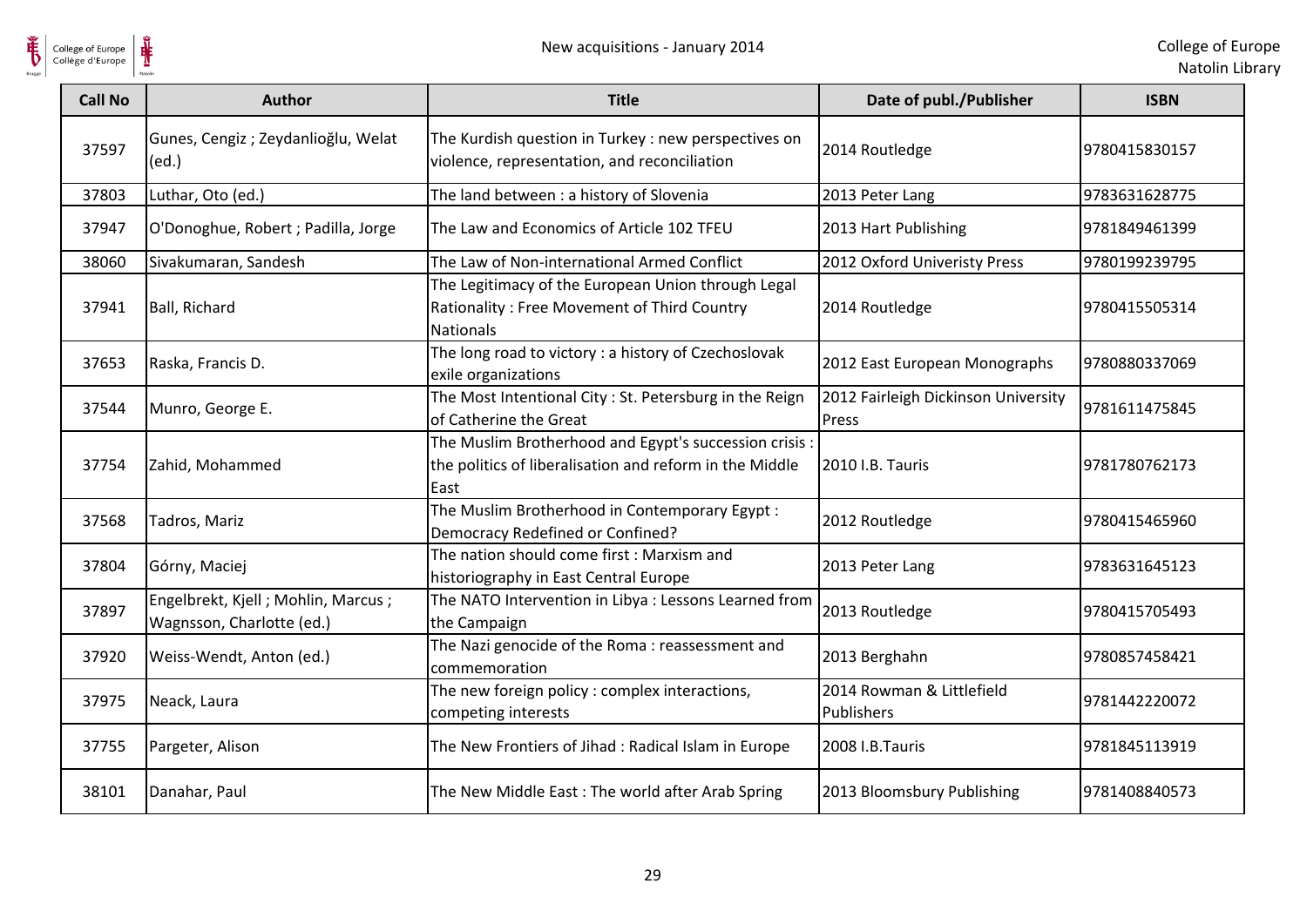

| <b>Call No</b> | <b>Author</b>                                      | <b>Title</b>                                                                                                                                | Date of publ./Publisher                 | <b>ISBN</b>   |
|----------------|----------------------------------------------------|---------------------------------------------------------------------------------------------------------------------------------------------|-----------------------------------------|---------------|
| 37862          | Shelton, Dinah (ed.)                               | The Oxford handbook of international human rights<br>law                                                                                    | 2013 Oxford University Press            | 9780199640133 |
| 38061          | Huddy, Leonie ; Sears, David O. (ed.)              | The Oxford Handbook of Political Psychology                                                                                                 | 2013 Oxford University Press            | 9780199760107 |
| 38062          | Klosko, George (ed.)                               | The Oxford Handbook of the History of Political<br>Philosophy                                                                               | 2013 Oxford University Press            | 9780199679539 |
| 37976          | Ziolkowska-Boehm, Aleksandra                       | The Polish experience through World War II : a better<br>day has not come                                                                   | 2013 Lexington Books                    | 9780739178195 |
| 37978          | Chilcote, Ronald H.                                | The Portuguese revolution : state and class in the<br>transition to democracy                                                               | 2012 Rowman & Littlefield<br>Publishers | 9780742567931 |
| 37871          | Janssens, Christine                                | The Principle of Mutual Recognition in the EU Law                                                                                           | 2013 Oxford University Press            | 9780199673032 |
| 37557          | Bergh, Sylvia I. (ed.)                             | The Redeployment of State Power in the Southern<br>Mediterranean: Implications of Neoliberal Reforms for 2013 Routledge<br>Local Governance |                                         | 9780415835435 |
| 37592          | Hill, Daniel J.; Whistler, Daniel                  | The Right to Wear Religious Symbols                                                                                                         | 2013 Palgrave Macmillan                 | 9781137354167 |
| 37625          | Tasca, Angelo                                      | The Rise of Italian Fascism: 1918-1922                                                                                                      | 2013 Routledge                          | 9780415851510 |
| 37909          | Fitjar, Rune Dahl                                  | The Rise of Regionalism: Causes of Regional<br>Mobilization in Western Europe                                                               | 2013 Routledge                          | 9780415853378 |
| 37596          | Body-Gendrot, Sophie et al. (ed.)                  | The Routledge handbook of European criminology                                                                                              | 2014 Routledge                          | 9780415685849 |
| 37593          | Dimitrakis, Panagiotis                             | The Secret War in Afghanistan: The Soviet Union,<br>China and the Role of Anglo-American Intelligence                                       | 2013 I.B.Tauris                         | 9781780764191 |
| 37805          | Dini, Vittorio ; D'Auria, Matthew (eds.)           | The space of crisis : images and ideas of Europe in the<br>age of crisis, 1914-1945                                                         | 2013 P.I.E. Peter Lang                  | 9782875740694 |
| 37626          | Last, Jef                                          | The Spanish Tragedy                                                                                                                         | 2013 Routledge                          | 9780415853064 |
| 37627          | Enyedi, Zsolt ; Deegan-Krause, Kevin<br>(eds.)     | The Structure of Political Competition in Western<br>Europe                                                                                 | 2013 Routledge                          | 9780415853071 |
| 37873          | Phinnemore, David                                  | The Treaty of Lisbon: Origins and Negotiation                                                                                               | 2013 Palgrave Macmillan                 | 9780230242586 |
| 37999          | Blanke, Hermann Josef; Mangiameli,<br>Stelio (ed.) | The Treaty on European Union (TEU) : A Commentary                                                                                           | 2013 Springer                           | 9783642317057 |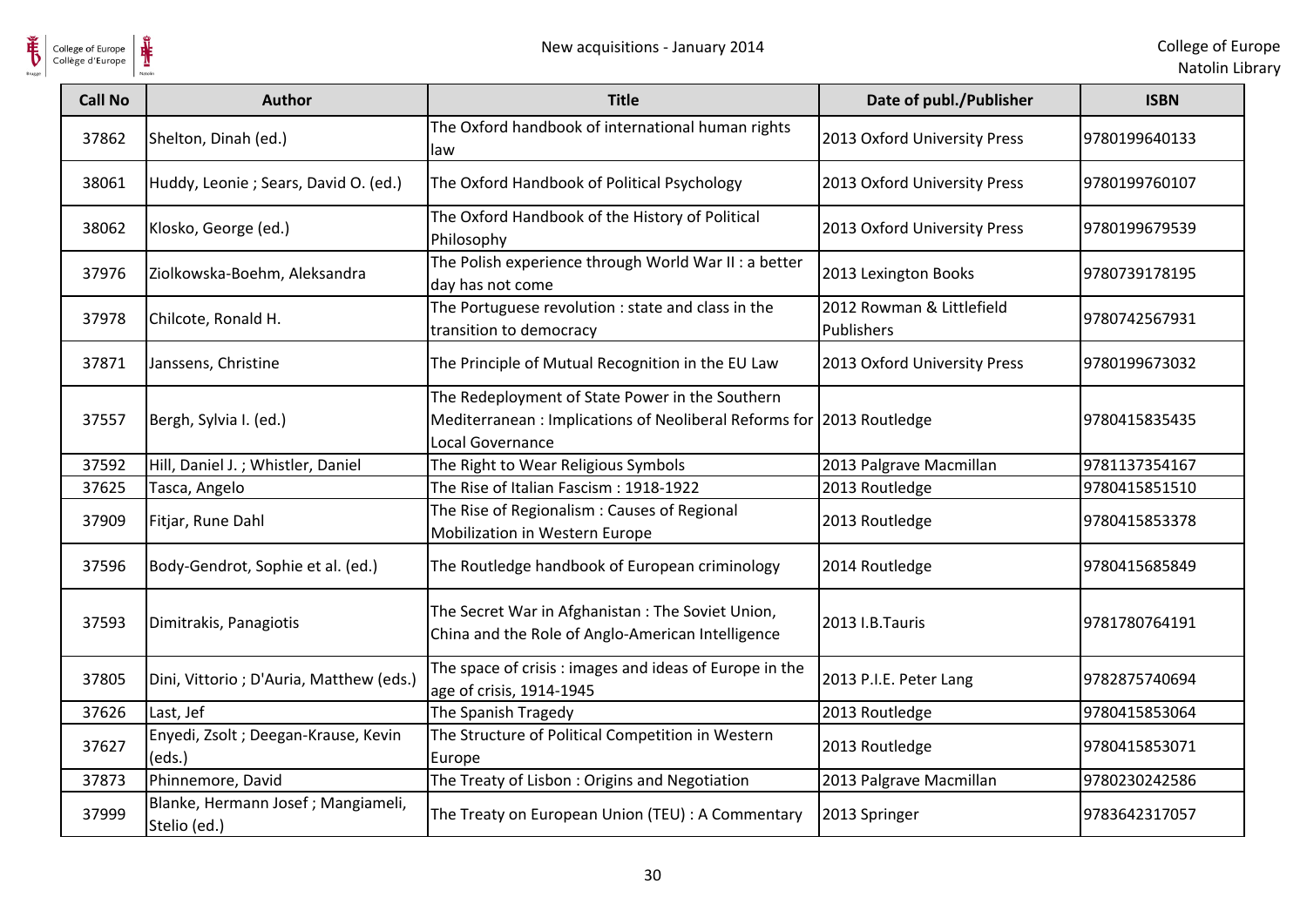

| <b>Call No</b> | <b>Author</b>                                                | <b>Title</b>                                                                               | Date of publ./Publisher                                   | <b>ISBN</b>   |
|----------------|--------------------------------------------------------------|--------------------------------------------------------------------------------------------|-----------------------------------------------------------|---------------|
| 37979          | Terry, James P.                                              | The war on terror : the legal dimension                                                    | 2013 Rowman & Littlefield<br>Publishers                   | 9781442222427 |
| 37649          | Carrière, Jean-Claude ; Eco, Umberto                         | This is Not the End of the Book: A Conversation<br>Curated by Jean-Philippe De Tonnac      | 2012 Vintage Books                                        | 9780099552451 |
| 38115          | Baratieri, Daniela; Edele, Mark;<br>Finaldi, Giuseppe (eds.) | Totalitarian dictatorship: new histories                                                   | 2014 Routledge                                            | 9780415837057 |
| 37664          | Gołembski, Franciszek (red.)                                 | Tożsamość europejska : praca zbiorowa                                                      | 2005 Uniwersytet Warszawski<br>Instytut Nauk Politycznych | 8389757095    |
| 38018          | Bieleń, Stanisław                                            | Tożsamość międzynarodowa Federacji Rosyjskiej                                              | 2006 Oficyna Wydawnicza Aspra-Jr                          | 8389964597    |
| 37940          | Maswood, Syed Javed                                          | Trade, development and globalization                                                       | 2014 Routledge                                            | 9780415826990 |
| 37560          | Deni, John R.; Smith Stegen, Karen<br>(ed.)                  | Transatlantic Energy Relations : Convergence or<br>Divergence                              | 2014 Routledge                                            | 9780415834193 |
| 37598          | Frasher, Michelle                                            | Transatlantic politics and the transformation of the<br>international monetary system      | 2014 Routledge                                            | 9780415822725 |
| 37628          | Wang, Sheng-Chih                                             | Transatlantic space politics : competition and<br>cooperation above the clouds             | 2013 Routledge                                            | 9780415827973 |
| 38114          | Tsakatika, Myrto; Lisi, Marco (eds.)                         | Transformations of the Radical Left in Southern Europe<br><b>Bringing Society Back In?</b> | 2014 Routledge                                            | 9780415869805 |
| 37980          | Ivanov, Ivan Dinev                                           | Transforming NATO: New Allies, Missions, and<br>Capabilities                               | 2013 Lexington Books                                      | 9780739137154 |
| 37756          | Mehrez, Samia (ed.)                                          | Translating Egypt's revolution : the language of Tahrir                                    | 2012 The American University in<br><b>Cairo Press</b>     | 9789774165337 |
| 37635          | Driessen, Bart                                               | Transparency in EU Institutional Law: A Practitioner's<br>Handbook                         | 2012 Kluwer Law International                             | 9789041141279 |
| 38007          | Jedynakiewicz-Mróz, Katarzyna (red.)                         | Trudne sąsiedztwo : Z dziejów relacji polsko-<br>niemieckich w XX i początkach XXI wieku   | 2011 Gajt Wydawnictwo 1991                                | 9788362584116 |
| 38011          | Romanovskij, Dmitrij                                         | Trzeci Rzym : Rozwój rosyjskiej idei imperialnej                                           | 2013 Księgarnia Akademicka                                | 9788376383231 |
| 37735          | Preuschaft, Menno                                            | Tunesien als islamische Demokratie? : Rāšid al-Ġannūšī<br>und die Zeit nach der Revolution | 2011 Waxmann                                              | 9783830926191 |
| 37601          | Giddens, Anthony                                             | Turbulent and Mighty Continent: What Future for<br>Europe?                                 | 2014 Polity Press                                         | 9780745680965 |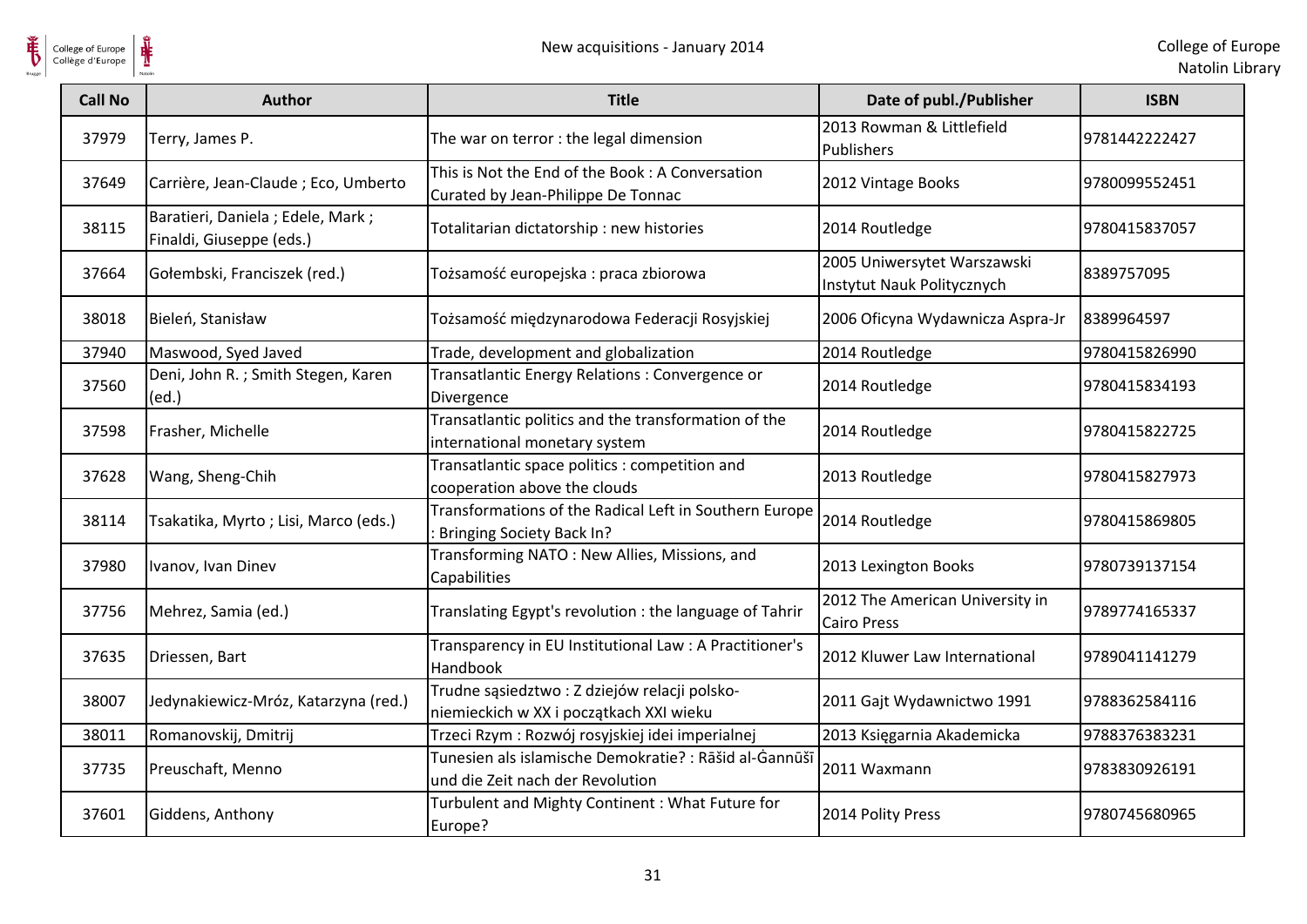

| <b>Call No</b> | <b>Author</b>                                      | <b>Title</b>                                                                                                    | Date of publ./Publisher                          | <b>ISBN</b>   |
|----------------|----------------------------------------------------|-----------------------------------------------------------------------------------------------------------------|--------------------------------------------------|---------------|
| 37594          | Zürcher, Erik J.                                   | Turkey: A Modern History                                                                                        | 2004 I.B.Tauris & Co                             | 9781860649585 |
| 37942          | Rodríguez, Carmen et al. (ed.)                     | Turkey's democratization process                                                                                | 2014 Routledge                                   | 9780415836968 |
| 37769          | Akçay, Belgin; Akipek, Şebnem (ed.)                | Turkey's integration into the European Union : legal<br>dimension                                               | 2013 Lexington Books                             | 9780739181744 |
| 37910          | Akcapar, Sebnem Koser (ed.)                        | Turkish Immigrants in Western Europe and North<br>America: Immigration and Political Mobilization               | 2012 Routledge                                   | 9780415693912 |
| 38028          | Piskorska, Beata (red.)                            | Ukraina po wyborach parlamentarnych 2012:<br>proeuropejska perspektywa?                                         | 2013 Wydawnictwo KUL                             | 9788377027608 |
| 37629          | Flesher Fominaya, Cristina; Cox,<br>Laurence (ed.) | Understanding European movements : new social<br>movements, global justice struggles, anti-austerity<br>protest | 2013 Routledge                                   | 9780415638791 |
| 37630          | Bjola, Corneliu; Kornprobst, Markus                | Understanding international diplomacy : theory,<br>practice and ethics                                          | 2013 Routledge                                   | 9780415688215 |
| 38100          | Koch, Christian (ed.)                              | Unfulfilled potential : exploring the GCC-EU<br>relationship                                                    | 2005 Gulf Research Center                        | 9948424301    |
| 37692          | Barcz, Jan (red.)                                  | Unia Europejska w dobie reform : Podstawy prawne.<br>Wybór dokumentów                                           | 2013 Elipsa                                      | 9788371519383 |
| 37981          | Harmon, Charles; Messina, Michael<br>(ed.)         | Using social media in libraries : best practices                                                                | 2013 The Scarecrow Press                         | 9780810887541 |
| 38019          | Domańska, Maria                                    | Uwarunkowania procesów integracyjnych i<br>dezintegracyjnych na obszarze poradzieckim                           | 2013 Oficyna Wydawnicza Aspra-JR   9788375454581 |               |
| 37788          | Schäfer, Isabel                                    | Vom Kulturkonflikt zum Kulturdialog? : die kulturelle<br>Dimension der Euro-Mediterranen Partnerschaft (EMP)    | 2007 Nomos                                       | 9783832925444 |
| 38002          | Srokosz, Jacek                                     | W stronę silnego państwa: koncepcje ustrojowe<br>prawników obozu rządzącego w Polsce 1926-1939                  | 2013 AT Wydawnictwo                              | 9788363910020 |
| 37536          | Cenckiewicz, Sławomir                              | Wałęsa: Człowiek z teczki                                                                                       | 2013 Zysk i S-ka Wydawnictwo                     | 9788377853566 |
| 37736          | Ruf, Werner (Hrsg.)                                | Wandel in der arabischen Welt                                                                                   | 2012 Lit Verlag                                  | 9783643118189 |
| 37982          | Anderson, E. N.; Anderson, Barbara A.              | Warning signs of genocide : an anthropological<br>perspective                                                   | 2013 Lexington Books                             | 9780739175149 |